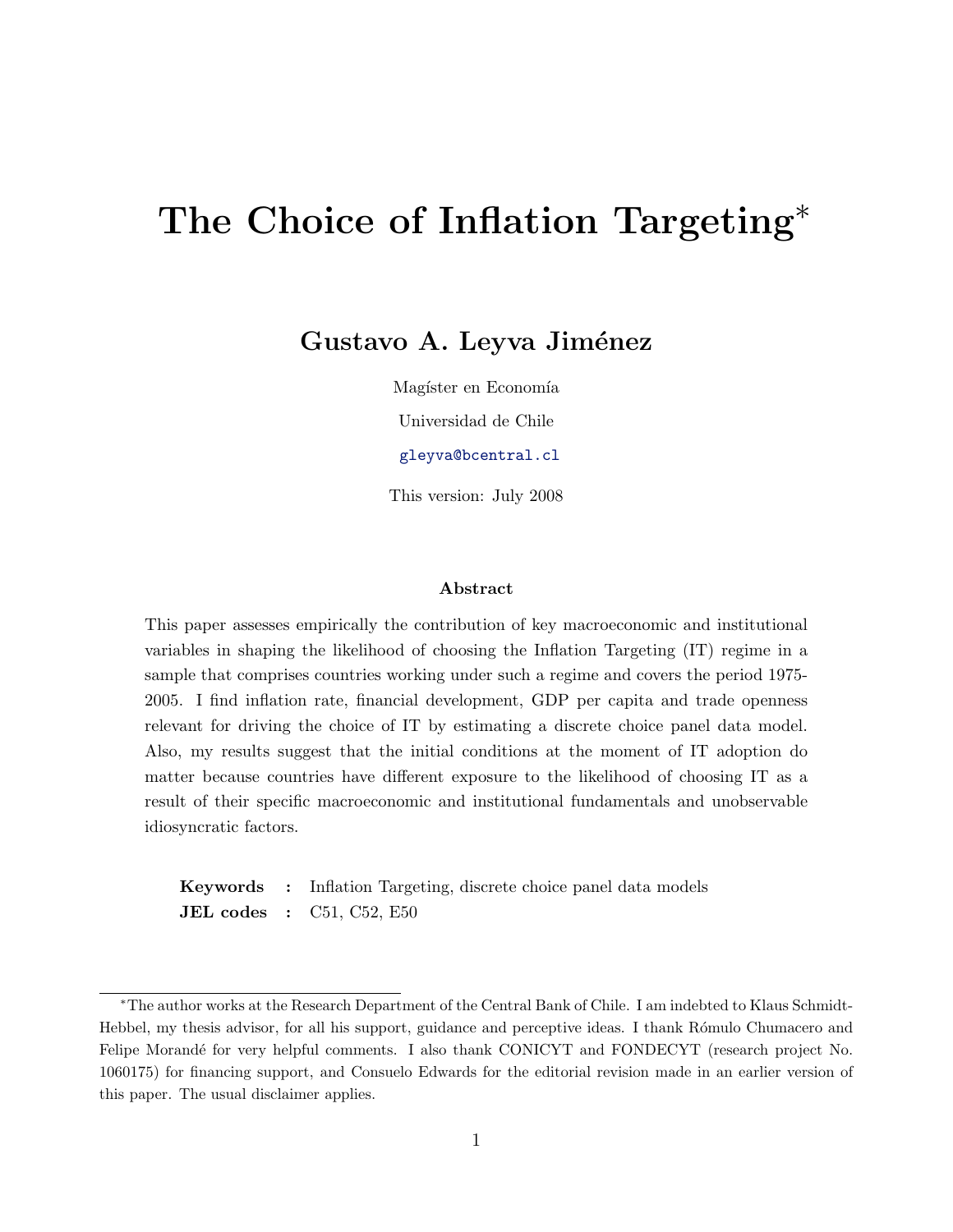#### <span id="page-1-0"></span>1 Introduction and Motivation

Throughout history, central banks have conducted their monetary policies according to needs and conditions of their economies, sometimes by monitoring monetary aggregates, sometimes by affecting the evolution of the nominal exchange rate. Nowadays, it is well known that the main focus of monetary policy should be attaining low, stable inflation, as deviating from this objective has serious stability growth and welfare costs [\(Kydland and Prescott \(1977\)\)](#page-16-0).

The IT regime is a young monetary policy scheme that emerged in the early 1990s as a monetary regime truly involved with the inflation objective in both the academic and political realms. Since its adoption by the Reserve Bank of New Zealand in 1990, an increasing number of central banks has found in IT an effective institutional arrangement for guiding private agents' expectations, improving tools for communicating policy actions, and thus, enhancing monetary policy credibility.

Central banks working under the IT regime announce inflation targets for the horizon they consider the most proper taking into account the lags with which monetary policy affects inflation and their preferences about the short-run tradeoff between output and inflation (see [Gredig](#page-16-0) [et al. \(2007\)\)](#page-16-0). The role of monetary policy consists in anchoring private expectations to the target having some flexibility for doing so, and monitoring directly these expectations as the intermediate instrument in the policy framework. Indeed, the transparency on how monetary policy operates under IT makes the formation of inflation expectations easier, thereby strengthening the ability of central banks to achieve inflation targets, and therefore, prompting other central banks to mimic this practice.

Some preconditions, however, should be met in order to successfully implement such a regime. Remarkable experiences with the IT regime in place in early countries (e.g., New Zealand, Chile, Canada, United Kingdom) have served as examples for some authors (e.g., [Masson et al.](#page-17-0) [\(1997\),](#page-17-0) [Mishkin and Savastano \(2002\);](#page-17-0) [Mishkin and Schmidt-Hebbel \(2002\)\)](#page-17-0) to propose general institutional and macroeconomic requisites central banks should observe in advance. This regime performs well if implemented by highly independent central banks, and by countries with balanced and sustainable fiscal accounts and sane and sound financial markets. These preconditions summarize the idea of a central bank that has no excuse—coming from a government with a weak capacity for self-financing or the need for bailouts in the financial system—to abandon its quality of conducting an independent monetary policy. But many of the latter preconditions are not met today even by many middle-income developing countries. Actually, [Batini and Laxton \(2007\),](#page-15-0) contradicting the preceding literature, show that most inflation targeters (ITers for short)—including most industrial-country ITers—were far from satisfying the latter preconditions at the time they started IT. Most ITers, however, improved the underlying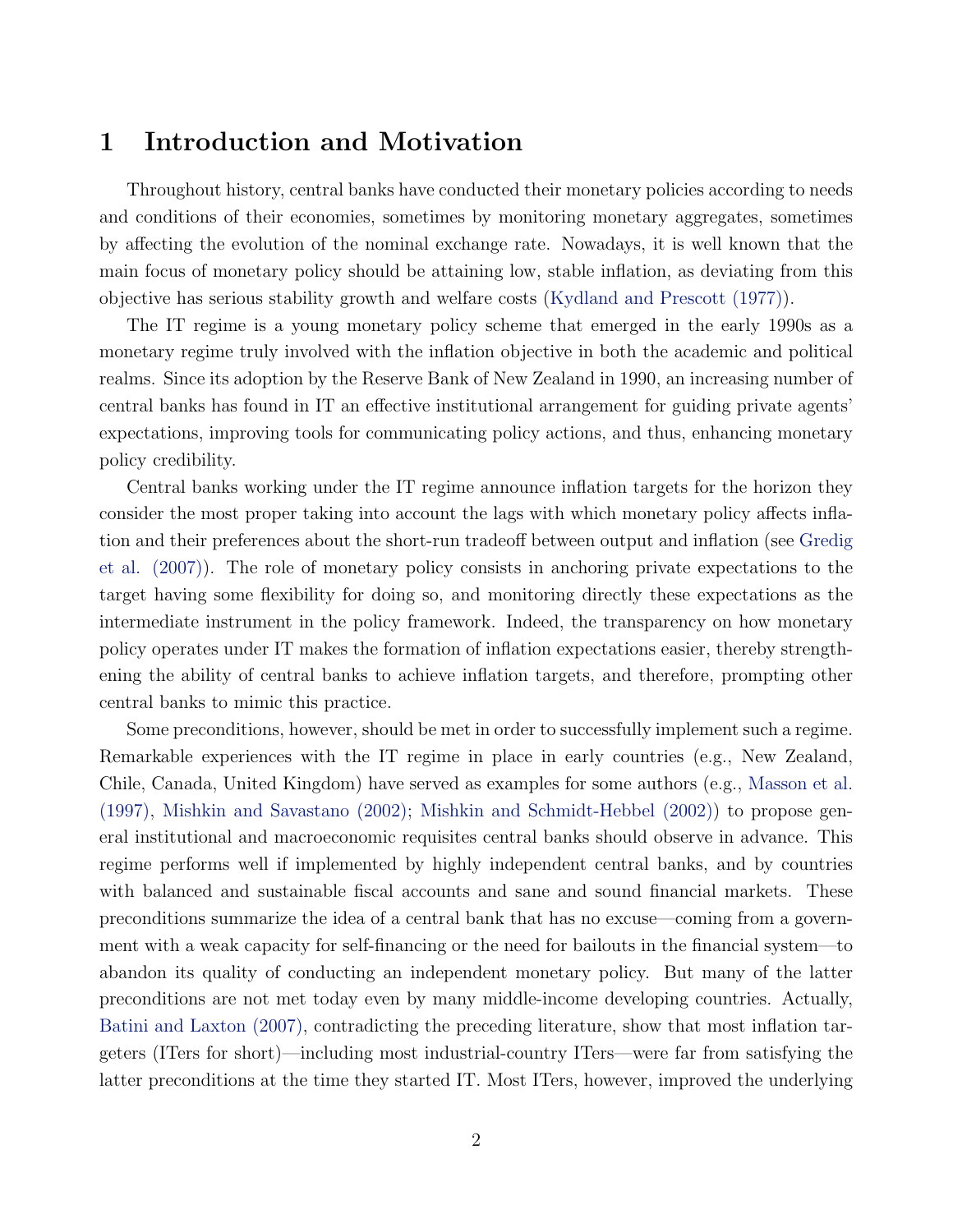<span id="page-2-0"></span>measures gradually after IT adoption, often taking many years before any significant improvements in economic and institutional conditions.

Yet countries differ in what they consider as the desired figures for their inflation environment, fiscal stance and financial situation prior to IT adoption. Figure [2](#page-23-0) shows the cross-country distribution for 25 countries working under IT up to  $2005<sup>1</sup>$  of measures of macroeconomic performance—depicted by inflation rate, government budget balance (surplus) and financial development—calculated over three periods: 5 years before the adoption date (pre-period), date of adoption, and 5 years after the IT adoption date (post-period).<sup>2</sup> Visually, for inflation rate and fiscal position there are more differences between distributions estimated for the pre-period and post-period. While in the first period (see the solid lines in blue) the inflation distribution shows a huge dispersion with the presence, apparently, of many modes, in the second period (see the solid lines in red) that distribution becomes more concentrated around one-digit inflation levels. That difference with regard to variance also applies for government budget balance, although it is more noticeable when focusing on the fifth year after the IT adoption. In this year, the distribution of government budget balance exhibits a nearly symmetric shape around zero with lower variance than other periods. In sum, this cross-country heterogeneity in macroeconomic performance leaves unclear a concrete notion for the macroeconomic preconditions listed above.

The interest for unveiling, from an empirical viewpoint, the determinants that drive the choice of IT is not new, although it is the strategy undertaken in this paper. Previous studies differ in estimation techniques, main specifications, time coverage and country samples; not surprisingly the evidence is inconclusive. But these studies are common in that they are restricted to the cross-section framework; thus, neglecting the time dimension.

Next I classify the empirical literature by the kind of variables included in the main specification. [Gerlach \(1991\)](#page-16-0) explores the determinants behind the choice of IT by performing probit regressions but discarding the macroeconomic preconditions listed above; although the author controls for some variables deemed as structural, like trade openness and measures of credibility, and some other variables related to the volatility of real shocks. Another strand of the literature has assessed explicitly the role of the macroeconomic requirements, including [Mishkin](#page-17-0) [and Schmidt-Hebbel \(2002\),](#page-17-0) [Carare and Stone \(2006\)](#page-15-0) and, more recently, [Hu \(2006\).](#page-16-0) [Mishkin](#page-17-0) [and Schmidt-Hebbel \(2002\)](#page-17-0) use several measures of central bank independence and credibility as well, using a sample that comprises the last decade and a larger set of countries. [Carare](#page-15-0) [and Stone \(2006\)](#page-15-0) test the relevance of more than one dimension for both fiscal and financial preconditions in shaping the likelihood of choosing IT, using also a larger country sample. Fi-

<sup>&</sup>lt;sup>1</sup>The list of these countries is shown in table [3.](#page-29-0)

<sup>2</sup>See table [4](#page-30-0) for a detailed description of these variables.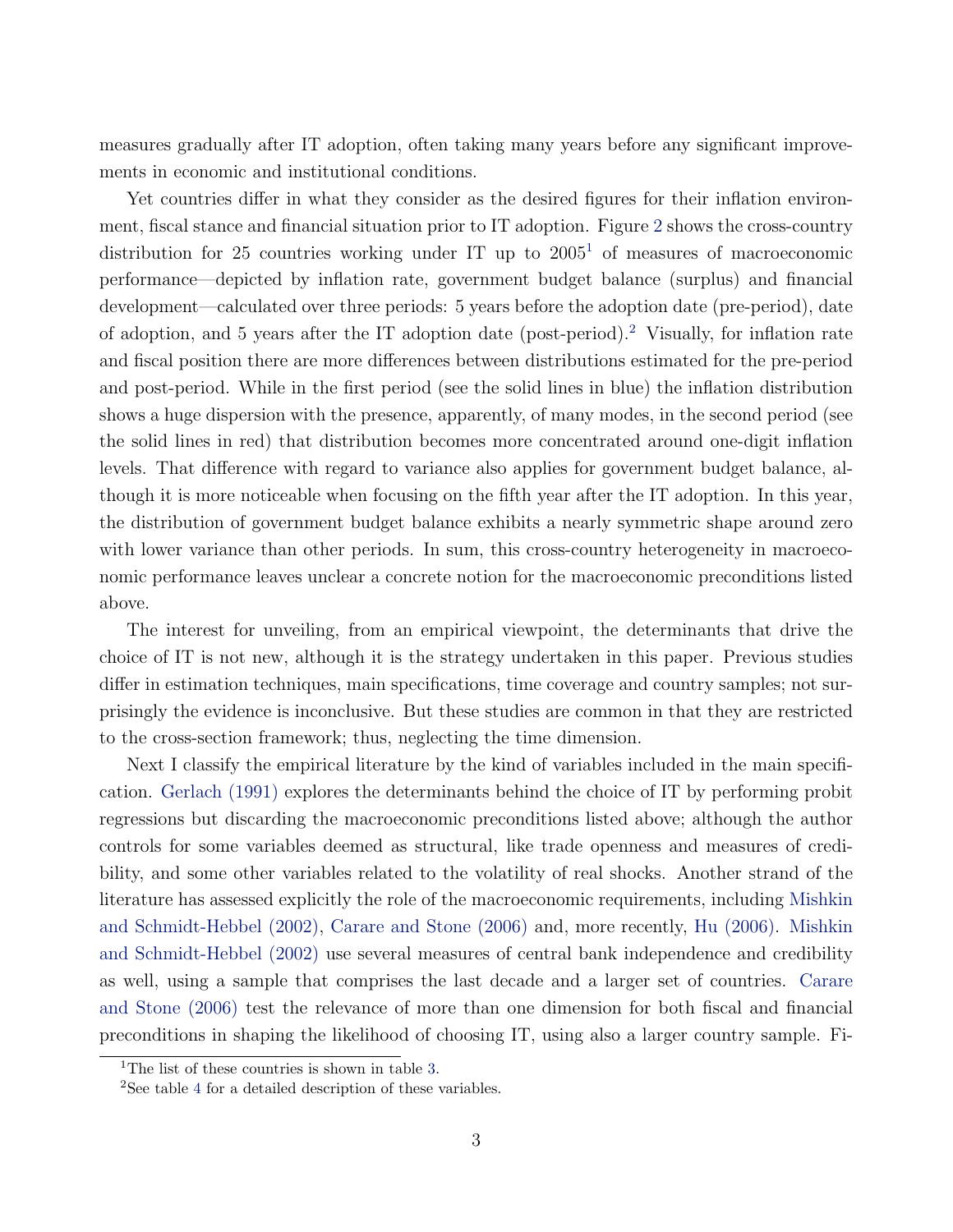<span id="page-3-0"></span>nally, [Hu \(2006\)](#page-16-0) uses a comprehensive data set for his pooled panel regressions, classifying the variables as economic structure variables—fiscal position, trade openness, external indebtedness, and financial depth—economic institutional variables—measures of central bank independence and a de facto classification for exchange rate regimes—and control variables like the inflation rate and the GDP growth.

Unlike the reviewed literature, in this paper I carry out a comprehensive empirical study which has the following features. First, by recognizing that the choice of IT is a process involving continuous evaluation across time, I use the panel data methodology, a useful framework to control for unobserved country heterogeneity, which is an important issue, as discussed above. Second, I discuss carefully the econometric estimation approach, presenting some simulation results that are intended to support the analysis. Third, I perform robustness checks by running regressions for different specifications. Finally, I use a set of variables covering the key dimensions of the analysis surrounding the IT adoption evaluation in practice. Note that the results described in this paper are only valid for comparing IT experiences before and after the IT adoption. They do not generalize to any country that has no such a regime in place.

This paper is organized as follows. In the next section I expose the econometric issues underpinning the empirical strategy. I propose discrete choice models in a panel data framework (estimated by the Maximun Likelihood Estimator, MLE for short) and explore issues related to the asymptotic plan, the time series properties of my right-hand-side variables and the potential endogeneity problems that could arise. In section 3 I perform data analysis in two fronts: cross and pooled correlation analysis—motivated by the potential presence of collinearity among regressors—and a variance decomposition analysis for the regressors—which tries to support the way I choose to estimate panel data discrete choice models. In section 4 I report the results coming from the main specification and the robustness checking. Section 5 concludes. Finally, the results of the Monte Carlo study that is intended to shed some light on the large sample properties of the MLE under different conditions—discussed in section 2—are displayed in the Appendix.

#### 2 Econometric Analysis

As I am interested in explaining the likelihood of adopting IT, let  $y_{it}$  be a binary variable whose value depends on a latent variable  $y_{it}^*$  in the following manner:

$$
y_{it} = \mathbf{1}(y_{it}^* \ge 0) \tag{1}
$$

where  $\mathbf{1}(\cdot)$  is the indicator function which is 1 if country i chooses IT in period t and 0 otherwise. Moreover,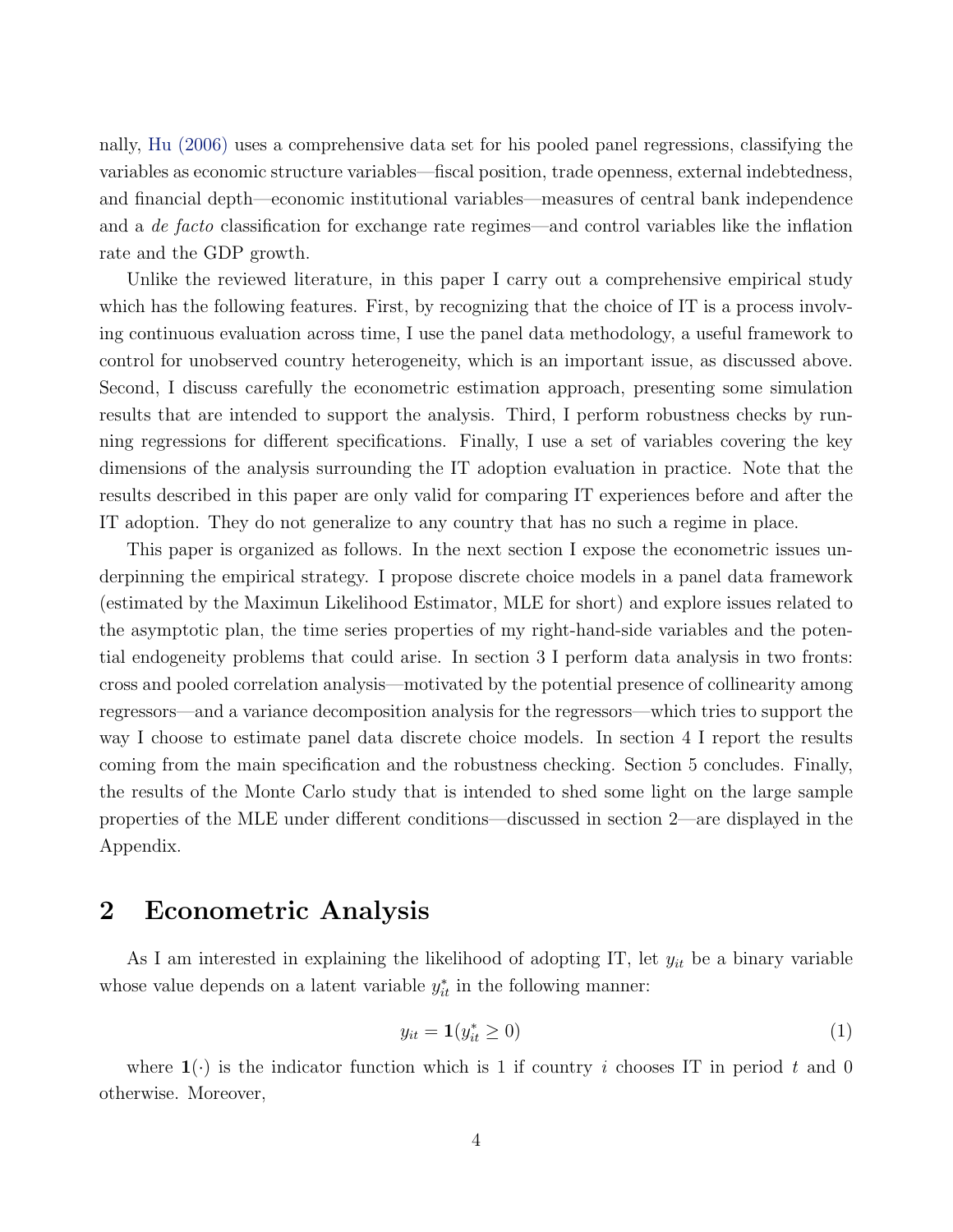$$
y_{it}^* = \eta_i + \alpha y_{i(t-1)} + x_{it}'\beta + \varepsilon_{it}
$$
\n<sup>(2)</sup>

<span id="page-4-0"></span> $\eta_i$  is the individual effect which is supposed to capture any source of unobserved heterogeneity, while  $\alpha$  and  $\beta$  are fixed and common parameters for all individuals. The influence of the past decisions on the current choice motivates the inclusion of  $y_{i(t-1)}$ . In the microeconometric literature,  $\alpha$  measures choice persistence (true dependence) while  $\eta_i$  represents persistence due to individual heterogeneity which remains constant through time (spurious dependence).  $x_{it}$  is a set of possible macroeconomic and structural explanatory exogenous variables. Finally,  $\varepsilon_{it}$ stands for all sources of variation—across individuals and time—I am unable to model.<sup>3</sup>

I restate the main equation by combining [\(1\)](#page-3-0) and (2), obtaining:

$$
y_{it} = \mathbf{1}(\eta_i + \alpha y_{i(t-1)} + x_{it}'\beta + \varepsilon_{it} \ge 0). \tag{3}
$$

Equation (1), however, is useful for making clear that the choice of a regime involves a utility or welfare evaluation. Precisely,  $y_{it}^*$  is the utility indicator which drives country i in time t to choose IT as the preferred monetary policy framework—relative to the option of not adopting it—if the chosen framework reports a gain in comparison with the alternative (that is, if  $y_{it}^* \geq 0$ ).

In principle, this dynamic specification is the most proper to deal with a choice behavior which assigns to the current evaluation a high weight to the choice made in the past. In practice, the adoption of a monetary regime entails a complicated and long process of evaluation of benefits and costs based on the regime's performance dictated by past experience.

But this continuous evaluation does not imply countries make decisions erratically about the most suitable economic policy. They exhibit, instead, a persistent behavior. A review of the IT experiences reveals that no country has abandoned it<sup>4</sup>, a stylized fact that has non-trivial consequences in my econometric specification.

Let me explain why this happens with the aid of a simplified version of  $(3)$ . For this purpose consider the following first-order Markov chain:

$$
y_{it} = \mathbf{1}(\eta_i + \alpha y_{i(t-1)} + \varepsilon_{it} \ge 0). \tag{4}
$$

This Markovian process has four states. A country must decide between adopting or not adopting IT after it made a similar decision in the previous period. Hence, the conditional probabilities associated to this process, generally denoted by  $P_{ss'}$  representing the likelihood of transiting from state  $s'$  to state  $s$ , are the following:

<sup>&</sup>lt;sup>3</sup>I could include time effects in (2), accounting for international shocks such as the oil price shock.

<sup>4</sup>Spain and Finland abandoned IT in 1998 but as a natural implication of the conformation of the Euro Area.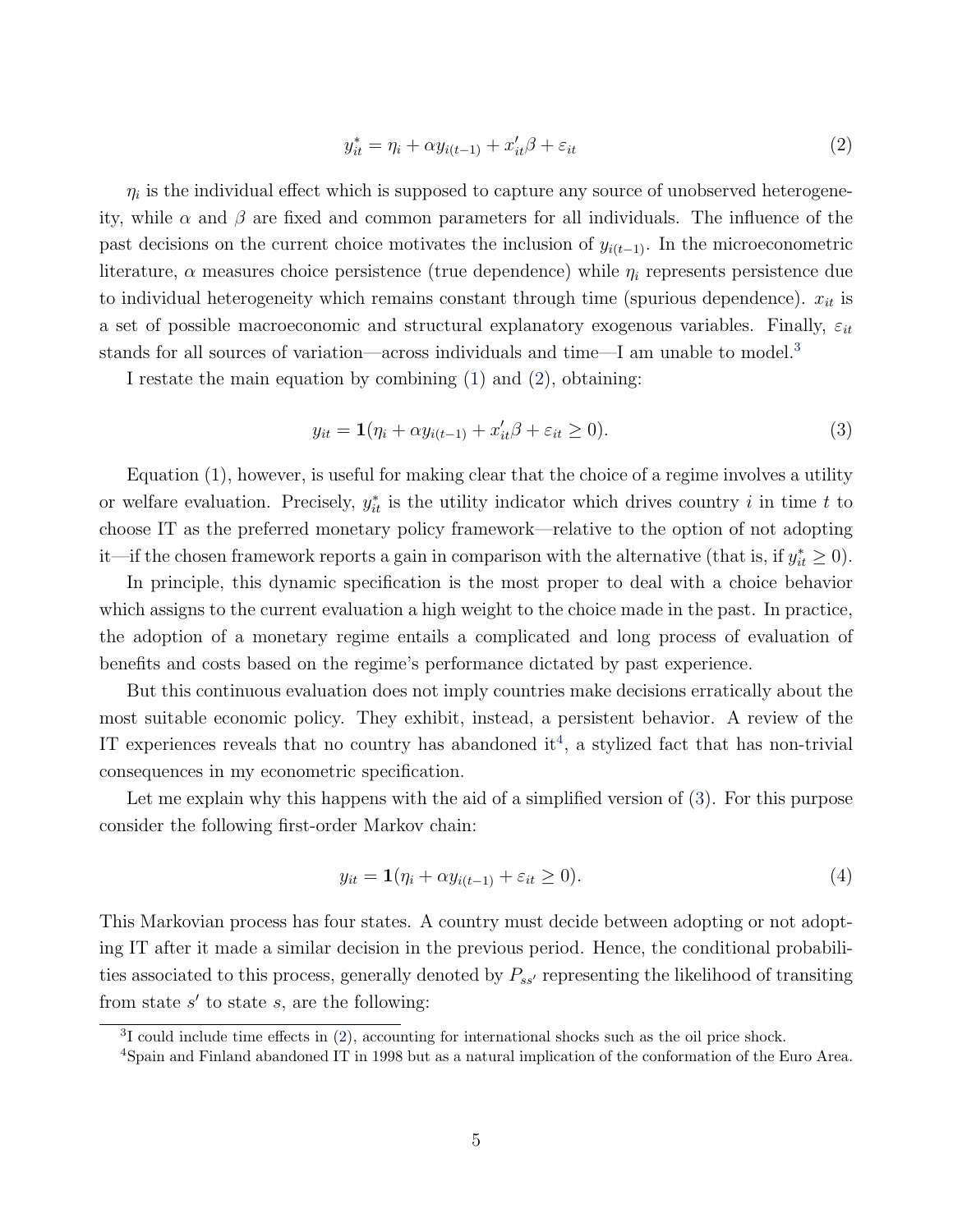$$
\mathcal{P}_{10}(y_{it}=1|\eta_i,\alpha,y_{i(t-1)}=0) = \mathcal{F}(\eta_i)
$$
\n
$$
(5)
$$

$$
\mathcal{P}_{00}(y_{it} = 0 | \eta_i, \alpha, y_{i(t-1)} = 0) = 1 - \mathcal{F}(\eta_i)
$$
\n(6)

$$
\mathcal{P}_{11}(y_{it} = 1 | \eta_i, \alpha, y_{i(t-1)} = 1) = \mathcal{F}(\eta_i + \alpha y_{i(t-1)})
$$
\n(7)

$$
\mathcal{P}_{01}(y_{it} = 0 | \eta_i, \alpha, y_{i(t-1)} = 1) = 1 - \mathcal{F}(\eta_i + \alpha y_{i(t-1)})
$$
\n(8)

<span id="page-5-0"></span>where F is the probability distribution assumed for  $\varepsilon_{it}$ . Unfortunately, I do not observe in my country sample the event whose probability is written in (8). As noted earlier, in my sample, the probability of abandoning IT—that is, choosing  $y_{it} = 0$  after choosing  $y_{i(t-1)} = 1$ —is certain an equal to zero. This result makes it unattractive to consider  $(3)$  as a plausible specification.<sup>5</sup> Therefore, I shall be concerned only with the probability of adopting IT conditional on the state of not having it in place in the past. Thus, my main specification is reduced to:

$$
y_{it} = \mathbf{1}(\eta_i + x_{it}'\beta + \varepsilon_{it} \ge 0). \tag{9}
$$

One problem related to the sample design remains in the latter setup. As individual effects are constant across time, they perfectly predict the event  $y_{it} = 0$  in the whole time dimension. That is, countries that choose always not to follow the IT regime (NITers for short, as opposed to ITers) do not contribute to the analysis.

Next I discuss key issues related to the panel data estimation of (9) which are not addressed by the existing empirical literature on the choice of IT regimes. The list of these issues follows: the asymptotic plan, the time series properties of  $x_{it}$ , the distribution function assumed for  $\varepsilon_{it}$ , and the challenges imposed by possible feedback from the choice of IT on the performance of the right-hand-side variables.

Information available at the individual level (i.e., people, families, firms, banks and so forth) for more than one period has spurred the development of the panel data methodology in the last thirty years. In this econometric context, typically, the number of individuals N is larger than the time dimension T. This explains why the theory of panel data regarding asymptotic results is prolific when assuming  $N \to \infty$  and T fixed.

By asymptotic plan I mean to the inference the researcher makes about the large sample properties of data based on the dimensions of the sample available at hand. If  $N$  is much larger than T, the common asymptotic plan used in the microeconometric literature holds. Likewise, if both dimensions of the panel are large, the most amenable assumption is both N and  $T \to \infty$ .

The discussion outlined above is important because the asymptotic plan suggests the choice of the econometric method. When  $N$  is large compared to  $T$ , the researcher faces the incidental

<sup>&</sup>lt;sup>5</sup>Technically speaking, this Markov chain is said to be reducible because one of the states (that of choosing IT in the previous period) is absorbing.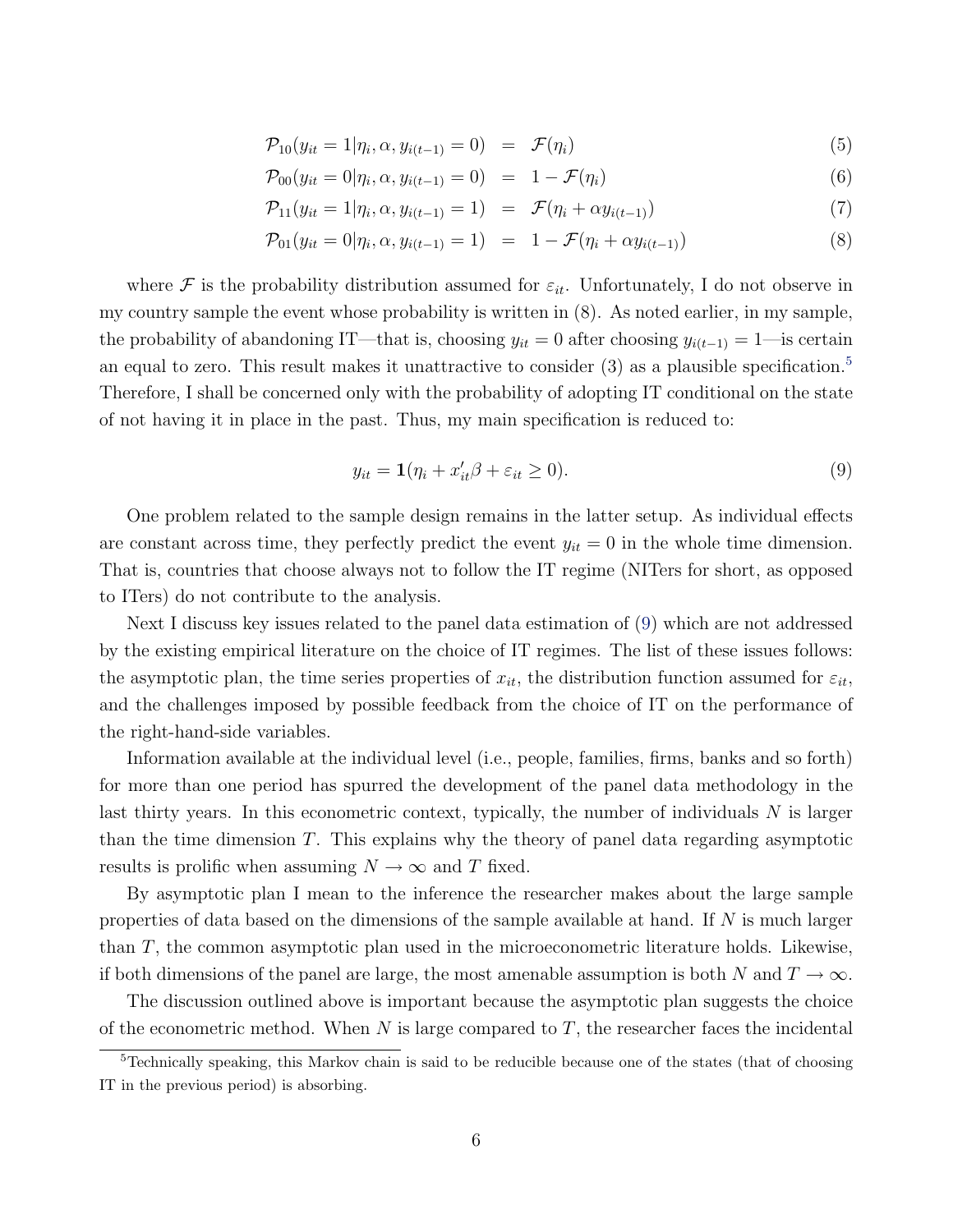<span id="page-6-0"></span>parameters problem in the estimation of a model like [\(9\)](#page-5-0). This concept, owing to [Neyman and](#page-17-0) [Scott \(1948\),](#page-17-0) states that the estimation of a large number of individual effects compromises the consistency of the rest of the parameters.<sup>6</sup> Indeed, the literature on fixed and random effects estimators arise as a consequence of this contribution. The fixed effects estimator removes the individual effects; the second one estimates the common distribution of the exogenous variables and the individual effects applying simulation-based econometric methods.<sup>7</sup>

I design my country sample invoking an asymptotic plan that holds for N fixed and T large. Although I know that the MLE is consistent if  $N \to \infty$  and T fixed or  $T \to \infty$ , the Monte Carlo experiments (reported in the Appendix) show that the bias is bearable when  $T$  is large and N is let to be fixed at 25 or 30.

Second, MLE, which is the estimator I shall use, rests on the basic assumption of stationarity for the exogenous variables. But in macroeconomic studies, like the one attempted here, it is possible for  $x_{it}$  to adopt the properties of non-stationary processes. For integrated processes of  $x_{it}$  in the context of discrete choice models, [Park and Phillips \(2000\)](#page-17-0) show that parameter estimators have dual rates of convergence, which seems to be a novel finding in the econometric literature. This means that the MLE estimator, under uncertain conditions, can converge to the true value at two rates, one of which is faster than the other.<sup>8</sup> Obviously, in such a setup, the asymptotic theory becomes unreliable, giving some room in this paper for applying bootstrap techniques. Moreover, as I am uncertain about the consequences of departures from that distribution assumption, I carry out a variety of Monte Carlo experiments regarding different choices for the dimension of the panel data and the time series properties of an artificially generated independent variable  $x_{it}$  (see the Appendix).

Third, to estimate model [\(9\)](#page-5-0) parametrically, researchers should make an assumption about the functional form of F, that is, the distribution function followed by  $\varepsilon_{it}$ . It is a well known result in the econometric literature that a mistakenly assumed distribution function for errors renders parameter estimates inconsistent. [Manski \(1975\)](#page-16-0) and [Manski \(1985\)](#page-17-0) develop the maximum score estimator that is unrestricted in this regard. One disadvantage, however, is that the likelihood function is discrete (it is a step function) at the model parameters, making it difficult to derive its asymptotic distribution, although its consistency was earlier studied by [Manski](#page-17-0)

<sup>&</sup>lt;sup>6</sup>[The individual effects are the incidental parameters.](#page-17-0)

 $7$ [For the fixed effects estimator see](#page-17-0) Andersen (1970), [Chamberlain \(1980\)](#page-15-0) and Honoré and Kyriazidou (2003). This latter paper extends the [Andersen \(1970\)'](#page-15-0)s methodology, called the Conditional Logit Estimator, for dynamic panel data models. For the techniques used in the estimation of random effects models, see Gouriéroux [and Monfort \(2002\).](#page-16-0) For a detailed survey of non-linear discrete choice models see Arellano and Honoré (2001) and [Arellano \(2003\).](#page-15-0)

<sup>&</sup>lt;sup>8</sup>[Guerre and Moon \(2002\)](#page-16-0) show, for instance, that when the true value of the parameter is zero, the asymptotic normality distribution still holds.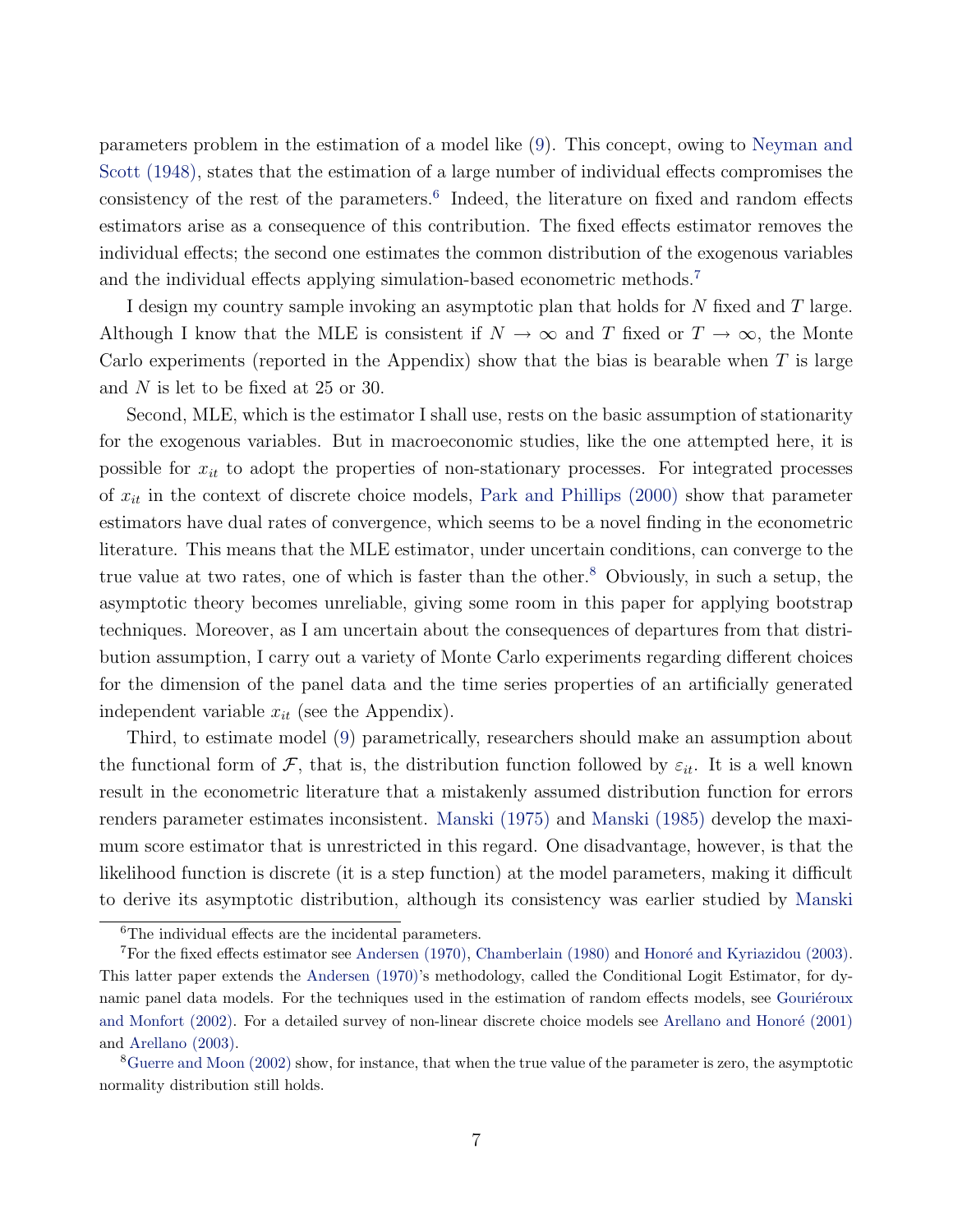<span id="page-7-0"></span>(1985). [Horowitz \(1992\)](#page-16-0) works in the smoothed version of Manski's estimator borrowing ideas from the literature of density estimation. As it happens in that literature, the performance of Horowitz's estimator is sensitive to the choice of the bandwidth. In particular, its asymptotic distribution depends on this parameter.

Early trails using this estimator convinced me that it has low convergence, specially in this framework in which I jointly estimate  $\beta$  and  $\eta_i$ . The strategy I take as a remedy consists in assuming various functional forms for the error distribution. I shall use the Logistic and Normal distributions yielding the so-called logit and probit models.

Finally, another basic assumption with regard to  $x_{it}$  is their exogeneity with respect to the dependent variable. Inflation Targeting is a monetary regime supported by a stable macroeconomic climate and a highly credible central bank, but in turn it also reinforces credibility and some macroeconomic conditions. For instance, after the adoption of IT, the success in guiding private expectations and attaining inflation targets can be the natural explanation for achieving  $ex\text{-}post$  low inflation rates—an assertion that indeed is supported by ample empirical evidence, see [Corbo et al. \(2002\),](#page-15-0) [Mishkin and Schmidt-Hebbel \(2002\),](#page-17-0) [Schmidt-Hebbel and Werner](#page-17-0) [\(2002\),](#page-17-0) and [Mishkin and Schmidt-Hebbel \(2007\),](#page-17-0) among others. In fiscal matters, government could foster policies that guarantee a sustainable and careful management of fiscal accounts since under IT the central bank's discretionary lending is no longer available.

In presence of predetermined variables (including the lagged term of the dependent variable, so including model [\(3\)](#page-4-0)), [Arellano and Carrasco \(2003\)](#page-15-0) is a promising first step in the development of strategies—based on the generalized use of instrumental variables—to deal with endogeneity. In this paper, I use, instead, a pragmatic approach, using the first lagged terms of my (5 years-averaged) right-hand-side variables, which is a usual remedy found in the empirical literature.<sup>9</sup> The choice of 5 years for computing the averages is arbitrary but is intended to make clear that the choice of a regime is conceived as a long-run decision involving a long period of evaluation.

#### 3 Empirical model

In this section I give equation [\(9\)](#page-5-0) a concrete form. To define the values for  $y_{it}$ , I need information about the dates of IT adoption. I have used official information found in central banks' web pages. When this date is not reported explicitly I follow the dates used in previous papers.<sup>10</sup>  $x_{it} = [INF_{it} BGT_{it} FIN_{it} GDP_{it} TOP_{it}]'$ , where the capitalized words stand for inflation rate,

<sup>&</sup>lt;sup>9</sup>Obviously, in an empirical setup such as the one developed here, it is impossible to control for endogeneity engendered by a rational expectation reasoning.

<sup>10</sup>See table [3](#page-29-0) for alternative adoption dates.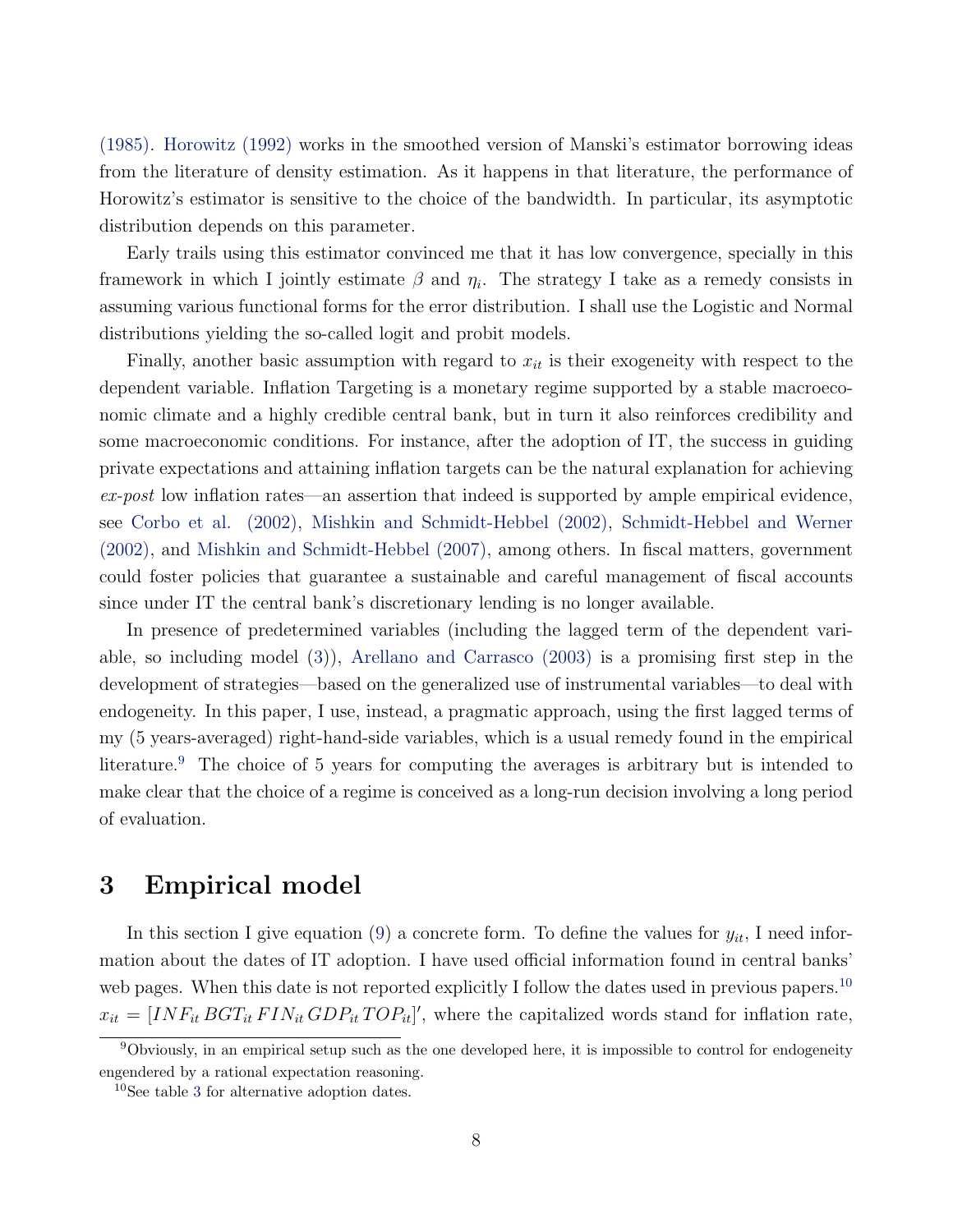<span id="page-8-0"></span>government budget balance, financial development, GDP per capita, and trade openness.

A discussion on the expected signs for the estimated values of  $\beta$  follows. Perhaps, the first variable policymakers observe prior to adopting IT is the inflation rate. [Masson et al. \(1997\)](#page-17-0) point out that a successful IT implementation needs a low-inflation environment. Although Chile and Israel challenge this claim, the general practice seems to first make some progress in inflation stabilization. Hence, I expect inflation rate to affect negatively the likelihood of choosing IT.<sup>11</sup> I expect the opposite for government budget balance, financial development and GDP per capita. Independent conduct of monetary policy, as another requisite, should be guaranteed by basic laws forbidding the provision of discretionary lending to the government and reducing the temptation of running bailouts in the financial system. Central banks lacking of this institutional capacity are said to be fiscally and financially dominated. Thus, a central bank suffering from fiscal or financial dominance or both is loath to choice IT. As central bank independence and credibility are clearly broad and qualitative concepts that are hard to measure, I shall rely on the GDP per capita as an overall indicator of institutional development because an index à la [Cukierman \(1992\)](#page-15-0) with sufficient time variation is not available. Finally, I assume countries with high exposure to the best international practices on macroeconomic policies and structural reforms—measured by trade openness—to be prone to adopt IT.

I assemble data for ITers over the period 1975-2005.<sup>12</sup> In addition to the technical problem regarding the sample design pointed out in section 2, the inclusion of more countries in the estimation of [\(9\)](#page-5-0) would be cumbersome for two reasons. First, as mentioned above, I want to restrict N to be as large as T because I desire estimates to become immune to the incidental parameters problem. Recall that in addition to  $\beta$  I also estimate  $\eta_i$ <sup>13</sup> Second, my sample of ITers is already unbalanced—the choice of IT only represents  $26\%^{14}$  of the observations of  $y_{it}$ . With the inclusion of more countries, that is, in a asymptotic plan with  $N \to \infty$ , the percentage of 1 in  $y_{it}$  tends to vanish—while the number of ITers remains fixed, the number of NITers becomes larger—thereby making inessential the estimation of [\(9\)](#page-5-0).

I end this section with a complementary analysis of data in two respects. Commonly, overall economic development suggests that financial development, GDP per capita, and trade openness

 $11$ I use the normalized inflation rate, which is the rate of inflation divided by the latter variable plus 1. I use this definition in order to mitigate the influence of hyperinflation episodes. For details on the construction and definition of the rest of the variables, see table [4.](#page-30-0)

<sup>12</sup>See the list of countries in table [5.](#page-30-0)

<sup>&</sup>lt;sup>13</sup>One additional gain of working under this setup (in which I estimate  $\eta_i$ ) is that I can estimate marginal effects properly, that is, taking into account the individual heterogeneity.

 $14$ Discarding government budget balance, which is the most restrictive variable in number of observations, this percentage increases to 35%. Yet I take the risk of including that variable because of its key role in the IT adoption likelihood.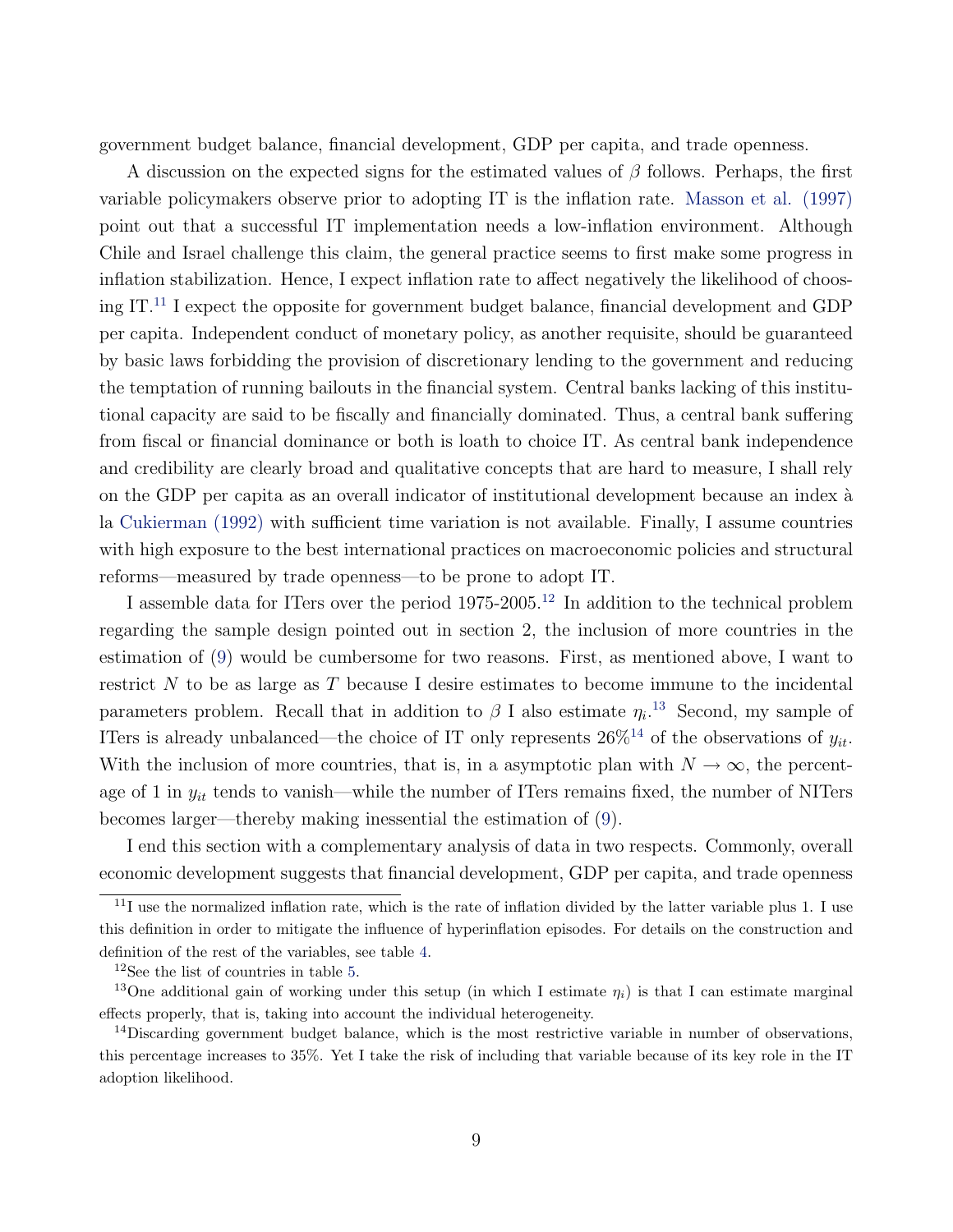<span id="page-9-0"></span>move together, implying that collinearity problems could arise. In table [6,](#page-31-0) I report pair-wise correlation coefficients for all the variables used in this study. I display calculations in two ways. On one hand, I apply this estimator over time-demeaned variables—getting cross-section correlations. On the other hand, I carry out the estimations taking the variables in levels and computing the whole panel (co)variation—obtaining pooled panel correlations. Four results emerge from that table. First, my dummy variable for the choice of IT is negatively correlated with the inflation rate, but positively correlated with the rest of the variables only when exploiting the whole variation. Second, the pair-wise correlations among financial development, GDP per capita, and trade openness are positive and significant whatever the way of computation. In order of magnitude, the correlation between financial development and GDP per capita comes first—with a moderate value, therefore not implying a chronic collinearity—followed by the correlation of the latter variable and trade openness. Third in the list is the correlation reported by financial development and trade openness. In addition, I look for some association between my indirect measures of fiscal and financial dominance. As expected, this association is positive and significant, although small in magnitude. This result, however, holds only in the panel dimension. Finally, the inflation rate is negatively related to the other variables, showing correlations that are low in magnitude and robust in significance to both dimensions.

With regard to the second issue, an absent exercise in the panel data empirical literature is the analysis of variance (ANOVA), by which the total variance is decomposed into variances calculated across time (within variance) and between individuals (between variance). The use of panel data models concerned with within variance—the so-called within estimator in linear models—implicitly assumes that source of variation is the most important. Thus, as a means of warranting the estimation strategy proposed here, in table [7](#page-31-0) I report the ANOVA results for my right-hand-side variables. In this table, the high contribution of the between variance for financial development, GDP per capita and trade openness contrasts to the nearly balanced contribution in total variance for inflation rate and government budget balance. This picture shows that the choice among models focusing on any source of variation is not clear. Consequently, this finding reinforces the econometric strategy taken here in which I exploit the whole variation by estimating the individual effects.<sup>15</sup>

<sup>&</sup>lt;sup>15</sup>Clearly, both the within and between transformations do not apply in non-linear models (e.g., discrete choice models). Honoré and Kyriazidou (2003) show, however, that the Conditional Logit Estimator, which is the fixed effects estimator in discrete choice models, admits a similar interpretation to the one assigned to the within estimator in linear models.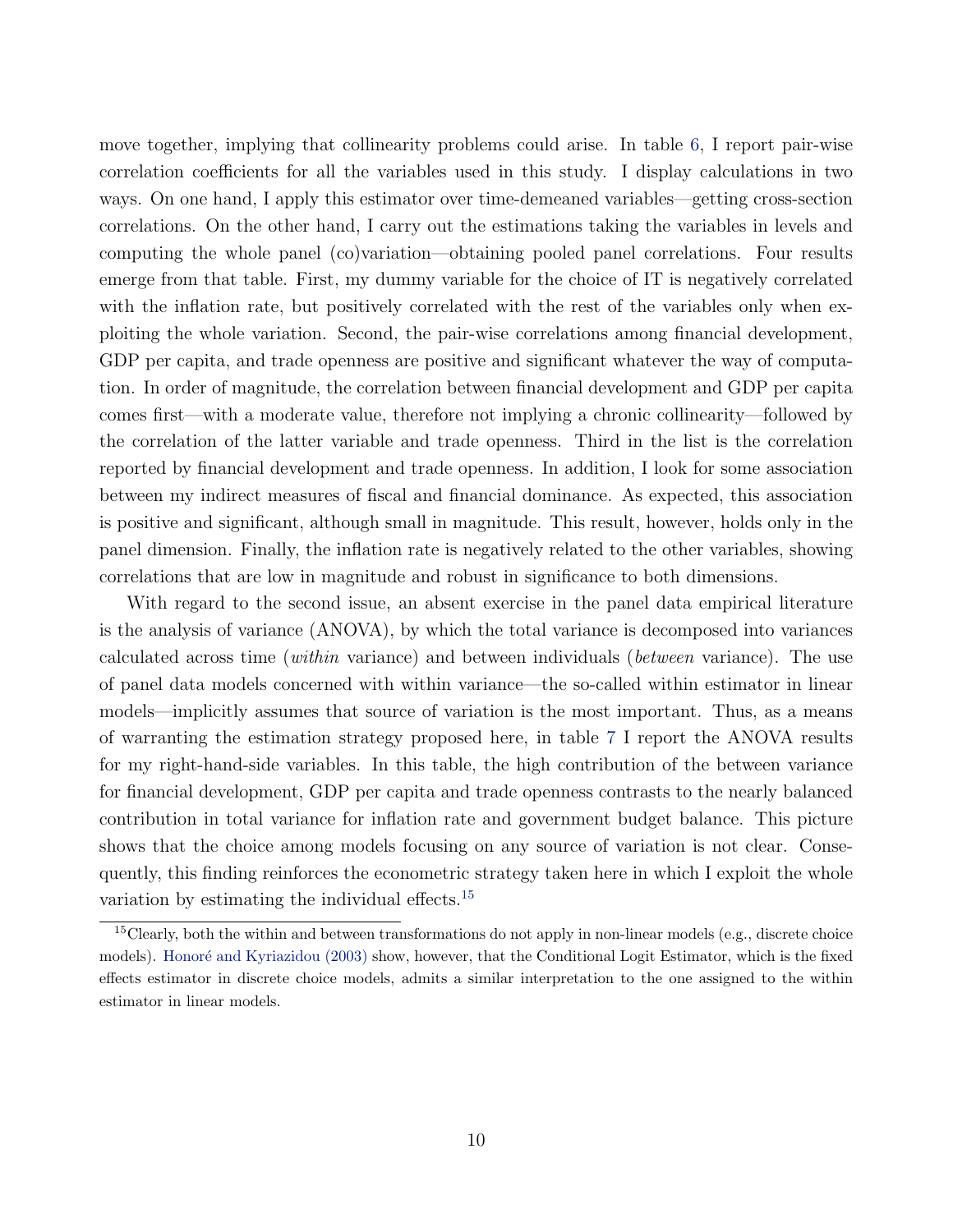## <span id="page-10-0"></span>4 Results

Without an underlying theoretical model, it is difficult to justify what subset of the exogenous variables (conforming the best model) enters into equation [\(9\)](#page-5-0). As mentioned above, I restrict the number of exogenous variables to five, including macroeconomic and institutional preconditions, and a structural variable. This set can be considered little. Only one variable included in the reviewed literature is not considered in this paper.<sup>16</sup> Hu  $(2006)$ , for instance, uses data on exchange rate regimes constructed by [Reinhart and Rogoff \(2004\)](#page-17-0) and [Levy-Yeyati and](#page-16-0) [Sturzenegger \(2005\)](#page-16-0) as measures of de facto central bank independence. One problem with this data, however, is that the classified observations related to hyperinflation periods and missing data on dual markets leave a small fraction of usable data in some countries.<sup>17</sup> As my sample of countries is already small, I prefer to discard this variable.

I estimate all possible models (i.e.,  $2^5 - 1$ ) resulting from combinations of these 5 variables. As I need a criterion to compare the performance of these models, I compute the Akaike, Schwarz and Hannan-Quinn information criteria.<sup>18</sup> Additionally, I calculate the [Hochberg \(1988\)'](#page-16-0)s modified Bonferroni p-value bounds for testing multiple hypotheses that all individual parameter estimates (including individual effects) in each model are zero.

The values computed for the information criteria—displayed in tables [8](#page-31-0) (logit) and [9](#page-32-0) (probit) reveals that there is consensus in selecting the best model, which includes all 5 variables (model 31 in the tables). The ordered  $p$ -value bounds, reported in table [10,](#page-32-0) show that all models except three of them, display multiple statistical significance.

The latter discussion means that when estimating marginal effects, which are the policy parameters of interest, I shall exploit various sources of the relevant information in shaping the likelihood of choosing IT.<sup>19</sup> Table [11](#page-33-0) shows parameter estimates and their respective marginal

<sup>&</sup>lt;sup>16</sup>Among the variables I consider as relevant. Shocks variables should not enter, in principle, in the set of possible explanatory variables because it is hard to believe that transitory events would drive the choice of a monetary regime, which entails, instead, a balance of benefits and cost in a long horizon.

<sup>&</sup>lt;sup>17</sup>[Reinhart and Rogoff \(2004\)](#page-17-0) classify these episodes separately.

<sup>&</sup>lt;sup>18</sup>Recall that these criteria measure the ability of a model to maximize the probability of observing the data, accounting for the loss of degrees of freedom implied by the estimation of the model parameters. That is, they sum the contribution to the log-likelihood (a negative value) minus a penalized function that depends on the number of estimated parameters. That explains why researcher must select the model with the lowest value of these criteria. These statistics, however, differ in that unlike the Akaike criterion, the Schwarz and Hannan-Quinn criteria are consistent (they select the best model as T grows).

<sup>&</sup>lt;sup>19</sup>This claim does not mean that  $\beta$  has no interpretation. Indeed,  $\beta$  is the log of the odds ratio, that is, it measures the influence of the exogenous variable on the likelihood of choosing IT relative to the alternative option.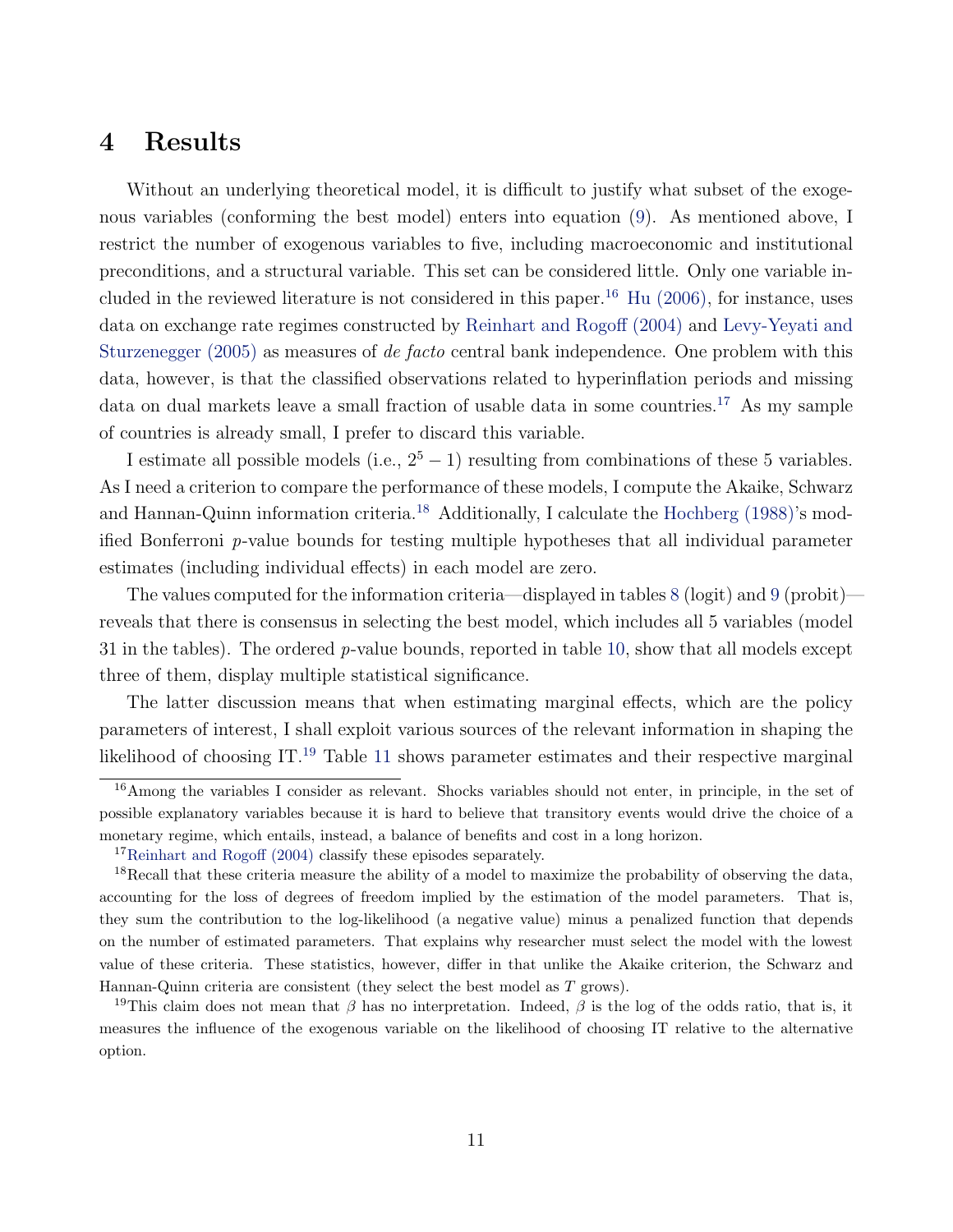<span id="page-11-0"></span>effects for both the logit and probit estimations for my best model.<sup>20</sup> The calculation of the marginal effects is based on the traditional approach by which the expression of the marginal effect is evaluated at average values of the exogenous variables.<sup>21</sup> Before referring to the parameter estimates, note that I also test for the relevance of fixed effects using the statistics suggested by [Baltagi \(1995\)](#page-15-0) and [Gurmu \(1996\).](#page-16-0) The null hypothesis is that all fixed effects are zero (i.e., that the true model is a pooled panel model which neglects country heterogeneity). In the four sets of results—resulting from different specifications and error distributions—discussed below, it is possible to reject the null, and therefore, validate the model exposed in equation [\(9\)](#page-5-0).

Next I discuss my baseline results. As expected, both macroeconomic and institutional preconditions are highly significant; although, fiscal position is the exception. It is not fair to consider this latter result as puzzling because I have not developed a theoretical model, but it is counterintuitive. Recall that government budget balance is troublesome because of its availability. Therefore, this result could be the consequence of this fact. Inflation rate, financial development, and GDP per capita show the expected signs; and not only the log of odds ratios are significant but also the marginal effects calculated as discussed above.<sup>22</sup> Note that these results are also robust to the distribution assumed for errors.

Alternatively, table [11](#page-33-0) also presents robustness checking results by dropping government budget balance from the main specification. Main results remain and indeed the significance of some of the marginal effects—those for trade openness and GDP per capita—improves, although all of them lose numerical magnitude when assuming logistic errors. In the probit regressions the same occurs, except for trade openness and GDP per capita.

Recent empirical findings in this regard show that the latter results, regarding sign contribution and statistical significance, are robust to alternative econometric methods (i.e., the so-called fixed and random effects estimators).<sup>23</sup>

Numerically, the inflation rate has the highest impact on the likelihood of choosing IT, followed by trade openness, financial development, and GDP per capita. This assertion, however, is misleading. For interpreting properly the marginal contribution of these variables, I do some back-of-the-envelope calculations only for the baseline logit regression, which I report in table [12.](#page-34-0) The marginal effects are not directly comparable. For instance, a 10% reduction in inflation

 $20I$  tried to estimate these regressions including time effects but without success because of numerical problems.

<sup>&</sup>lt;sup>21</sup>As is well known, another method consists in averaging individual marginal effects computed for each individual (country).

 $^{22}p$ -values are robust to misspecification. This means that however you assume the incorrect error distribution, the significance of the parameter estimates still holds, see [White \(1982\).](#page-17-0) The standard errors for the marginal effects were calculated using the Delta method. Note that the marginal effect estimator is consistent only when  $T \rightarrow \infty$  [\(Carro \(2007\)\)](#page-15-0), an assumption that holds in this paper.

 $23$ See Calderón and Schmidt-Hebbel (2008).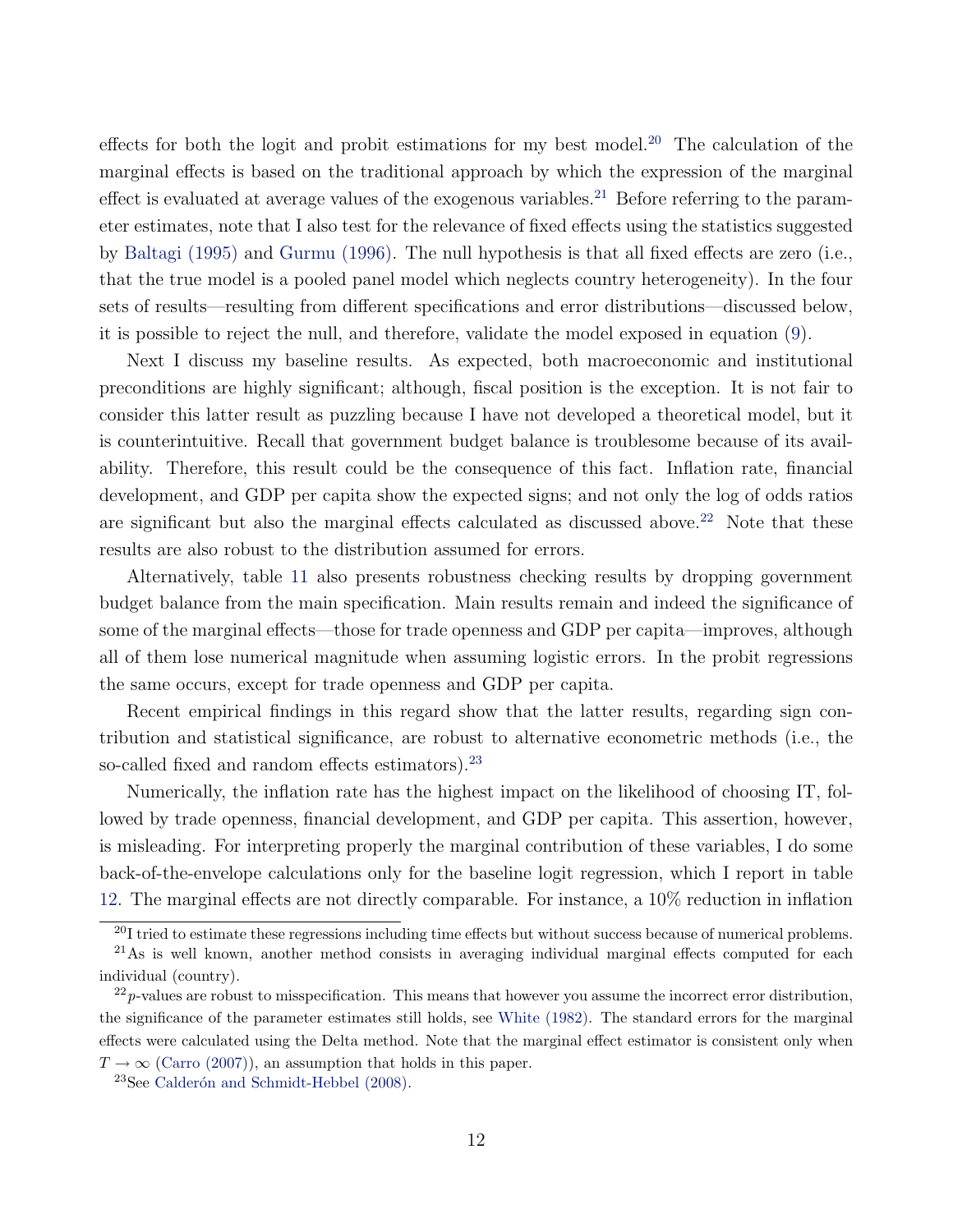does not amount to an increase in financial development of 10% because each change demands different efforts from an economic policy view. But I can rest on some stylized facts for making these results more comprehensible. Hence, a reduction in the inflation rate from 17% to 5%—a similar course followed by the Chilean inflation during the 1990s—increase the probability of adopting IT by 13%, which is not a meaningless figure if considering other factors. Moreover, the impact of an increase in the log of GDP per capita by 1.2 seems huge (65.64%), but if taking into account that this increase accounts for a transition between income categories (from lowermiddle to upper-middle income), it is not surprising. Finally, an increase in trade openness and financial development by 10 percentage points has a relatively low impact on the likelihood of choosing IT.

As I said before, my right-hand-side variables are the 5-year-based averages of the variables discussed above. This choice is arbitrary and for that reason I also estimate the baseline and alternative regressions using averages based on 3, 4, 6 and 7 years, in tables [13,](#page-35-0) [14,](#page-36-0) [15](#page-37-0) and [16,](#page-38-0) respectively. Two results arise from this exercise. First, interestingly, the numerical magnitude of marginal effects changes in different directions among variables as moving from the regression that uses the shortest period (3 years) for the estimation of the average values to the regression using the longest period (7 years). Thus, in logit regressions the marginal contribution to the likelihood of IT adoption decreases for inflation rate and GDP per capita, while the opposite applies for budget balance and financial development. In the probit regressions, this nearly monotonic relationship is weak only for GDP per capita. Second, the significance and sign of the estimated parameter value associated to budget balance converge to what I expected as a result of considering more years in the calculation of the averages. In particular, in 7-year-based estimations, this variable is significant (although at 10% of significance) and accompanied by the expected sign.

Obviously, the numerical values for the log of odds ratios and the marginal effects differ across tables—because a 3-year-based variable is qualitatively different from a 7-year-based variable—and this should not be interpreted as a lack of robustness.

As an another robustness check I tried to estimate both specifications—with and without government budget balance—using alternative dates of IT adoption (corresponding to the stationary (ST) and fully-fledged (FF) periods), shown in table [3,](#page-29-0) but without success. Specifically, I encountered numerical problems probably arising from a fairly unbalanced dependent variable. That is, with the alternative dates the percentage of number 1 in  $y_{it}$  declines to 18% (25%) and 22% (30%), respectively, including (dropping) government budget balance.

Now let me come back to the discussion on marginal effects. I said that their estimation follows the traditional approach. Nevertheless, this method rests on the assumption that the distribution of marginal effects has a symmetric behavior and one mode. The use of the median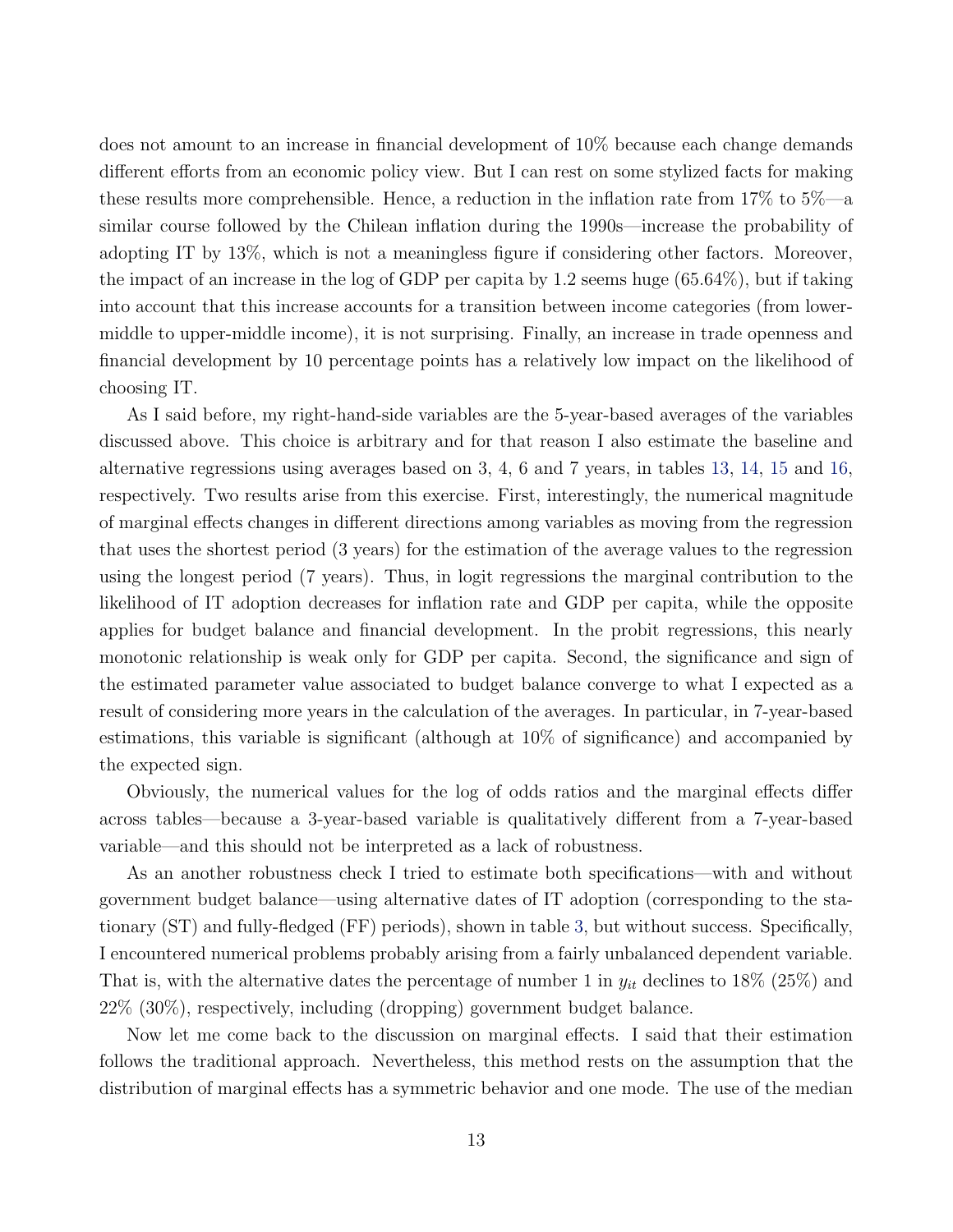<span id="page-13-0"></span>instead of the mean could arise as a solution for the first issue; but the second issue is more difficult to deal with. To overcome the shortcomings associated to representative statistics, I estimate the sample density of the marginal effects. As in figure [2,](#page-23-0) I display in figure [3](#page-24-0) the cross-country distribution of the marginal effects computed in the pre-period, the starting date, and the post-period.<sup>24</sup> Also, I show the associated predicted probabilities of adopting IT across time and for each country in figures [4-](#page-25-0)[7.](#page-28-0)

Cross-country distributions in the pre-period (see the blue lines) try to mimic the shape of the distribution estimated in the date of adoption as moving across the horizon. Note that even this distribution is asymmetric (right biased) as shown by the green line. Then, post-period distributions show an asymmetric shape like the one exhibited by pre-period distributions. This result is consistent with what I expected a priori given the trending behavior of the majority of my right-hand-side variables. Marginal contributions to the likelihood of choosing IT should increase before the starting date while they should decrease during the post-period. Once countries adopt IT, marginal effects of the key macroeconomic and institutional preconditions, found relevant empirically in this paper, should be lower—because there is no gain in practice, other than benefits stemming from reinforcing the regime.

In sum, although the traditional approach for computing marginal effects is readily available, it tends to hide interesting issues about the whole distribution of them. Thus, we have seen that the preconditions' contribution to the probability of adopting IT is quite heterogenous among countries and across periods, before and after the adoption date. Although the typical problem of sample size in density estimation applies in this case (recall that I have 25 countries), these results are congruent with the relevance of initial conditions—in contrast with findings of [Batini and Laxton \(2007\)—](#page-15-0)at the moment of the adoption, as reflected by a different exposure of countries to the likelihood of choosing IT.

#### 5 Conclusions

The inflation targeting regime has become the monetary policy framework of choice in many industrial and developing countries. Currently, 28 countries follows this regime. Based on these experiences it would be informative to know what are the main preconditions they have observed before adopting a monetary regime based on the announcement of inflation targets. This is not an easy task because the empirical literature and the monetary policy practice have shown that countries differ in their initial conditions at the time of IT adoption.

<sup>&</sup>lt;sup>24</sup>Marginal effect of the variable k is computed as  $\hat{\beta}_k\hat{\mathcal{F}}(1-\hat{\mathcal{F}})$ , where  $\hat{\mathcal{F}}$  is the logistic cumulative distribution function evaluated at the estimated parameter values and  $\hat{\beta}_k$  is the associated parameter estimate of variable k. I report only  $\widehat{\mathcal{F}}(1 - \widehat{\mathcal{F}})$  because this expression is sufficient for shaping the distribution of marginal effects.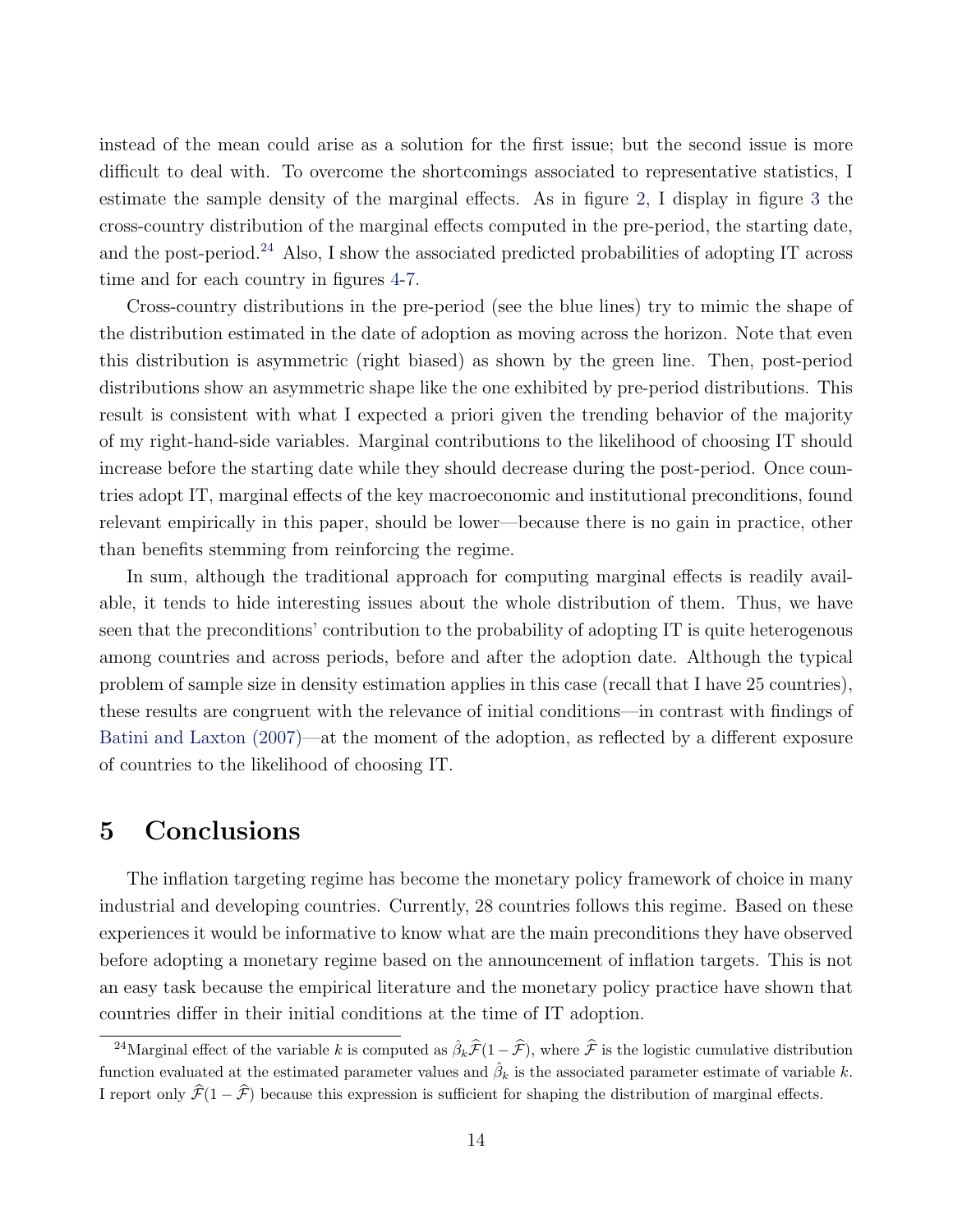<span id="page-14-0"></span>The main focus of this paper is to study empirically the main determinants that drive the choice of IT. By using a novel empirical approach—among those found in the existing literature on IT regimes—I find that financial development, GDP per capita (as a measure of overall economic development) and trade openness exert a positive contribution to the likelihood of adopting IT. The inflation rate affects such a likelihood negatively. These results are robust to different specifications and alternative definitions of the right-hand-side variables. Also, note that these results are only valid for comparing ITer experiences before and after the IT adoption. They do not generalize to any NITer.

One issue that is currently at debate is the relevance of the initial conditions at the time of IT adoption. In contrast to [Batini and Laxton \(2007\),](#page-15-0) my results suggest that the initial conditions do matter because countries have a different exposure to the likelihood of choosing IT as a result of their macroeconomic and institutional fundamentals and unobservable idiosyncratic factors, possibly correlated with the first ones.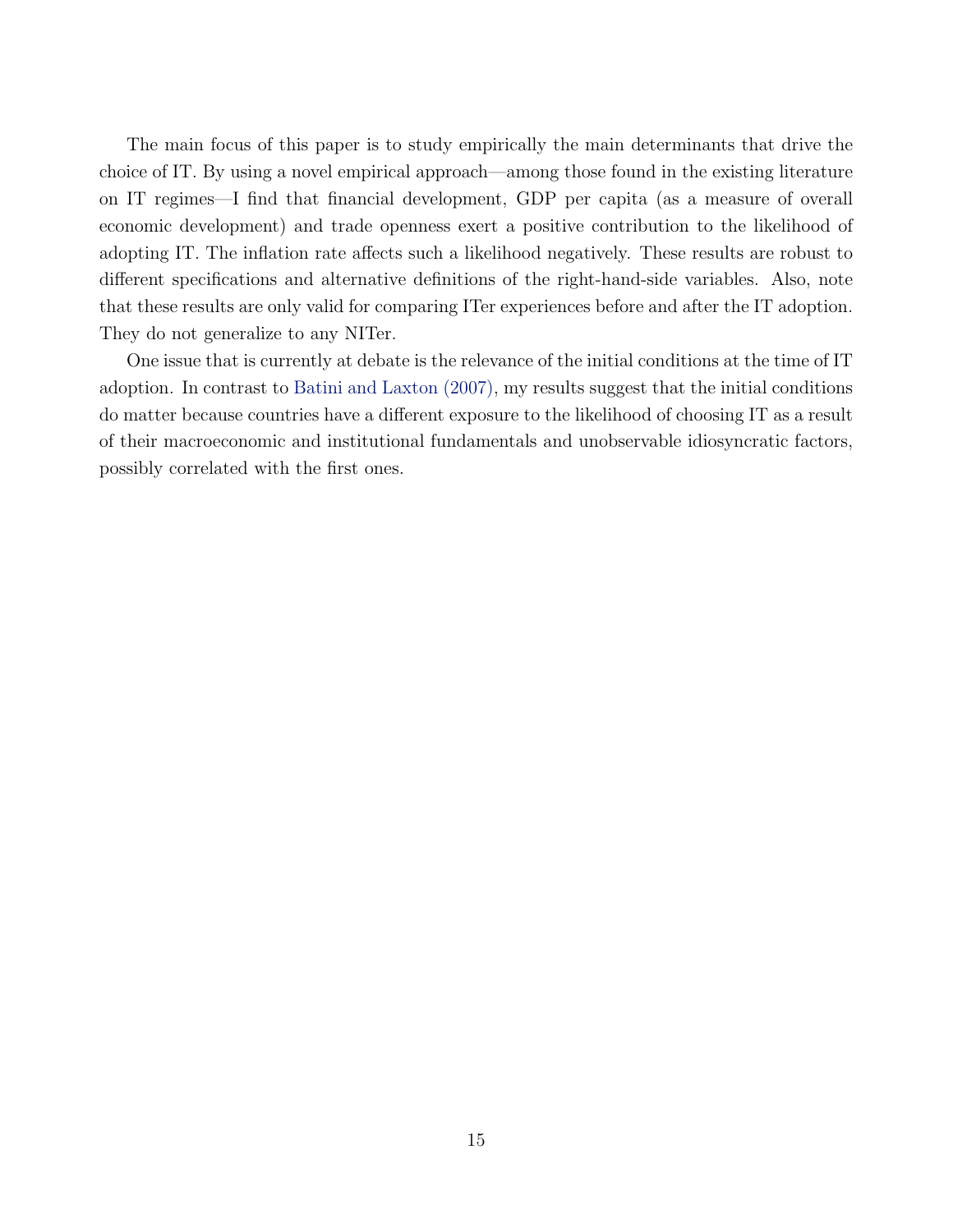## <span id="page-15-0"></span>References

- Andersen, E. (1970): "Asymptotic properties of conditional maximum likelihood estimators," Journal of the Royal Statistical Society, Series B, 32, 283–301. [7](#page-6-0)
- Arellano, M. (2003): "Discrete choice with panel data," CEMFI. Manuscript. [7](#page-6-0)
- ARELLANO, M. AND R. CARRASCO (2003): "Binary choice panel data models with predetermined variables," Journal of Econometrics, 115, 125–157. [8](#page-7-0)
- ARELLANO, M. AND B. HONORÉ (2001): "Panel data models: some recent developments," in Handbook of Econometrics, Amsterdam: North Holland, vol. V, ed. by J.J. Heckman and E. Leamer. [7](#page-6-0)
- BALL, L. AND N. SHERIDAN (2003): "Does inflation targeting matter?" NBER Working Papers 9577, National Bureau of Economic Research.
- Baltagi, B. (1995): "Testing for fixed effect in logit and probit models using an artificial regression," Econometric Theory, 11, 1179–1179. [12](#page-11-0)
- BATINI, N. AND D. LAXTON (2007): "Under what conditions can inflation targeting be adopted? The experience of emerging markets," in F. Mishkin and K. Schmidt-Hebbel (eds.) Monetary Policy under Inflation Targeting, Central Bank of Chile. [2,](#page-1-0) [14,](#page-13-0) [15](#page-14-0)
- BERNANKE, B., T. LAUBACH, F. MISHKIN, AND A. POSEN (1999): Inflation Targeting: Lessons from the International Experience, Princeton University Press.
- CALDERÓN, C. AND K. SCHMIDT-HEBBEL  $(2008)$ : "What drives the choice of inflation targets in the world?" Central Bank of Chile. Mimeo. [12](#page-11-0)
- CARARE, A. AND M. STONE (2006): "Inflation targeting regimes," *European Economic* Review, 50, 1297–1315. [3](#page-2-0)
- CARRO, J. (2007): "Estimating dynamic panel data discrete choice models with fixed effects," Journal of Econometrics, 140, 503–528. [12,](#page-11-0) [19](#page-18-0)
- CHAMBERLAIN, G. (1980): "Analysis of covariance with qualitative data," The Review of Economic Studies, 47, 225–238. [7](#page-6-0)
- CORBO, V., O. LANDERRETCHE, AND K. SCHMIDT-HEBBEL (2002): "Does inflation targeting make a difference?" in N. Loayza and R. Soto (eds.) Inflation Targeting: Design, Performance, Challenges, Central Bank of Chile. [8](#page-7-0)
- Cukierman, A. (1992): Central Bank Strategy, Credibility, and Independence: Theory and Evidence, Cambridge, Massachusetts: The MIT Press. [9](#page-8-0)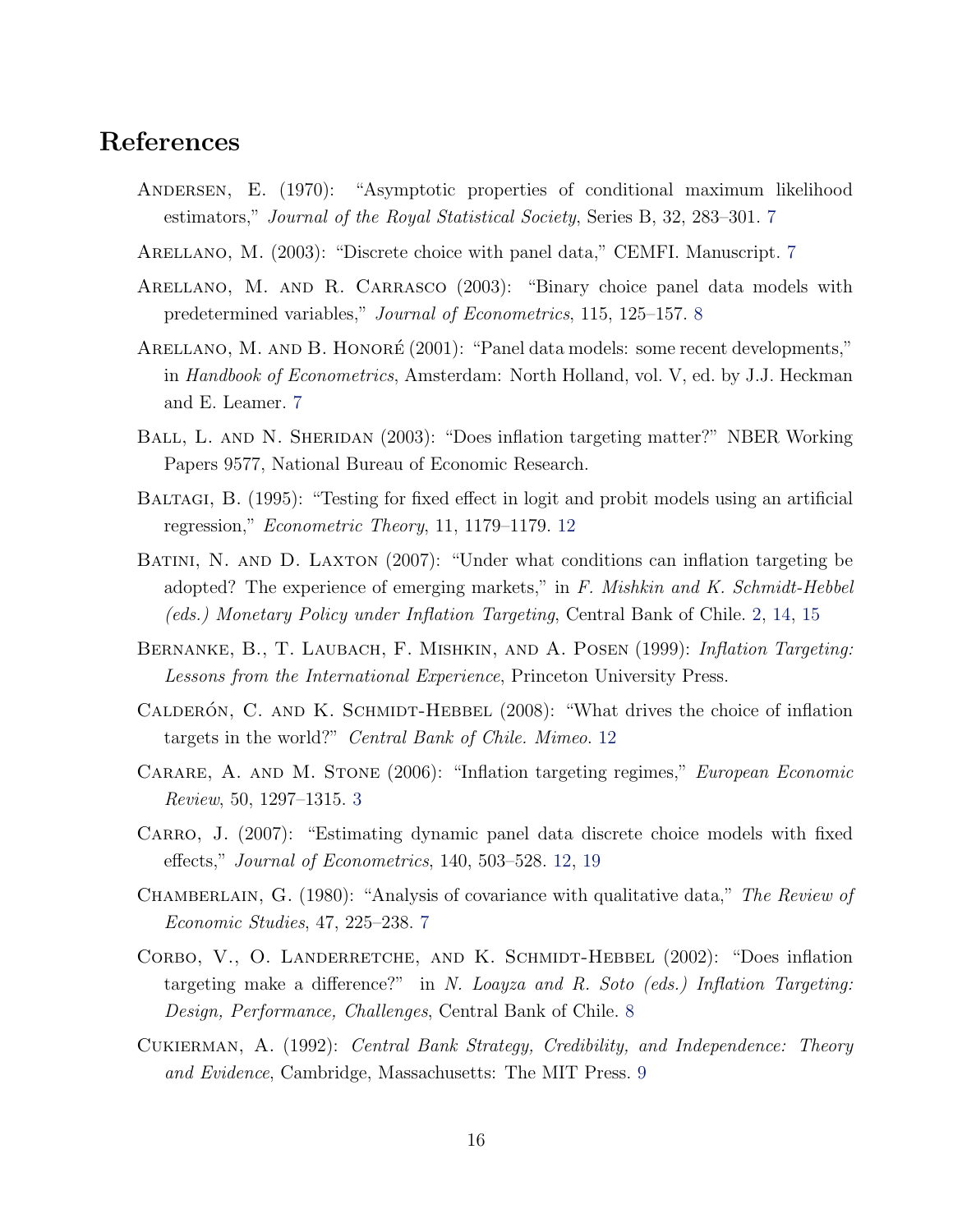- <span id="page-16-0"></span>FRACASSO, A., H. GENBERG, AND C. WYPLOSZ (2003): "How do central banks write? An evaluation of inflation targeting central banks," Geneva reports on the world economy special report 2.
- FRAGA, A., I. GOLDFAJN, AND A. MINELLA (2003): "Inflation targeting in emerging market economies," NBER Working Paper 10019.
- GERLACH, S. (1991): "Who targets inflation explicitly?" *European Economic Review*, 43, 1257–1277. [3](#page-2-0)
- GOURIÉROUX, C. AND A. MONFORT (2002): Simulation-based Econometric Methods, Oxford University Press. [7](#page-6-0)
- GREDIG, F., K. SCHMIDT-HEBBEL, AND R. VALDÉS (2007): "El horizonte de la política monetaria en Chile y en países con metas de inflación," Working Paper 438, Central Bank of Chile. [2](#page-1-0)
- GUERRE, E. AND H. MOON (2002): "A note on the nonstationary binary choice logit model," Economics Letters, 76, 267–271. [7](#page-6-0)
- Gurmu, S. (1996): "Testing for fixed effect in logit and probit models using an artificial regression," Econometric Theory, 12, 872–874. [12](#page-11-0)
- HOCHBERG, Y. (1988): "A sharper Bonferroni procedure for multiple tests of significance," Biometrika, 75, 800–802. [11,](#page-10-0) [33](#page-32-0)
- HONORÉ, B. AND E. KYRIAZIDOU (2003): "Panel data discrete choice models with lagged dependent variables," Econometrica, 68, 839–874. [7,](#page-6-0) [10](#page-9-0)
- Horowitz, J. (1992): "A smoothed maximum score estimator for the binary response model," Econometrica, 60, 505–531. [8](#page-7-0)
- Hu, Y. (2006): "The choice of inflation targeting—an empirical investigation," International Economics and Economic Policy, 3, 27–42. [3,](#page-2-0) [4,](#page-3-0) [11](#page-10-0)
- KYDLAND, F. E. AND E. C. PRESCOTT  $(1977)$ : "Rules rather than discretion: the inconsistency of optimal plans," Journal of Political Economy, 85, 473–91. [2](#page-1-0)
- Levin, A. T., F. M. Natalucci, and J. M. Piger (2004): "The macroeconomic effects of inflation targeting," Review, 51–80.
- LEVY-YEYATI, E. AND F. STURZENEGGER (2005): "Classifying exchange rate regimes: deeds vs. words," European Economic Review, 49, 1603–1635. [11](#page-10-0)
- Manski, C. (1975): "Maximun score estimator of the stochastic utility model of choice," Journal of Econometrics, 3, 205–228. [7](#page-6-0)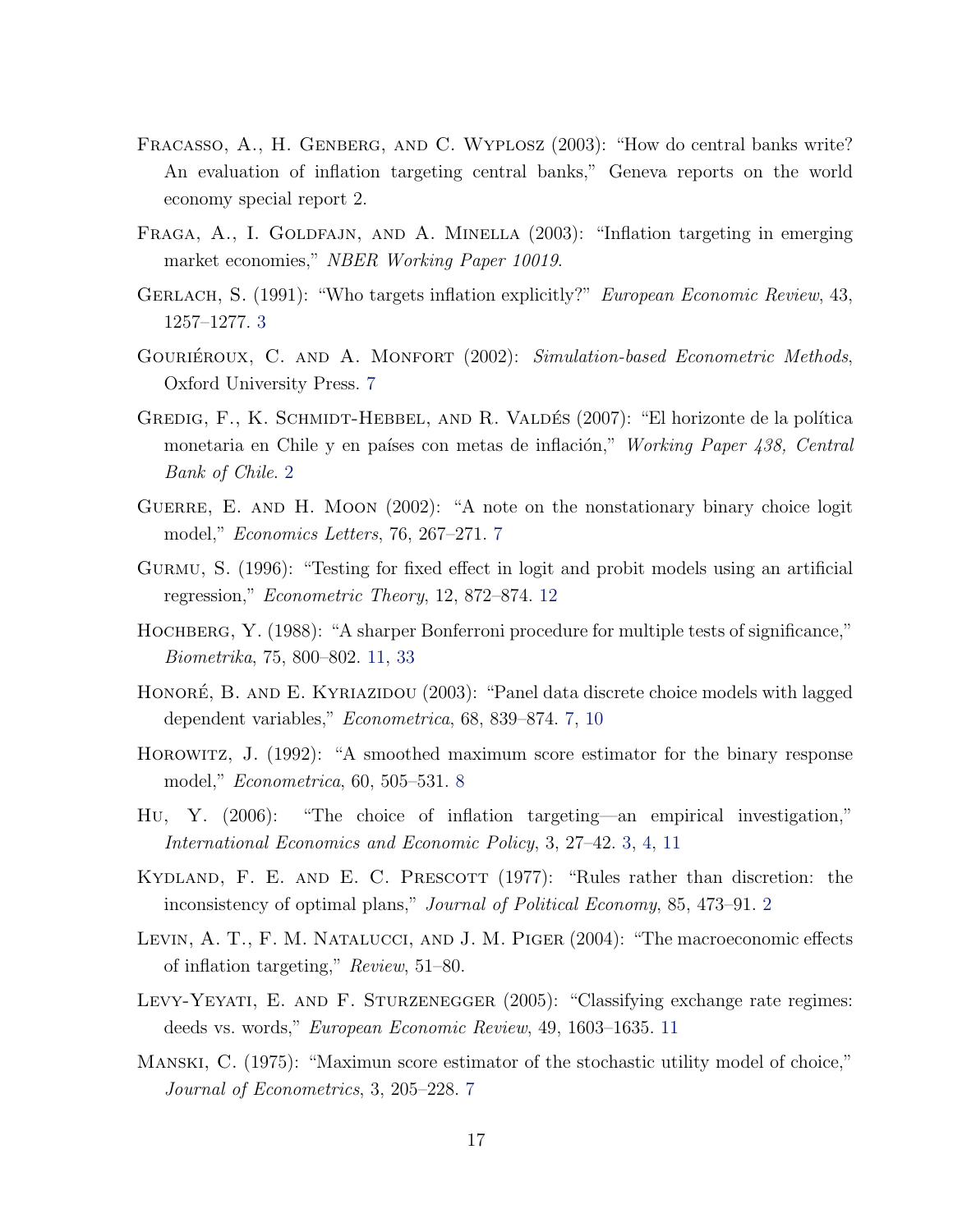<span id="page-17-0"></span> $(1985)$ : "Semiparametric analysis of discrete response: asymptotic properties of the maximum score estimator," *Journal of Econometrics*, 32, 65–108. [7,](#page-6-0) [8](#page-7-0)

- Masson, P., M. Savastano, and S. Sharma (1997): "The scope for inflation targeting in developing countries," IMF Working Paper 97/130. [2,](#page-1-0) [9](#page-8-0)
- Mishkin, F. and M. Savastano (2002): "Monetary policy strategies for Latin America," NBER Working Paper 7617. [2](#page-1-0)
- MISHKIN, F. AND K. SCHMIDT-HEBBEL (2002): "A decade of inflation targeting in the world: what do we know and what do we need to know?" in N. Loayza and R. Soto (eds.) Inflation Targeting: Design, Performance, Challenges, Central Bank of Chile. [2,](#page-1-0) [3,](#page-2-0) [8](#page-7-0)
- $-(2007)$ : "Does inflation targeting make a difference?" in F. Mishkin and K. Schmidt-Hebbel (eds.) Monetary Policy under Inflation Targeting, Central Bank of Chile. [8](#page-7-0)
- NEYMAN, J. AND E. SCOTT (1948): "Consistent estimates based on partially consistent observations," Econometrica, 16, 1–32. [7](#page-6-0)
- PARK, J. AND P. PHILLIPS (2000): "Nonstationary binary choice," Econometrica, 68, 1249–1280. [7,](#page-6-0) [19,](#page-18-0) [20](#page-19-0)
- PÉTURSSON, T. (2004): "Formulation of inflation targeting around the world," Monetary Bulletin, Central Bank of Iceland,2004/1.
- REINHART, C. M. AND K. S. ROGOFF (2004): "The modern history of exchange rate arrangements: a reinterpretation," The Quarterly Journal of Economics, 1–48. [11](#page-10-0)
- SCHAECHTER, A. AND M. ZELMER (2000): "Adopting inflation targeting: practical issues for emerging market countries," IMF Occasional Papers 202, International Monetary Fund.
- SCHMIDT-HEBBEL, K. AND A. WERNER (2002): "Inflation targeting in Brazil, Chile, and Mexico: performance, credibility, and the exchange rate," Working Paper 171, Central Bank of Chile. [8](#page-7-0)
- Truman, E. (2003): Inflation Targeting in the World Economy, Washington, USA: Institute for International Economics.
- VEGA, M. AND D. WINKELRIED (2005): "Inflation targeting and inflation behavior: a successful story?" International Journal of Central Banking, 1.
- White, H. (1982): "Maximum likelihood estimation of misspecified models," Econometrica, 50, 1–25. [12](#page-11-0)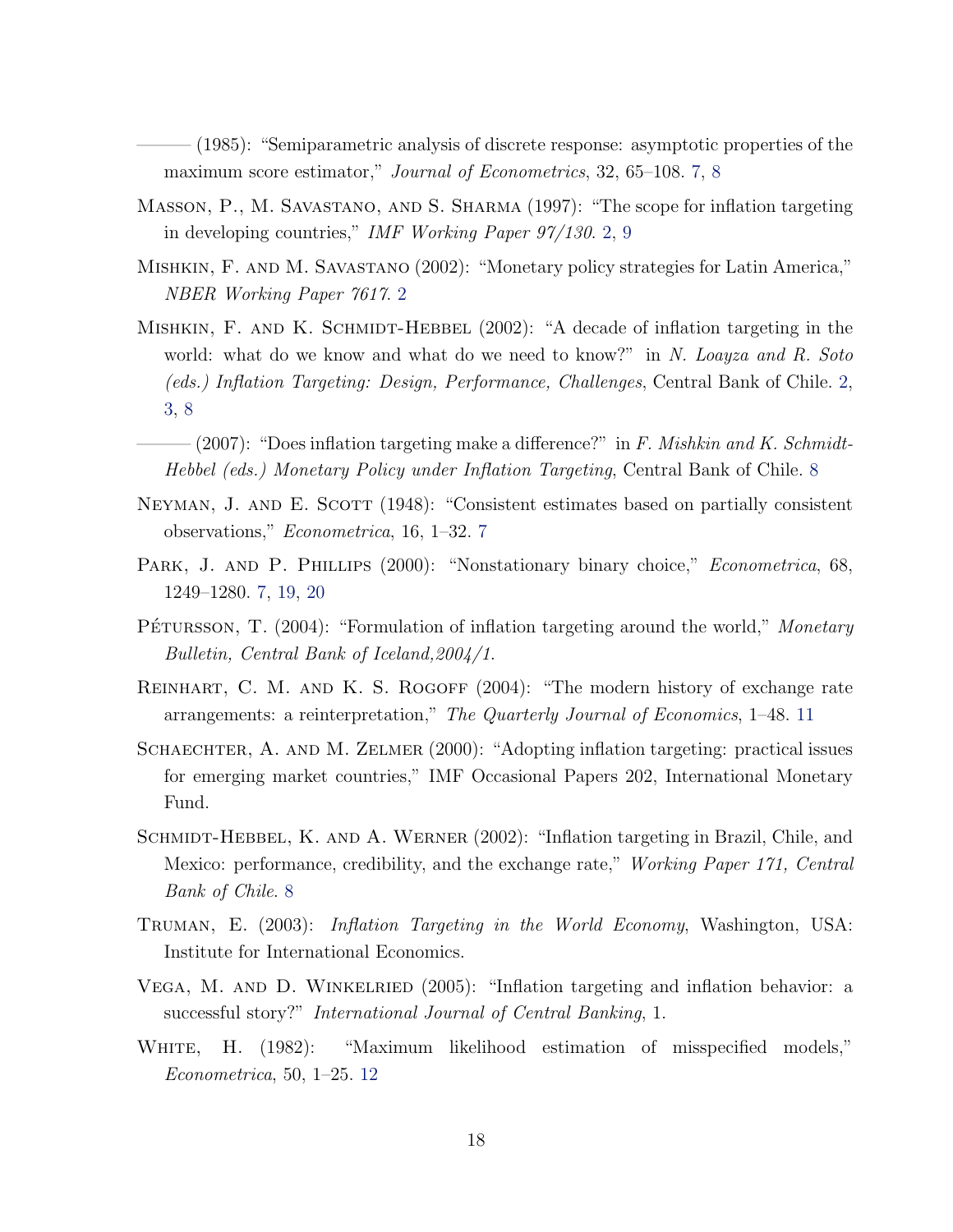## <span id="page-18-0"></span>6 Appendix

#### 6.1 Monte Carlo Study

I perform Monte Carlo experiments for studying the large sample properties of the MLE regarding two issues: the size of the panel data and the time series properties of the exogenous variables. I focus on the first issue because the cross-section dimension of my sample is not so long as the one typically employed in the microeconometric literature. My sample comprises only 25 countries. In addition, because I use macroeconomic time series,  $T$  is large compared with the time dimension usually available in microdata. The second kind of exercises assesses the role of different forms of time dependence and tries to broaden the scope of the simulation results reported in [Park and Phillips \(2000\),](#page-17-0) which are restricted to cross-section regressions.

Consider again the model exposed in [\(9\)](#page-5-0). I generate 1000 artificial series for the dependent variable making some assumptions about the distribution followed by 1000 artificial series for  $x_{it}$  and the stochastic error term,  $\varepsilon_{it}$ . In the experiments undertaken here, I assume the above mentioned error term is distributed logistically.<sup>25</sup> For  $x_{it}$ , which is a scalar, I consider six cases:

Case 1: 
$$
x_t = u_t
$$
,  $u_t \sim \mathcal{N}(0, \pi^2/3)$   
\nCase 2:  $x_t = 0.10 + 0.90x_{t-1} + u_t$ ,  $u_t \sim \mathcal{N}(0, 1)$   
\nCase 3:  $x_t = 0.10 + 0.99x_{t-1} + u_t$ ,  $u_t \sim \mathcal{N}(0, 1)$   
\nCase 4:  $x_t = x_{t-1} + u_t$ ,  $u_t \sim \mathcal{N}(0, 1)$   
\nCase 5:  $x_t = 0.5 + x_{t-1} + u_t$ ,  $u_t \sim \mathcal{N}(0, 1)$   
\nCase 6:  $x_t = 0.25t + 0.1x_{t-1} + u_t$ ,  $u_t \sim \mathcal{N}(0, 1)$ 

where,  $u_t$  is a stochastic term. Also, I allow for correlation between individual effects and the exogenous variable by defining  $\eta_i = T^{-1} \sum_{t=1}^T x_{it}$  as in [Carro \(2007\).](#page-15-0) MLE contemplates cases 1 to 3, in which  $x_{it}$  distributes normally, and follows a persistent and highly persistent autoregressive process. In addition,  $x_{it}$  is set to follow a random walk process without drift (case 4) and with drift (case 5). [Park and Phillips \(2000\)](#page-17-0) study case 4 but in a cross-section framework, showing in a multiple variable setting that the parameter estimators have dual rates of convergence. The inclusion of the sixth case, in which  $x_{it}$  is modeled as a trend stationary process, gives completeness. Regarding the panel data dimensions,  $N$  and  $T$  are set equal to  $\{25, 30, 50\}$  and  $\{10, 20, 30, 40, 50\}$ , respectively. The choice of the parameters in cases 1–6 tries to mimic the time series behavior of my exogenous variables.

 $^{25}$ Simulations assuming normally distributed errors were not performed because of time limitations.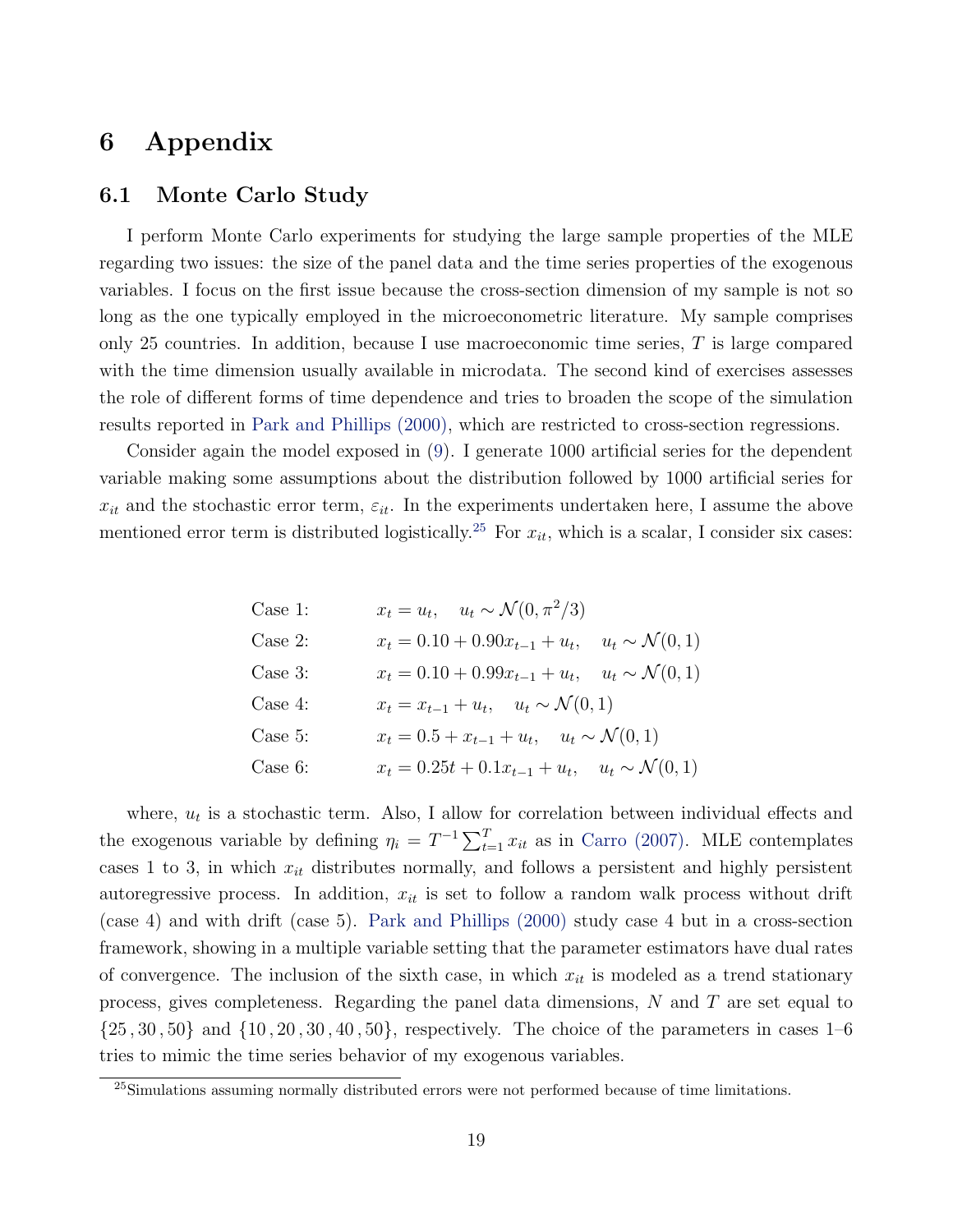<span id="page-19-0"></span>Table [1](#page-20-0) and table [2](#page-21-0) report the results of the experiments regarding percentage bias (PB) and root mean squared error (RMSE). The PB is measured as the bias divided by the true parameter's value while the RMSE is the root of the sum of variance and squared bias. The first table shows that, in general, the PB of the MLE becomes acceptable as both  $N$  and  $T$ grow (about 3% when  $N = T = 50$ ). The same occurs for the efficiency of the estimator (see table [2\)](#page-21-0). I shall focus my attention on table [1.](#page-20-0) By comparing cases 1, 2 and 3, you see the PB is greater when  $x_{it}$  follows a highly persistence stationary process. A similar conclusion arises from the comparison of cases 3 and 4; however, in some experiments they tend to exhibit a similar behavior. Also, the inclusion of drift in the random walk process increases the PB. As yet, these findings are linked with those reported by [Park and Phillips \(2000\)](#page-17-0) in matters of rate of convergence. I show in addition that when  $x_{it}$  is assumed to be a trend stationary process, the asymptotic properties of MLE are better than those displayed by the random walk processes but worse than those exhibited by the stationary processes. Curiously, the latter relationship breaks down when  $T = 30$ , as revealed by the comparison between cases 5 and 6, probably reflecting the need for more simulations.<sup>26</sup> Moreover, you note that PB does not decrease monotonically as N grows, contradicting what might be expected. Again, N in this paper is much smaller than the number of individuals found in microeconomic surveys. Hence, it is possible that the range of values for N considered here were not sufficient for generating more conclusive results in this regard.

The interesting result, however, is that there is more gain in bias reduction when T grows than when N grows (compare the results for  $N, T=\{30, 50\}$ , see also figure [1\)](#page-22-0). Recall that my panel data's dimensions are unusual from the perspective of the microeconomic literature. Although I assume that N is fixed, the message of these experiments is that I can rest on the gains in bias reduction provided by the time dimension.

 $^{26}$ Note, however, that the cross-section dimensions considered here are far from being similar to those typically employed in the microeconomic literature (e.g.,  $N = 500$ ).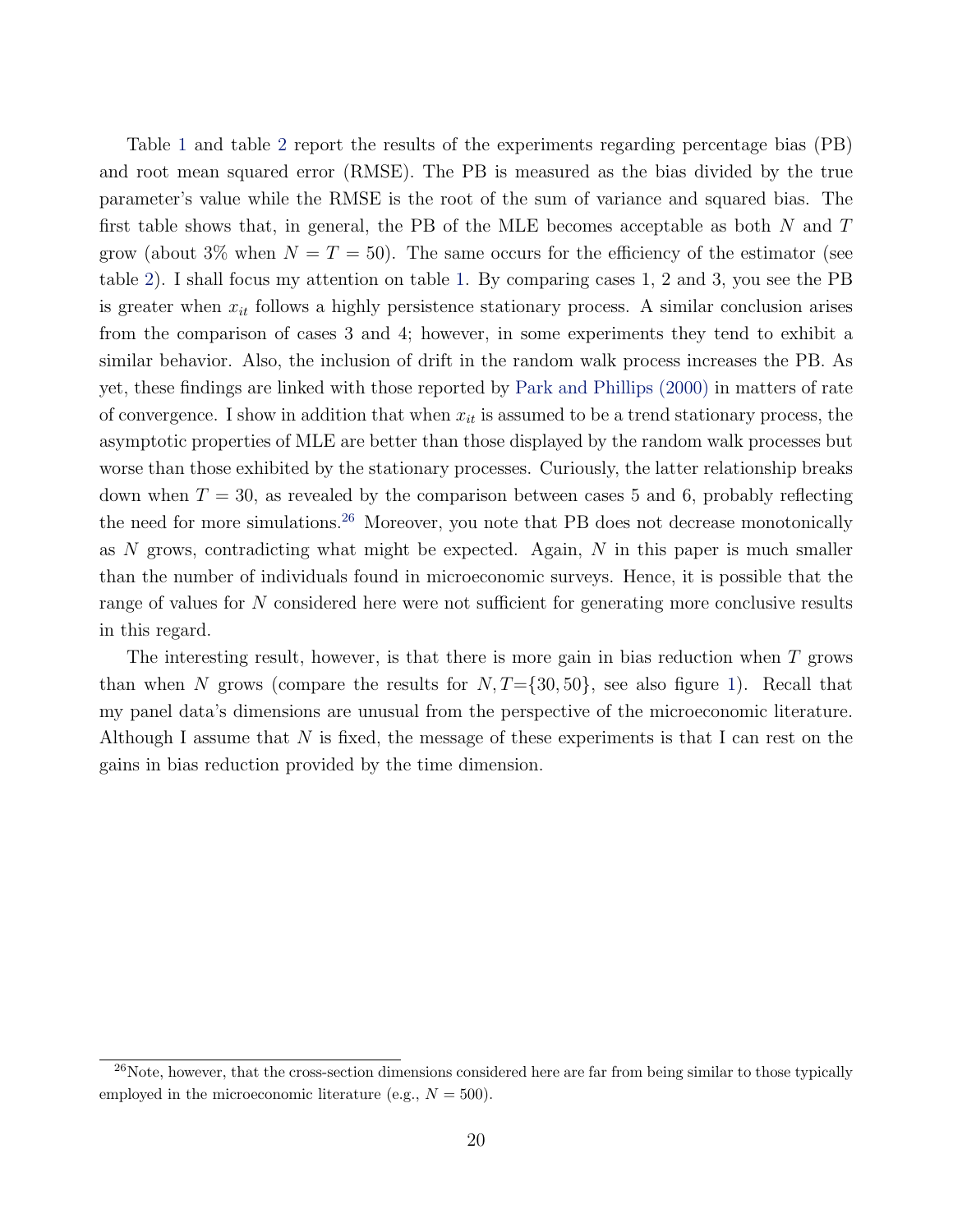### <span id="page-20-0"></span>Table 1: Monte Carlo Results: Percentage Bias (%)

Maximun Likelihood Estimation

| $y_{it} = \mathbf{1}(\eta_i + x'_{it} \beta + \varepsilon_{it} \geq 0)$<br>$\beta = -1, \eta_i = (1/T) \sum_{t=1}^T x_t$<br>Note: $u_t \sim \mathcal{N}(0, 1)$ , except where otherwise stated<br>Number of experiments=1000 |                                              |  |  |
|------------------------------------------------------------------------------------------------------------------------------------------------------------------------------------------------------------------------------|----------------------------------------------|--|--|
|                                                                                                                                                                                                                              | $T = 10$ $T = 20$ $T = 30$ $T = 40$ $T = 50$ |  |  |

|        | Case 1: $x_t \sim \mathcal{N}(0, \pi^2/3)$ |      |      |      |               |
|--------|--------------------------------------------|------|------|------|---------------|
|        | $N = 25$ 17.45 7.16 4.32 3.46 2.22         |      |      |      |               |
|        | $N = 30$ 16.39 6.73 4.10                   |      |      |      | $3.24$ $2.55$ |
|        | $N = 50$ 14.87 6.98 4.34 3.19 2.48         |      |      |      |               |
|        | Case 2: $x_t = 0.1 + 0.90x_{t-1} + u_t$    |      |      |      |               |
|        | $N = 25$ 14.61 6.65 4.28                   |      |      | 3.39 | 2.54          |
|        | $N = 30$ 14.12 6.74 4.15 3.63 2.66         |      |      |      |               |
|        | $N = 50$ 12.81 6.69 4.54 3.14 2.61         |      |      |      |               |
|        | Case 3: $x_t = 0.1 + 0.99x_{t-1} + u_t$    |      |      |      |               |
|        | $N = 25$ 16.16 7.34 4.64 3.94 3.31         |      |      |      |               |
|        | $N = 30$ 14.63 7.12 4.70 4.05              |      |      |      | 3.60          |
|        | $N = 50$ 13.63 7.67 5.09                   |      |      |      | 3.89 3.28     |
|        | Case 4: $x_t = x_{t-1} + u_t$              |      |      |      |               |
|        | $N = 25$ 16.34 7.59 4.99                   |      |      | 3.92 | 3.35          |
|        | $N = 30$ 14.59 7.27 5.04                   |      |      |      | 4.28 3.68     |
|        | $N = 50$ 13.86 7.66 5.30                   |      |      |      | 4.14 3.36     |
|        | Case 5: $x_t = 0.5 + x_{t-1} + u_t$        |      |      |      |               |
|        | $N = 25$ 16.35 7.62 4.88                   |      |      |      | 4.23 3.79     |
|        | $N = 30$ 15.01 7.57 4.92                   |      |      |      | $4.19$ $3.65$ |
|        | $N = 50$ 13.77 7.73 5.41 4.23 3.45         |      |      |      |               |
|        | Case 6: $x_t = 0.25t + 0.1x_{t-1} + u_t$   |      |      |      |               |
|        | $N = 25$ 15.32 6.31 5.59                   |      |      |      | 4.93 4.58     |
|        | $N = 30$ 14.87 6.87 5.77                   |      |      |      | 4.84 4.54     |
| $N=50$ | 13.02                                      | 6.84 | 5.38 | 4.80 | 4.25          |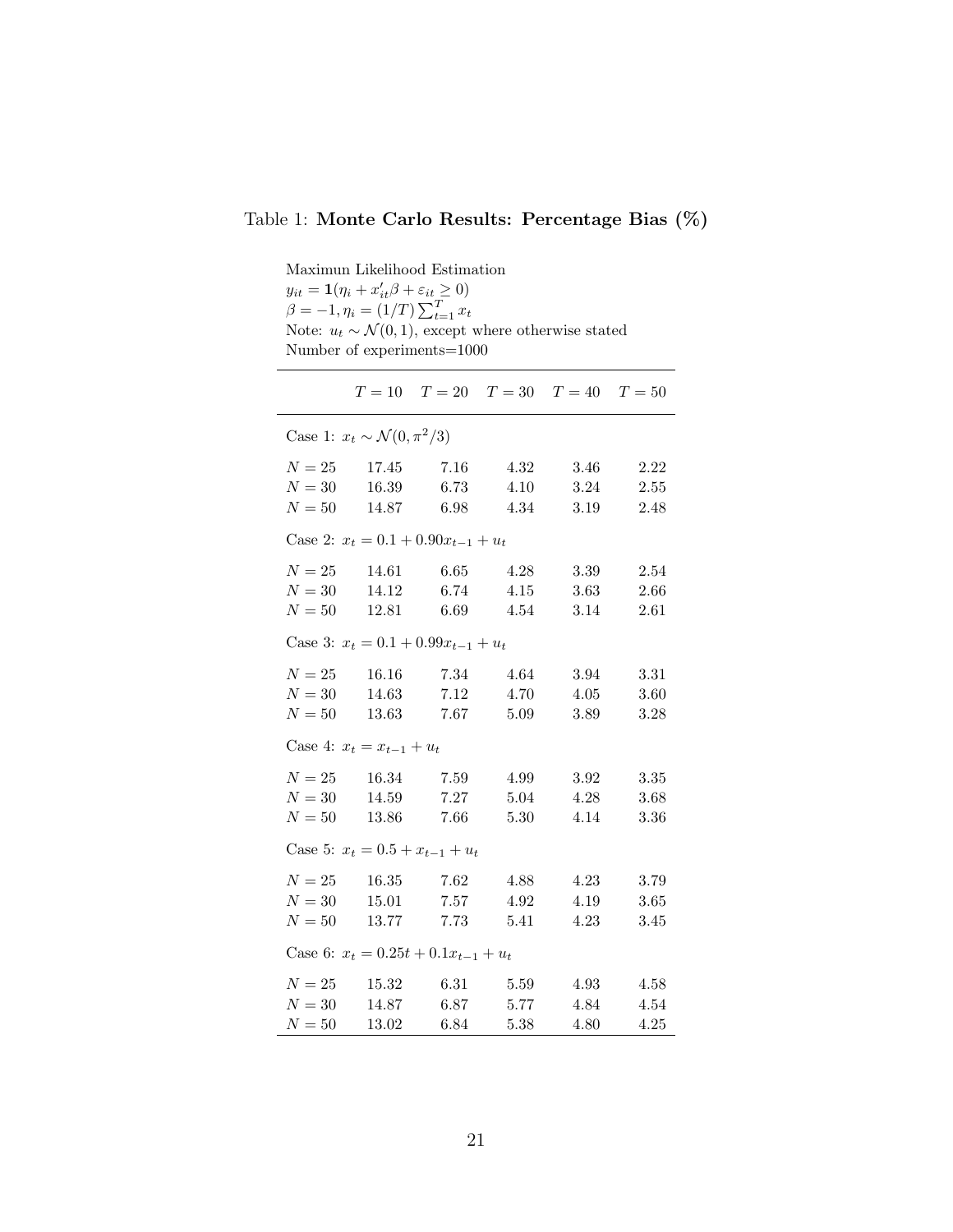#### <span id="page-21-0"></span>Table 2: Monte Carlo Results: Root Mean Squared Error

Maximun Likelihood Estimation  $y_{it} = \mathbf{1}(\eta_i + x_{it}'\beta + \varepsilon_{it} \ge 0)$  $\beta = -1, \eta_i = (1/T) \sum_{t=1}^{T} x_t$ Note:  $u_t \sim \mathcal{N}(0, 1)$ , except where otherwise stated Number of experiments=1000  $T = 10$   $T = 20$   $T = 30$   $T = 40$   $T = 50$ Case 1:  $x_t \sim \mathcal{N}(0, \pi^2/3)$  $N = 25$  0.26 0.13 0.09 0.08 0.07  $N = 30$  0.23 0.12 0.08 0.07 0.06  $N = 50$  0.19 0.10 0.07 0.06 0.05 Case 2:  $x_t = 0.1 + 0.90x_{t-1} + u_t$  $N = 25$  0.25 0.13 0.09 0.08 0.07  $N = 30$  0.23 0.12 0.09 0.07 0.06  $N = 50$  0.19 0.10 0.08 0.06 0.05 Case 3:  $x_t = 0.1 + 0.99x_{t-1} + u_t$  $N = 25$  0.26 0.13 0.10 0.08 0.07  $N = 30$  0.23 0.12 0.09 0.07 0.07  $N = 50$  0.19 0.11 0.08 0.06 0.06 Case 4:  $x_t = x_{t-1} + u_t$  $N = 25$  0.26 0.13 0.10 0.08 0.07  $N = 30$  0.23 0.12 0.09 0.08 0.07  $N = 50$  0.20 0.11 0.08 0.07 0.06 Case 5:  $x_t = 0.5 + x_{t-1} + u_t$  $N = 25 \qquad \quad 0.26 \qquad \quad 0.13 \qquad \quad 0.10 \qquad \quad 0.08 \qquad \quad 0.07$  $N = 30$  0.23 0.12 0.09 0.08 0.07  $N = 50$  0.20 0.11 0.08 0.06 0.06 Case 6:  $x_t = 0.25t + 0.1x_{t-1} + u_t$  $N = 25$  0.25 0.12 0.09 0.09 0.08  $N = 30$  0.23 0.11 0.09 0.08 0.07  $N = 50$  0.18 0.10 0.08 0.07 0.06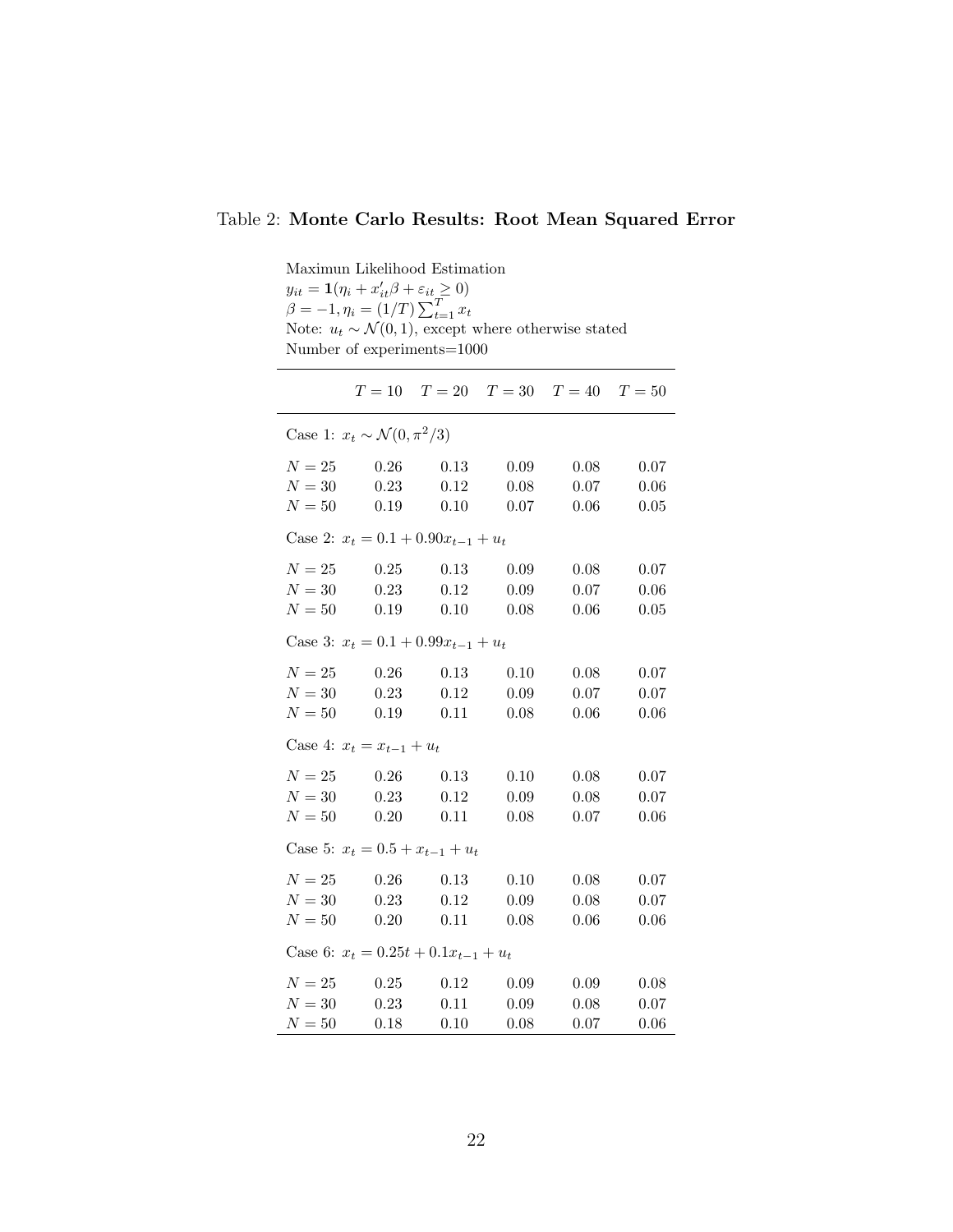<span id="page-22-0"></span>

Figure 1: Monte Carlo Results: Distribution of  $\beta$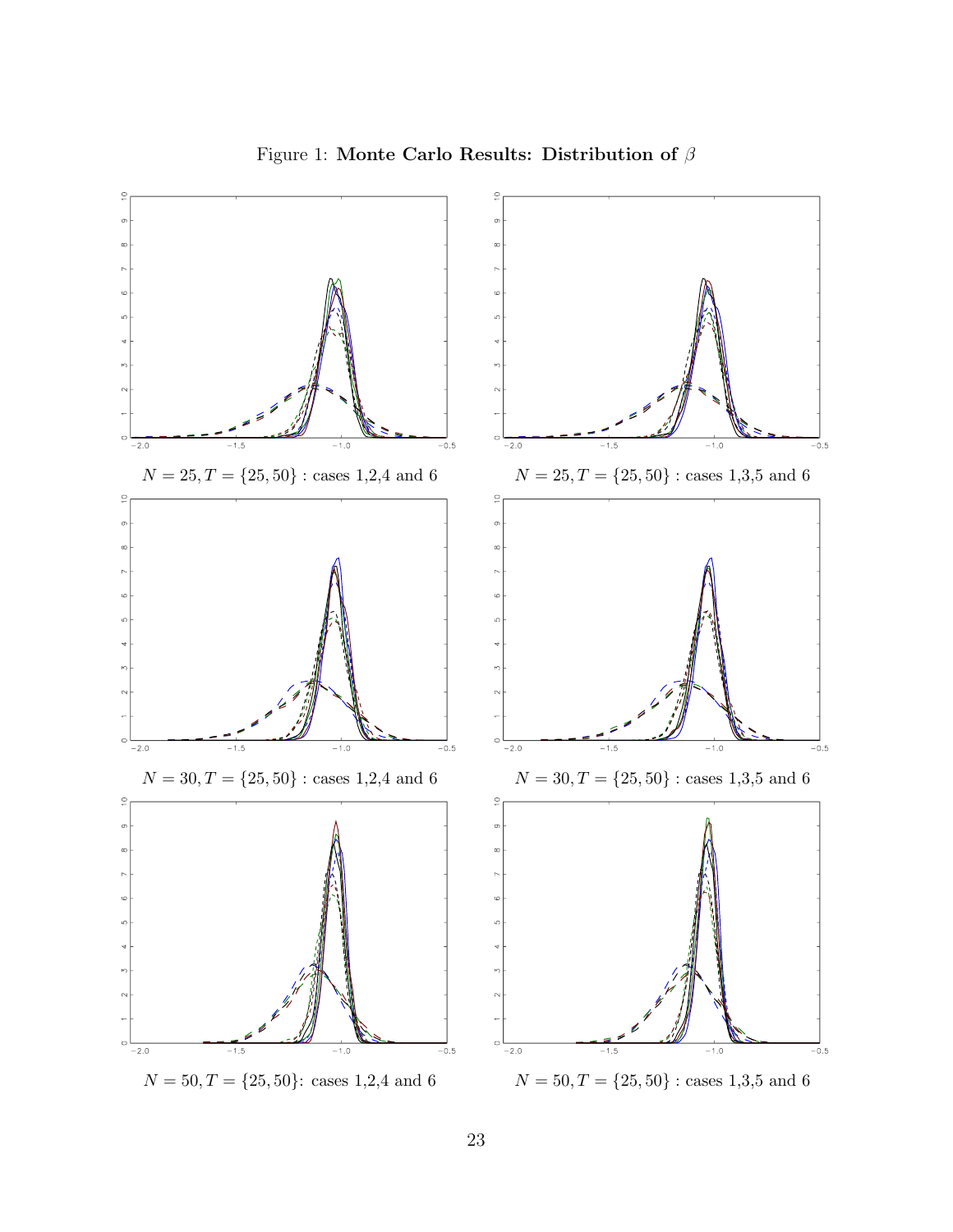<span id="page-23-0"></span>Figure 2: Cross-country Distribution of Key Macroeconomic and Institutional Preconditions for Adopting IT



Cross-country distributions for  $\{t-5,\ldots,t-1\}$ ,  $t$ ,  $\{t+1,\ldots,t+5\}$  in blue (5 years), green (1 year) and red (5 years), respectively. Horizontal axis: the range of values of the variable, vertical axis: values of the density function estimated using the Gaussian kernel.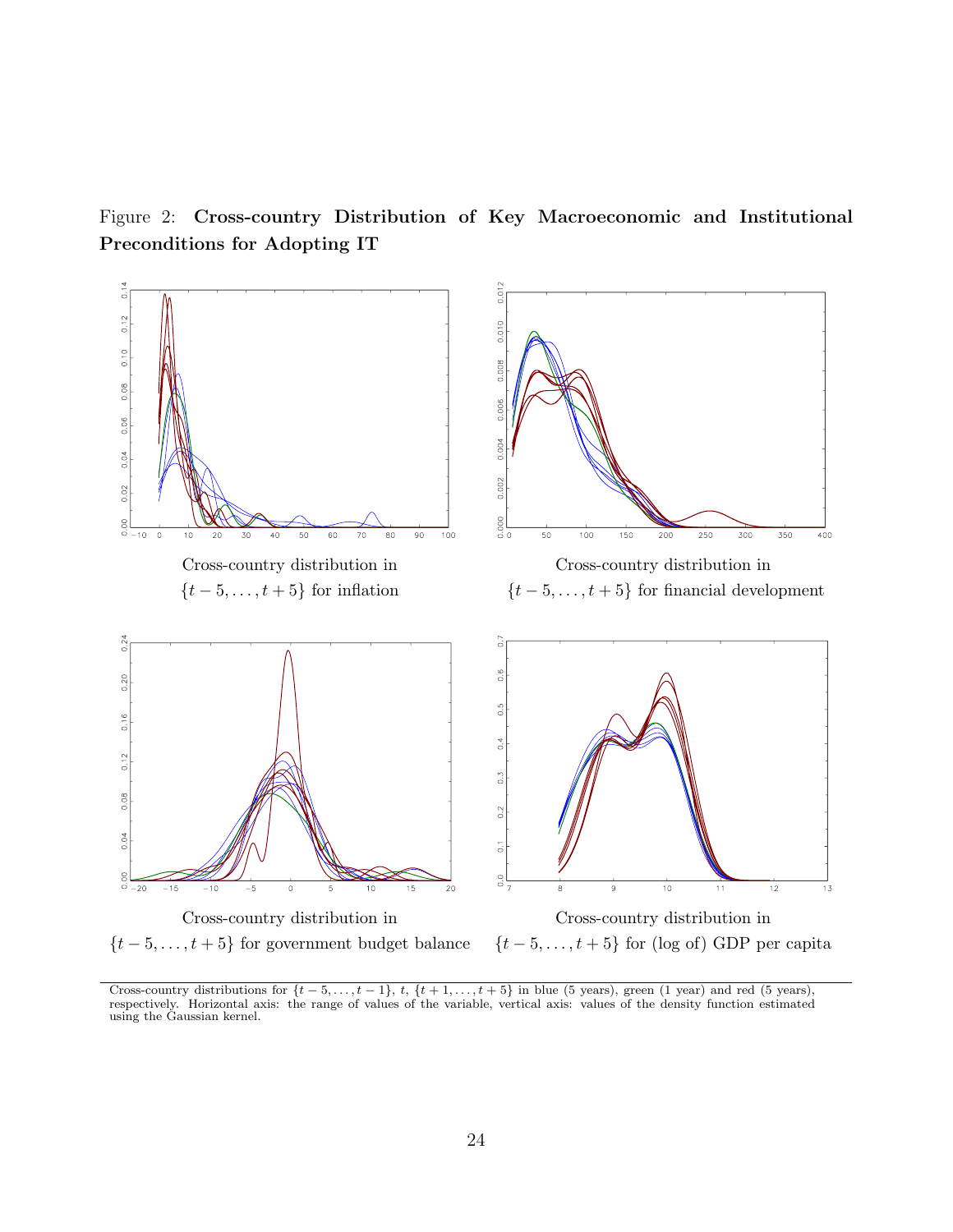<span id="page-24-0"></span>Figure 3: Cross-country Distribution of  $\widehat{\mathcal{F}}(1 - \widehat{\mathcal{F}})$ 



Cross-country distributions for  $\{t-5,\ldots,t-1\}$ ,  $t, \{t+1,\ldots,t+5\}$  in blue (5 years), green (1 year) and red (5 years), respectively. Horizontal axis: the range of values of the variable, vertical axis: values of the density function estimated using the Gaussian kernel.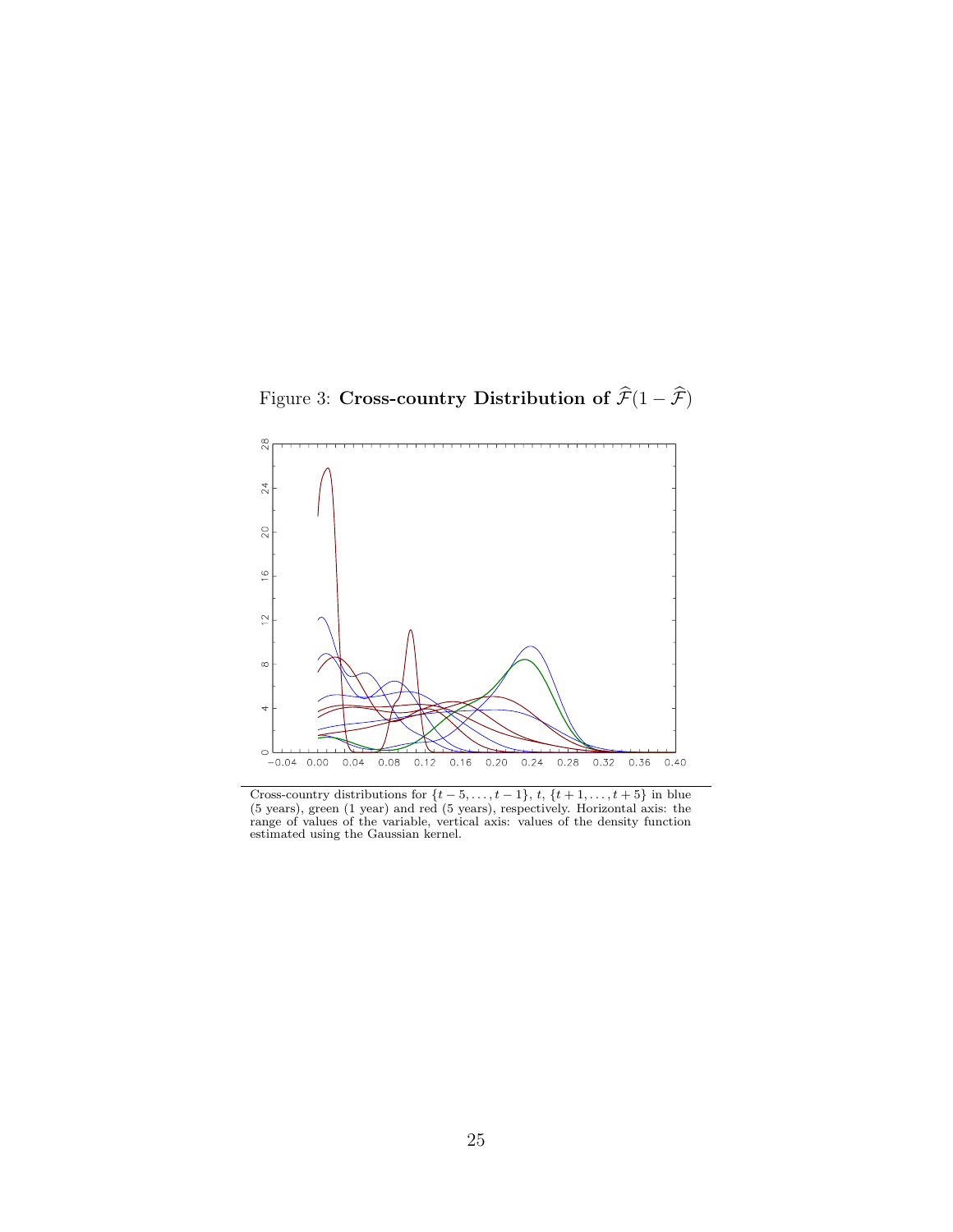<span id="page-25-0"></span>

Figure 4: Predicted Probabilities  $(\widehat{F})$ of Adopting IT for each Country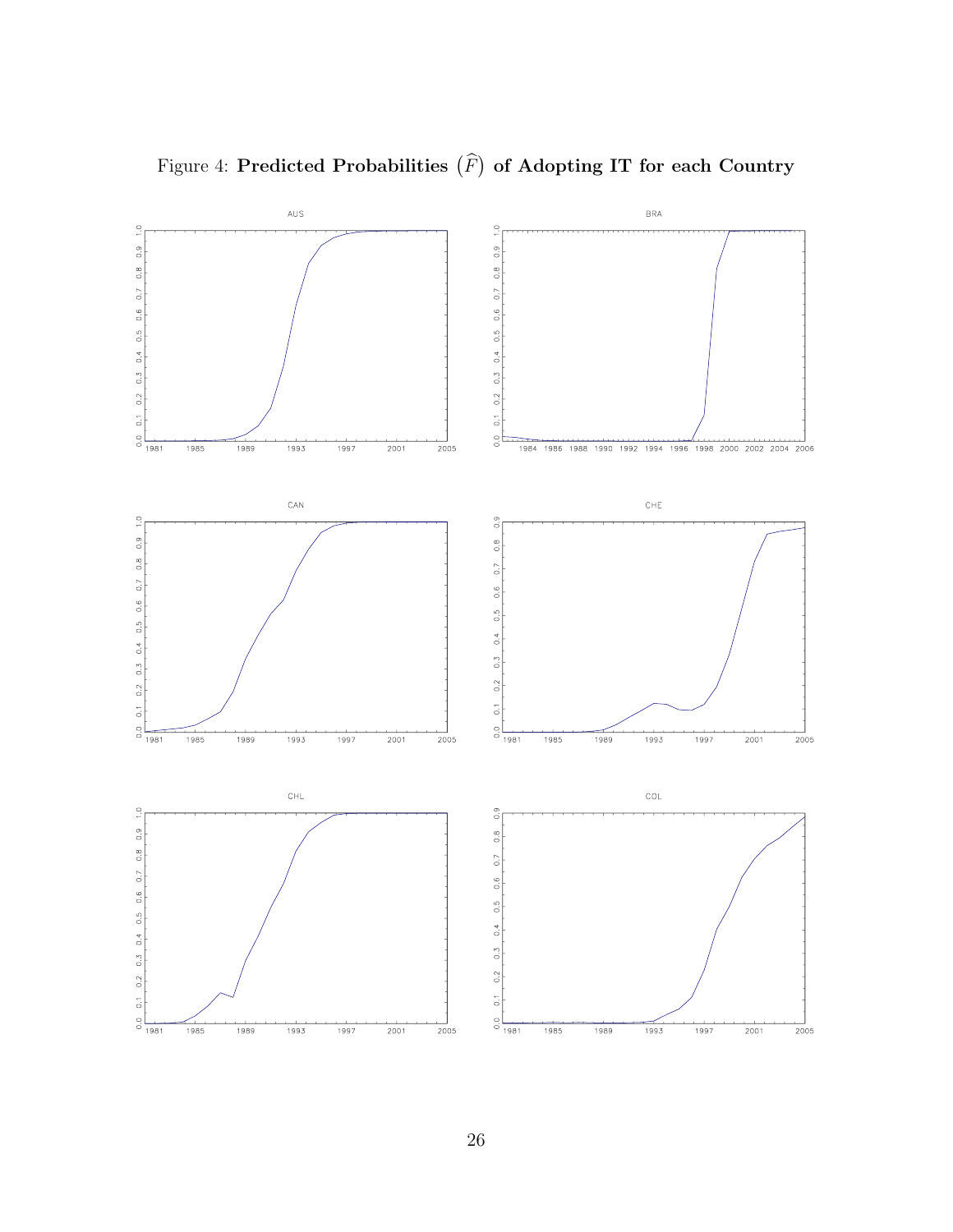

Figure 5: Predicted Probabilities  $(\widehat{F})$ of Adopting IT for each Country (continued)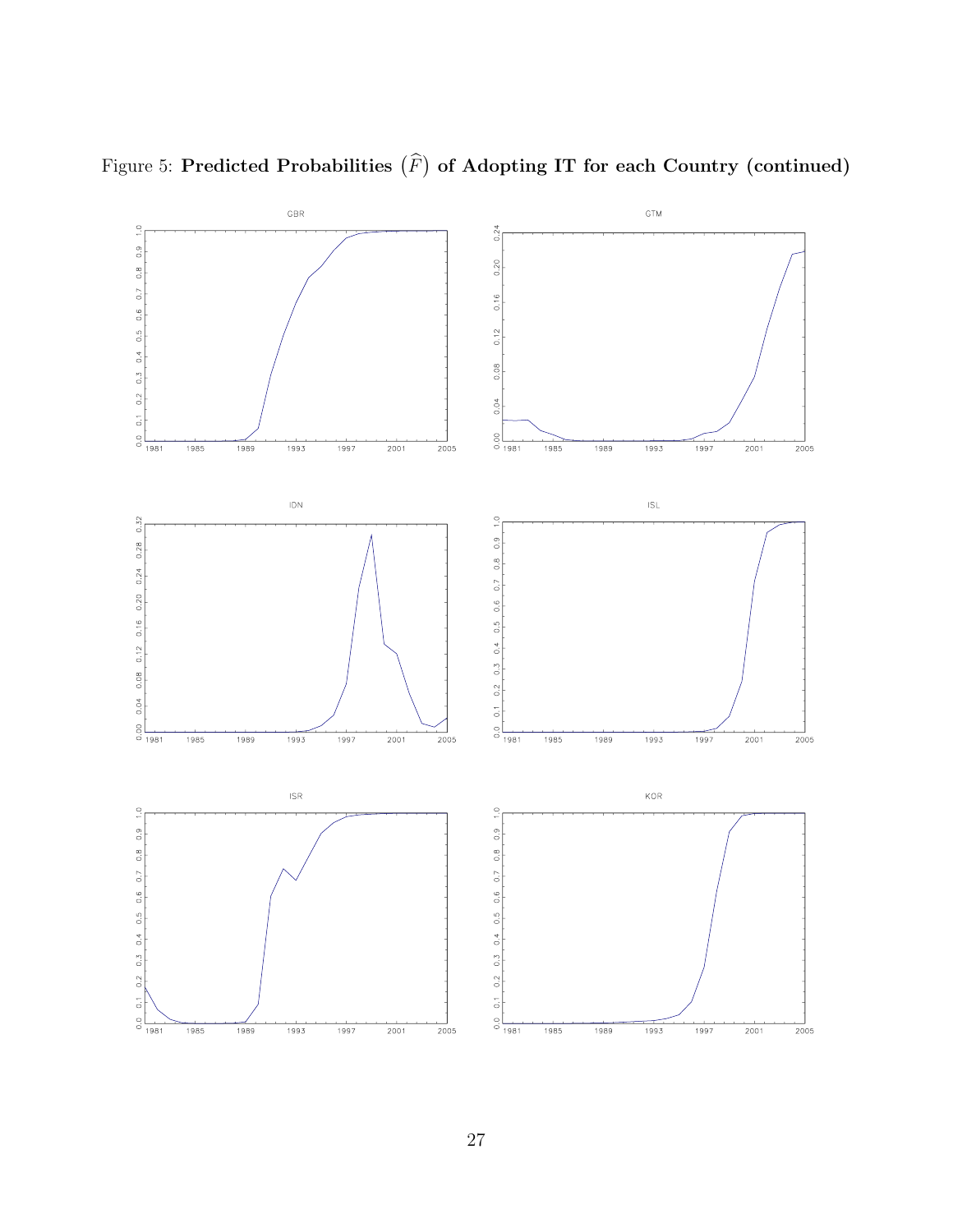

Figure 6: Predicted Probabilities  $(\widehat{F})$ of Adopting IT for each Country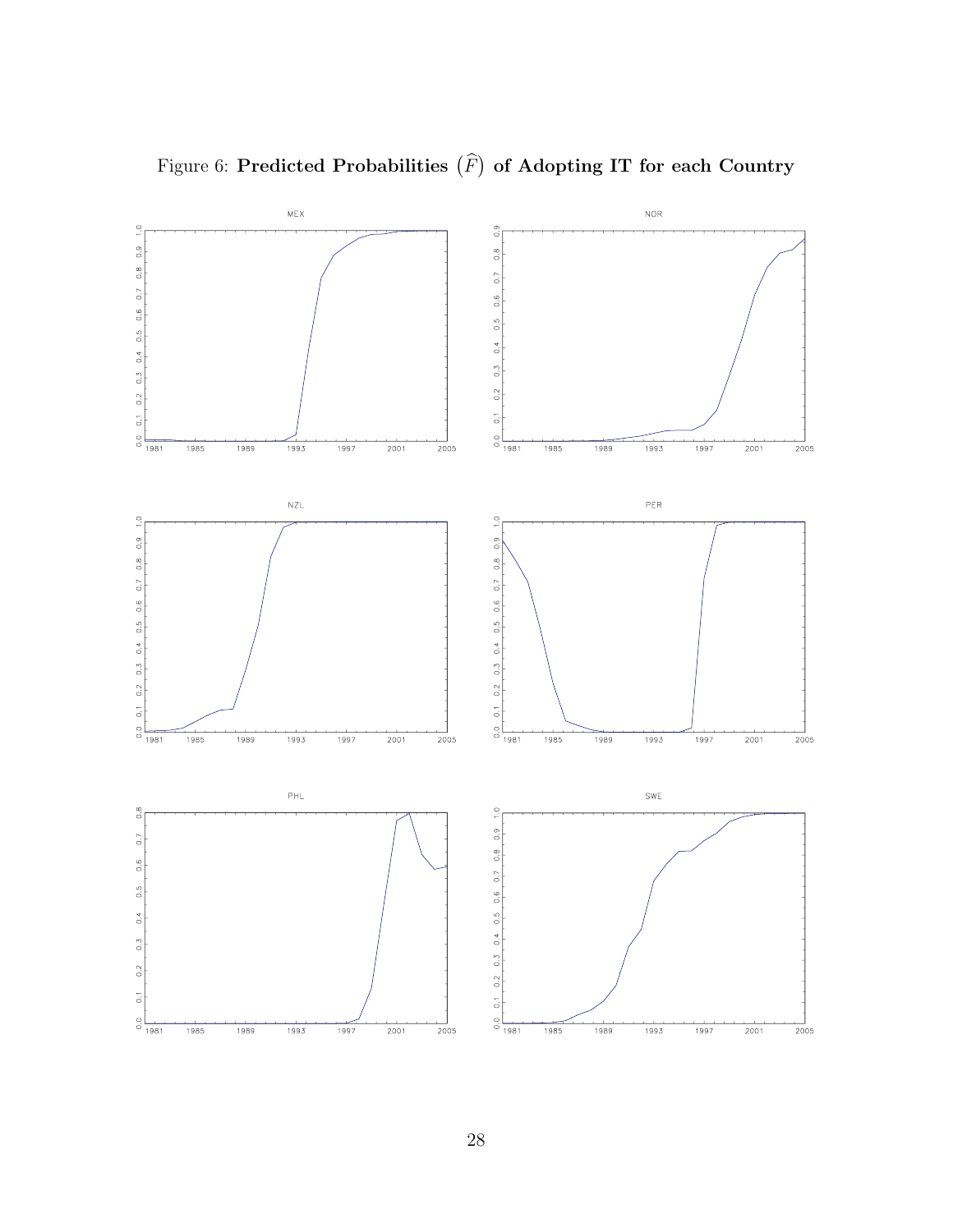<span id="page-28-0"></span>Figure 7: Predicted Probabilities  $(\widehat{F})$ of Adopting IT for each Country (concluded)

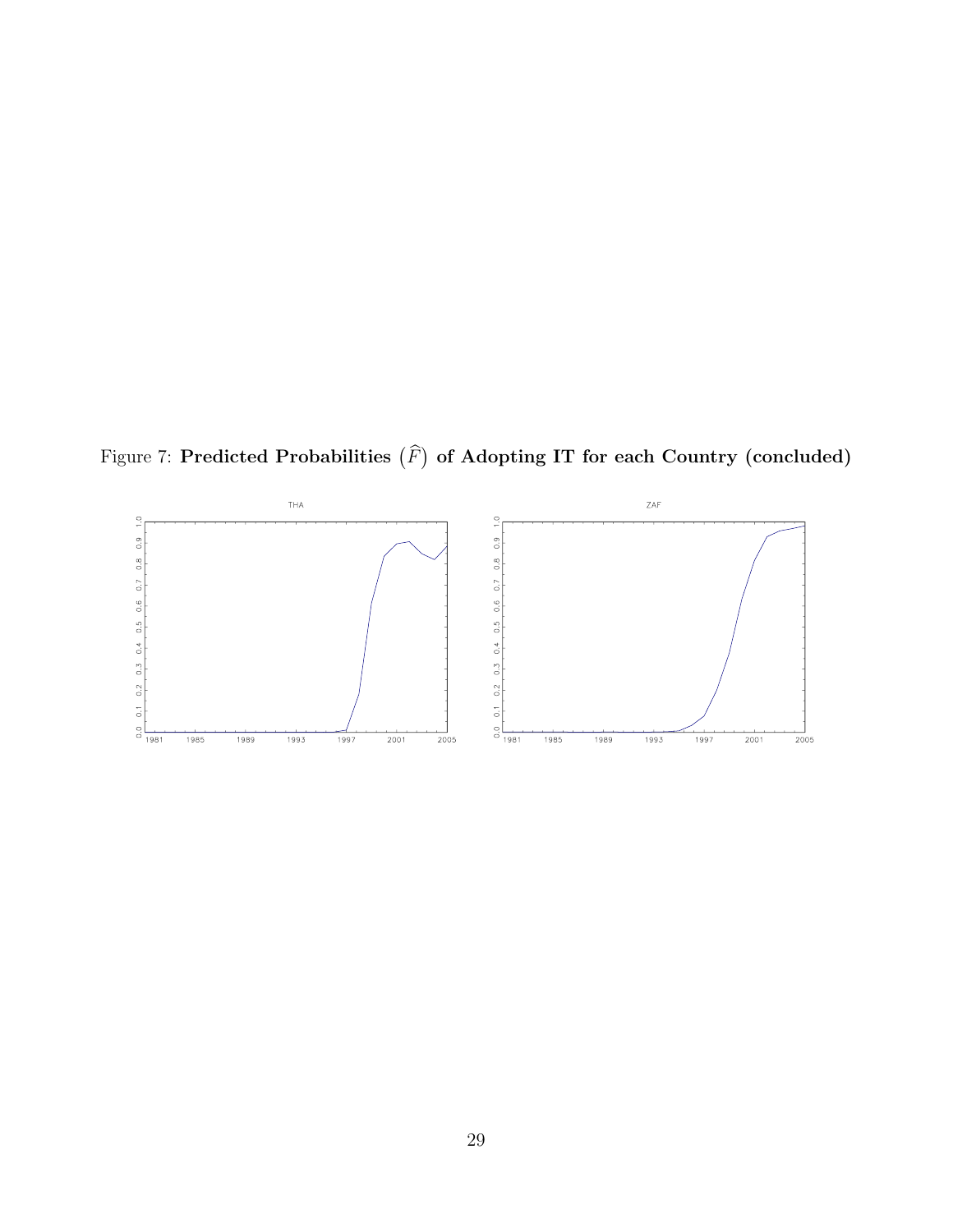| ١<br>l                                                  |
|---------------------------------------------------------|
| ו<br>ו<br>י<br> <br> <br>İ<br>؟<br>أ<br>Ī               |
| Í<br>)<br>$\mathbf{I}$<br>$\frac{1}{2}$                 |
| 1<br>(((<br>۱                                           |
| <br> <br> <br>$\ddot{\zeta}$<br>しりょ<br>)<br>}<br>}<br>ļ |
| D<br>i<br>j                                             |
| l<br>י<br> <br> }<br>I                                  |

<span id="page-29-0"></span>

|                               | $\begin{array}{c} (1)\\ \textrm{Corbo}\\ et\quad d \end{array}$<br>(2001)                                                                                                                                                                                                                                                                                                                | Pracasso<br>(2003)<br>$et.$ $al$<br>$\widehat{c}$ | Fraga<br>(2003)<br>$et.$ al<br>$\begin{pmatrix} 3 \end{pmatrix}$ | $\frac{(4)}{Letin}$<br>(2004)<br>et. al           | Pétursson<br>(2004)<br>$\widetilde{5}$               | Sheridan<br>Ball and<br>(2005)<br>$\circledcirc$ | ter et. al<br>$\binom{7}{2}$ Schaech–<br>(2000) | $\begin{array}{c} (8) \\ \text{Truman} \end{array}$<br>(2003)                                                                                                                                                                                                          | Bernanke<br>(1999)<br>$et.$ $al$<br>$\begin{pmatrix} 0 \\ 0 \end{pmatrix}$ | $\begin{array}{c} (10) \\ \text{Central} \\ \text{Bank web} \end{array}$<br>pages | PP or FF<br>(11a)              | dates used here<br>(11)<br>IT Adoption<br>(11b)<br>EF | (11c)<br>5T                      | $^{(12)}_{\rm 2005~inflation}$<br>target<br>level $(\%)$                                                                                                          |
|-------------------------------|------------------------------------------------------------------------------------------------------------------------------------------------------------------------------------------------------------------------------------------------------------------------------------------------------------------------------------------------------------------------------------------|---------------------------------------------------|------------------------------------------------------------------|---------------------------------------------------|------------------------------------------------------|--------------------------------------------------|-------------------------------------------------|------------------------------------------------------------------------------------------------------------------------------------------------------------------------------------------------------------------------------------------------------------------------|----------------------------------------------------------------------------|-----------------------------------------------------------------------------------|--------------------------------|-------------------------------------------------------|----------------------------------|-------------------------------------------------------------------------------------------------------------------------------------------------------------------|
| AUS<br>BRA                    | 1999<br>1994                                                                                                                                                                                                                                                                                                                                                                             | $_{\text{Jun}-199}$<br>$Sep-1994$                 | $_{\rm Jun-199}$<br>Apr-1993                                     | $J$ un $-1999$<br>1993                            | $Apr-1993$<br>$_{\text{Iun}-1999}$                   | $24 - 1994$                                      | $J$ un $-1999$<br>Feb $-1991$<br>Jun-1993       | $J$ un $-1999$<br>$J$ un $-1993$                                                                                                                                                                                                                                       | $Sep-1994$<br>Feb-1991                                                     | $\mu_{\rm m-1999}$<br>1993                                                        | 1993<br>0.66<br>$\overline{5}$ | 1993<br><b>660</b>                                    | 1994                             |                                                                                                                                                                   |
| 요<br>인터                       | 1999<br>1991<br>1991                                                                                                                                                                                                                                                                                                                                                                     | $Sep-1999$<br>Feb-1991<br>Jan-1991                | $Sep-1999$<br>$Jan-1991$<br>Feb-199                              | $Sep-1999$<br>$Jan-1991$<br>1991                  | $Sep-1999$<br>$Sep-199C$<br>Feb-1991                 | $Q1 - 92(4)$                                     | $Sep-1999$                                      | $Sep-91/90$<br>$Oct-1999$<br>Feb-1991                                                                                                                                                                                                                                  |                                                                            | $Sep-199C$<br>Feb-199<br>1999                                                     | 2000<br>1991                   | 2000<br>200C<br>$-0.91$                               | 1995<br>2001                     | 4.5 $(1+/-2.5)$<br>$5 (-/-0.5)$<br>$5 (-/-0.5)$<br>$3 (+/-1)$<br>$3.5 (+/-1)$<br>$3.5 (+/-1)$<br>$2.5 (-/-1)$<br>$3.5 (+/-1)$<br>$1-3$<br>$1-3$<br>$1-5$<br>$1-5$ |
| <b>GTN</b><br>CZE             | 1998<br>$\begin{array}{c} \rule{0pt}{2.5ex} \rule{0pt}{2.5ex} \rule{0pt}{2.5ex} \rule{0pt}{2.5ex} \rule{0pt}{2.5ex} \rule{0pt}{2.5ex} \rule{0pt}{2.5ex} \rule{0pt}{2.5ex} \rule{0pt}{2.5ex} \rule{0pt}{2.5ex} \rule{0pt}{2.5ex} \rule{0pt}{2.5ex} \rule{0pt}{2.5ex} \rule{0pt}{2.5ex} \rule{0pt}{2.5ex} \rule{0pt}{2.5ex} \rule{0pt}{2.5ex} \rule{0pt}{2.5ex} \rule{0pt}{2.5ex} \rule{0$ | $Jan-1998$                                        | $_{\rm Jan-1998}$                                                | $Jan-1998$                                        | $Jan-1998$                                           |                                                  | $Dec-1997$                                      | $Dec-1997$                                                                                                                                                                                                                                                             |                                                                            | $Jan-2005$<br>$_{\rm Ian-1998}$                                                   | 1998<br>2005                   | 1998<br>2005                                          |                                  |                                                                                                                                                                   |
| НUМ                           | 2001                                                                                                                                                                                                                                                                                                                                                                                     | $Mar - 2001$<br>$Jul-2001$                        | $J$ un $-2001$<br>$Mar-2001$                                     | $Aug-2001$                                        | $Jan-2001$<br>$Mar - 2001$                           |                                                  |                                                 | $J$ un $-2001$<br>$Mar-2001$                                                                                                                                                                                                                                           |                                                                            | $J$ un $-200$<br>$Mar-200$                                                        | 2001<br>2001                   | 2001<br>2001                                          | 2003                             |                                                                                                                                                                   |
| <b>ELEREN</b><br>ENER         | 1992<br>$\mid$                                                                                                                                                                                                                                                                                                                                                                           | $Jan-1992$                                        | $_{\rm Jan-1992}$                                                | $Jan-1992$                                        | $_{\rm Jan-1992}$                                    |                                                  | $J$ un $-1997$                                  | $Dec/$ Jun $-91/97$                                                                                                                                                                                                                                                    | $Jan-1992$                                                                 | $Q1 - 2005$                                                                       | 1992<br>2005                   | 2005<br>1997                                          | 2003<br>$\overline{\phantom{a}}$ |                                                                                                                                                                   |
| <b>NOR</b><br>NZL             | 1999<br>1990<br>2001                                                                                                                                                                                                                                                                                                                                                                     | $Jan-1999$<br>$\rm Apr-1988$<br>$Mar-200$         | $Jan-1999$<br>$Mar-199$<br>$Mar-200$                             | $Jan-1999$<br>2000<br>1990                        | $Mar-1990$<br>$_{\rm Jan-1999}$<br>$Mar-2001$        | $Q3 - 90(3)$                                     | $Jul-1989$                                      | $Jan-95/01$<br>$Dec-1989$<br>$Mar-2001$                                                                                                                                                                                                                                | $Mar-1990$                                                                 | $Mar-2001$<br>$Jan-2001$                                                          | 1990<br>1995<br>2001           | 1990<br>2001<br>2001                                  | 1993<br>2001<br>2003             |                                                                                                                                                                   |
| PER<br>PHL<br>pol             | 1998<br>1994                                                                                                                                                                                                                                                                                                                                                                             | $Oct-1998$<br>Jan $-2002$<br>$_{\rm{lan-2002}}$   | $Oct-1998$<br>$Jan-1994$                                         | $_{\rm Jan-2002}$<br>$Jan-2002$<br>$J$ un $-1998$ | $Oct-1998$<br>$_{\rm Jan-2002}$<br>$_{\rm Jan-2002}$ |                                                  |                                                 | $Jan-2002$<br>$_{\rm Jan-2002}$                                                                                                                                                                                                                                        |                                                                            | $Jan-2002$<br>$Jan-2002$                                                          | 1994<br>2002<br>1999           | 2002<br>2002<br>1999                                  | 2002<br>$\mid$                   |                                                                                                                                                                   |
| ROM<br>$_{\rm ZAF}^{\rm SVK}$ | $\mid$                                                                                                                                                                                                                                                                                                                                                                                   |                                                   |                                                                  |                                                   |                                                      |                                                  | $Mar-1999$                                      | $Sep-1998$                                                                                                                                                                                                                                                             |                                                                            | Aug $-2005$<br>$Sep-1998$<br>$Q1 - 2005$                                          | 2005<br>2005                   | 2005<br>2005                                          | 2004<br>$\mid$<br>$\mid$         | 2.5 $(+/-1)$<br>7.5 $(+/-1)$<br>3.5 $(+/-0.5)$                                                                                                                    |
| KOR<br><b>SWE</b>             | 2000<br>1998<br>1993                                                                                                                                                                                                                                                                                                                                                                     | $Apr-1998$<br>$Jan-1993$<br>Feb-2000              | $Feb-2000$<br>$Jan-1998$<br>$_{\rm Jan-1993}$                    | Apr-1998<br>$Feb-2000$<br>1995                    | $Apr-1998$<br>$Jan-1993$<br>Feb-2000                 | $Q1 - 1995$<br>$\,$ $\,$                         | $Jan-1993$<br>$Feb-2000$                        | $Apr-1998$<br>Feb-2000<br>$Jan-1993$                                                                                                                                                                                                                                   | $Jan-1993$                                                                 | $\rm Apr-1998$<br>Feb-2000<br>1993                                                | 2000<br>1998<br>1993           | 2000<br>1998<br>1993                                  | 1999<br>1995<br>2001             |                                                                                                                                                                   |
| GBR<br>CHE<br>THA             | 1992<br>2000<br>2000                                                                                                                                                                                                                                                                                                                                                                     | $May-2000$<br>$Oct-1992$<br>$Jan-2000$            | $Oct-1992$<br>$Apr-200C$<br>$Jan-200$                            | $Max-2000$<br>1992<br>2001                        | $\text{May}=2000$<br>$Oct-1992$<br>$Jan-2000$        | $Q1 - 1993$                                      | $Oct-1992$                                      | $May-2000$<br>$Oct-1992$                                                                                                                                                                                                                                               | $Oct-1992$                                                                 | $May-2000$<br>$Oct-1992$                                                          | 2000<br>1993<br>2000           | 2000<br>2000<br>1993                                  | 2000<br>2000<br>1993             | $\begin{array}{c} 3\!-\!6 \\ 2.5\!-\!3.5 \\ 2 \left(\!+\!\!{\begin{array}{c} 1 \\ +\! 2 \\ 0\!-\! 3 \\ 0\!-\! 3.5 \\ \end{array}}\!\right. \\ 0 \! \end{array}$   |
| Notes                         |                                                                                                                                                                                                                                                                                                                                                                                          |                                                   |                                                                  |                                                   |                                                      |                                                  |                                                 | (1) They follow Schaechter, Stone and Zelmer in classifying the countries, though not always in dating the start of inflation targeting experiences<br>(2) They follow Mishkin and Schmidt-Hebbel (2001) except when some central banks suggested other starting dates |                                                                            |                                                                                   |                                |                                                       |                                  |                                                                                                                                                                   |

(2) They follow Mishkin and Schmidt-Hebbel (2001) except when some central banks suggested other starting dates

(3) Authors' notes: South Africa established the first inflation target for 2002

(3) Authors' notes: South Africa established the first inflation target for 2002<br>(3) Authors' notes: South Africa established the first inflation target for 2002<br>(4) Dates obtained from the figures that show both the infla (4) Dates obtained from the figures that show both the inflation series and the inflation targets. The dates corresponding to Norway and Switzerland have been obtained from the text

(5) Sources: Fracasso et al. (2003), Truman (2003), P´etursson (2004), Mishkin and Schmidt-Hebbel (2001), Schaechter et al. (2000), and central bank web pages.

(7) Sources: Central banks websites and publications, discussions with central banks and Bernanke and others (1999) (8) Switzerland was intentionally excluded (by the author) based on the self-declaration as NITer. See Truman (2003) and Schmidt-Hebbel and Tapia (2002)

(11) If the Inflation Targeting adoption date is July or later of any year t, the annual date reported is year t+1

PP=IT partial adoption, FF=IT fully-fledged adoption, and ST=stationary period according to the definition of inflation targets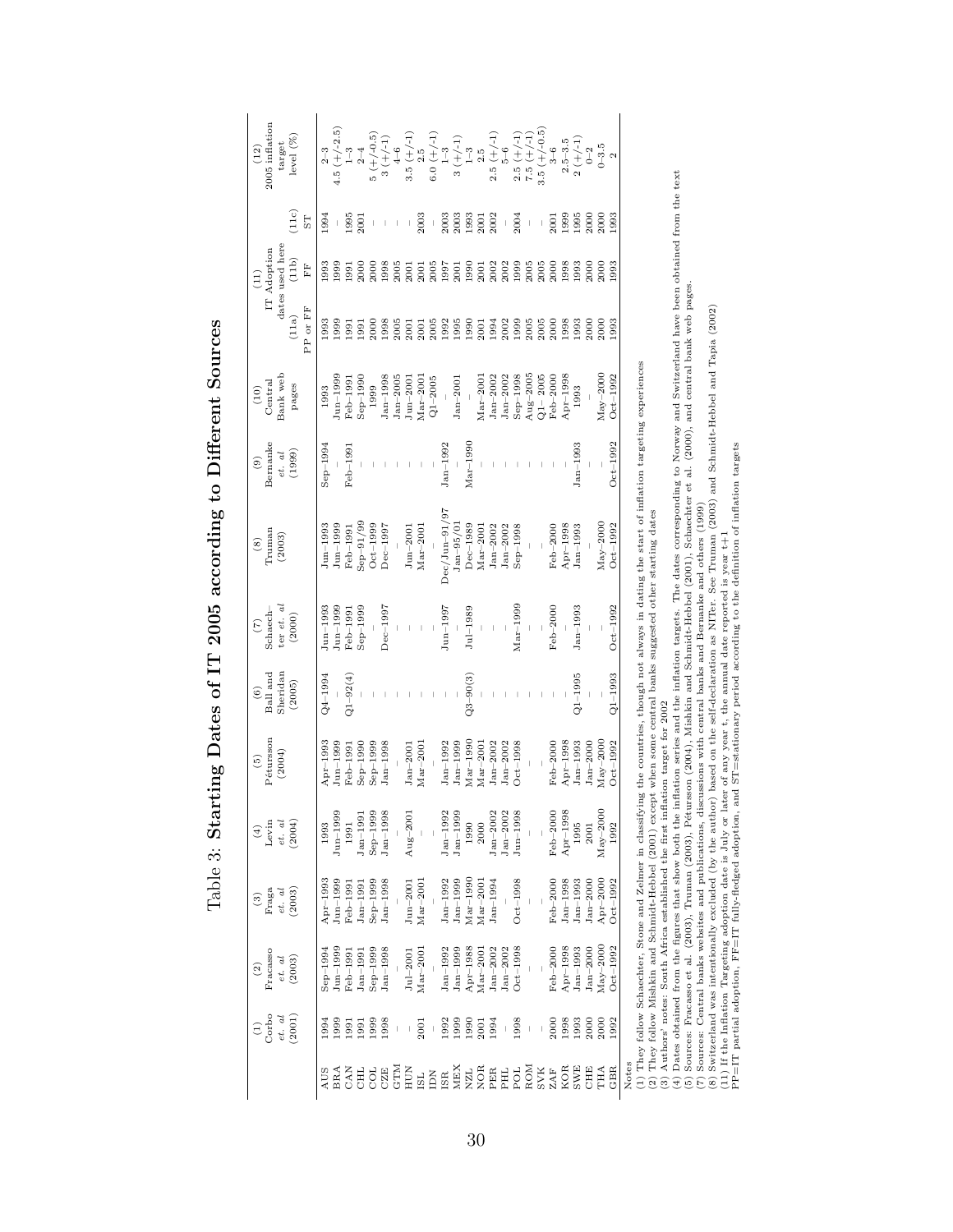<span id="page-30-0"></span>

| Variable                     | Description                                                  | Source      | Expected<br>signs | Estimated<br>signs |
|------------------------------|--------------------------------------------------------------|-------------|-------------------|--------------------|
| Normalized<br>Inflation rate | $\pi/(1+\pi)$<br>$\pi$ : CPI inflation rate                  | WDI (2007)  | Negative          | Negative           |
| Government<br>budget balance | Overall Government<br><b>Budget Balance</b><br>(surplus)/GDP | GFS and EIU | Positive          | Positive           |
| Financial development        | Domestic credit<br>to private sector/GDP                     | WDI (2007)  | Positive          | Positive           |
| GDP per capita               | Natural Log<br>of the GDP<br>per capita                      | WDI (2007)  | Positive          | Positive           |
| Trade openness               | $(X+M)/GDP$                                                  | WDI (2007)  | Positive          | Positive           |

Table 4: Determinants of IT Regime Likelihood

EIU: The Economist Intelligence Unit, GFS: Government Financial Statistics, WDI: World Development Indicators.

| <i>income country group</i> | 2                 | 3                     | 4                    | 5            |
|-----------------------------|-------------------|-----------------------|----------------------|--------------|
| Inflation targeters         |                   |                       |                      |              |
|                             |                   |                       |                      |              |
|                             | Brazil (BRA)      | Chile (CHL)           | Australia (AUS)      | Israel (ISR) |
|                             | Colombia (COL)    | Czech Republic (CZE)  | Canada (CAN)         |              |
|                             | Guatemala (GTM)   | Hungary (HUN)         | Switzerland (CHE)    |              |
|                             | Indonesia (IDN)   | Mexico (MEX)          | United Kingdom (GBR) |              |
|                             | Peru (PER)        | Poland (POL)          | Iceland (ISL)        |              |
|                             | Philippines (PHL) | Romania (ROM)         | South Korea (KOR)    |              |
|                             | Thailand (THA)    | Slovak Republic (SVK) | Norway (NOR)         |              |
|                             |                   | South Africa (ZAF)    | New Zealand (NZL)    |              |
|                             |                   |                       | Sweden (SWE)         |              |

| Table 5: Country Sample according to Income Category |
|------------------------------------------------------|
|------------------------------------------------------|

2, 3, 4 and 5 stands for lower middle income, upper middle income, high income OECD, and high income non-OECD countries.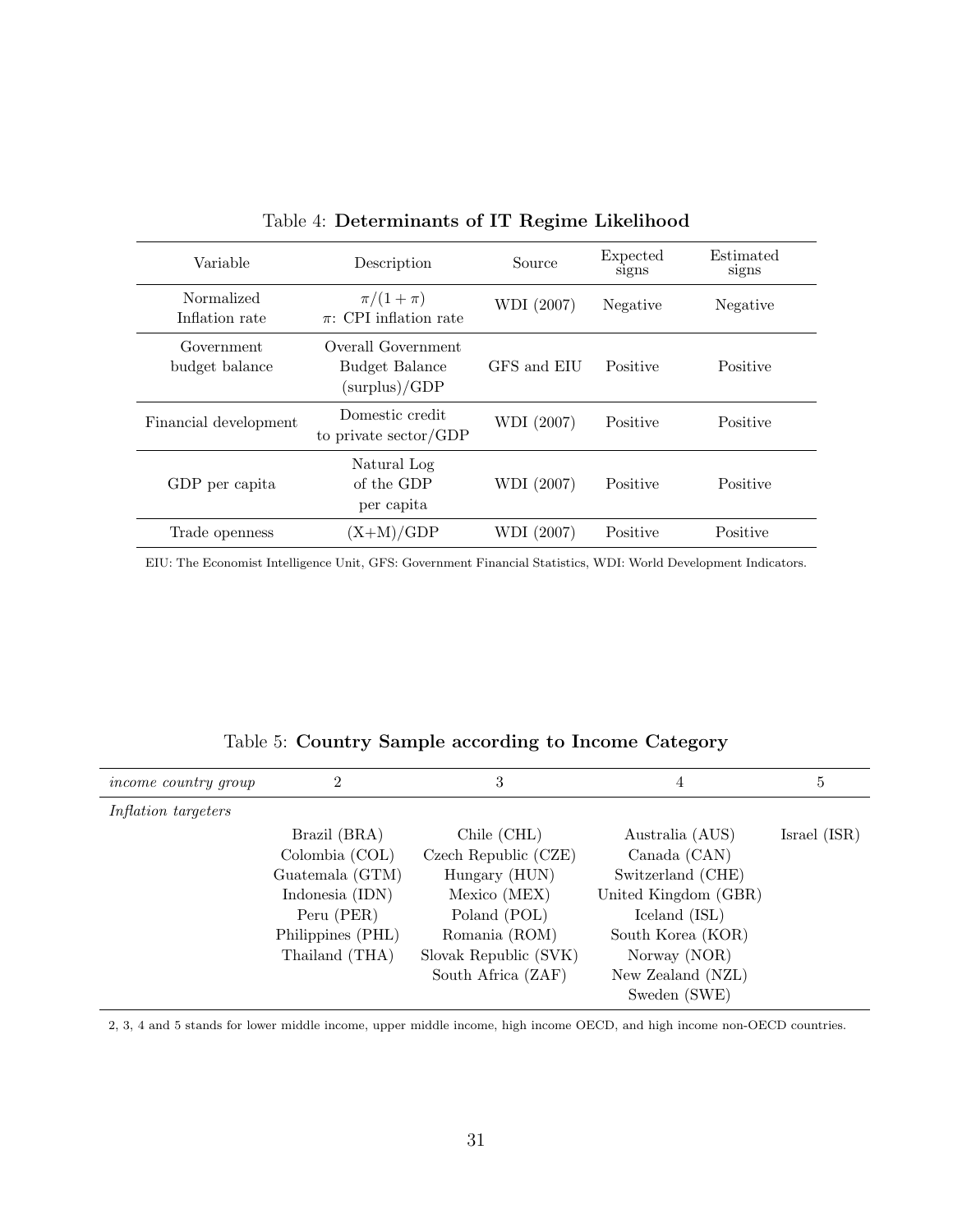<span id="page-31-0"></span>

| Sample                | Dummy<br>IТ | Inflation<br>rate | <b>Budget</b><br>balance | Financial<br>development | GDP per<br>capita | Trade<br>openness |
|-----------------------|-------------|-------------------|--------------------------|--------------------------|-------------------|-------------------|
| Dummy IT              |             | $-0.1029*$        | $-0.2236*$               | $0.3374*$                | $0.4551*$         | $-0.1626*$        |
| Inflation rate        | $-0.3265*$  |                   | $-0.5247*$               | $-0.5427*$               | $-0.3363*$        | $-0.4453*$        |
| Budget balance        | $0.2433*$   | $-0.5179*$        |                          | 0.0677                   | 0.0342            | $0.1193*$         |
| Financial development | $0.3136*$   | $-0.3821*$        | $0.1684*$                |                          | $0.6132*$         | $0.2947*$         |
| GDP per capita        | $0.2972*$   | $-0.2880*$        | 0.0834                   | $0.5864*$                |                   | $0.3268*$         |
| Trade openness        | $0.1467*$   | $-0.3309*$        | 0.0857                   | $0.2906*$                | $0.3195*$         |                   |

Table 6: Pair-wise Correlation Analysis

Numbers in the inferior triangle are the pooled correlations across the time and countries (pooled correlations) while the numbers in the superior triangle are cross correlations across countries (among time-demeaned variables). \* denotes significance at 5% at maximum.

|  |  | Table 7: Panel ANOVA Analysis |  |
|--|--|-------------------------------|--|
|--|--|-------------------------------|--|

|                         | Inflation<br>rate | <b>Budget</b><br>balance | Financial<br>development | GDP per<br>capita | Trade<br>openness |
|-------------------------|-------------------|--------------------------|--------------------------|-------------------|-------------------|
| Sample: 1975-2005       |                   |                          |                          |                   |                   |
| within variance $(\%)$  | 0.4480            | 0.6018                   | 0.2791                   | 0.0537            | 0.2532            |
| between variance $(\%)$ | 0.5520            | 0.3982                   | 0.7209                   | 0.9463            | 0.7468            |

| Model      |       | $\boldsymbol{\mathit{1}}$ | $\mathcal{Q}% _{M_{1},M_{2}}^{\alpha,\beta}(\varepsilon)$ | $\mathcal{\emph{3}}$     | $\frac{1}{4}$    | $\sqrt{5}$ |                |          |                          |          |          |
|------------|-------|---------------------------|-----------------------------------------------------------|--------------------------|------------------|------------|----------------|----------|--------------------------|----------|----------|
| AIC        |       | $-0.504$                  | $-0.874$                                                  | $-0.699$                 | $-0.519$         | $-0.893$   |                |          |                          |          |          |
| BIC        | $k=1$ | $-0.327$                  | $-0.696$                                                  | $-0.522$                 | $-0.342$         | $-0.715$   |                |          |                          |          |          |
| HQC        |       | $-0.435$                  | $-0.804$                                                  | $-0.630$                 | $-0.449$         | $-0.823$   |                |          |                          |          |          |
| Model      |       | $\boldsymbol{\theta}$     | $\gamma$                                                  | $\mathcal S$             | $\boldsymbol{g}$ | 10         | 11             | 12       | $1\sqrt{3}$              | 14       | $15\,$   |
| AIC        |       | $-0.483$                  | $-0.358$                                                  | $-0.326$                 | $-0.410$         | $-0.607$   | $-0.482$       | $-0.651$ | $-0.419$                 | $-0.603$ | $-0.490$ |
| $\rm BIC$  | $k=2$ | $-0.297$                  | $-0.172$                                                  | $-0.140$                 | $-0.224$         | $-0.421$   | $-0.296$       | $-0.466$ | $-0.233$                 | $-0.417$ | $-0.304$ |
| HQC        |       | $-0.410$                  | $-0.285$                                                  | $-0.253$                 | $-0.337$         | $-0.534$   | $-0.409$       | $-0.578$ | $-0.346$                 | $-0.530$ | $-0.417$ |
| Model      |       | 16                        | $17\,$                                                    | $18\,$                   | $19\,$           | $\it 20$   | $\mathcal{Q}1$ | $\it 22$ | $\mathcal{Q}\mathcal{G}$ | 24       | $\it 25$ |
| AIC        |       | $-0.352$                  | $-0.321$                                                  | $-0.382$                 | $-0.261$         | $-0.257$   | $-0.314$       | $-0.394$ | $-0.458$                 | $-0.445$ | $-0.379$ |
| BIC        | $k=3$ | $-0.158$                  | $-0.127$                                                  | $-0.188$                 | $-0.067$         | $-0.063$   | $-0.120$       | $-0.200$ | $-0.264$                 | $-0.251$ | $-0.185$ |
| HQC        |       | $-0.276$                  | $-0.245$                                                  | $-0.306$                 | $-0.185$         | $-0.181$   | $-0.238$       | $-0.318$ | $-0.382$                 | $-0.369$ | $-0.303$ |
| Model      |       | 26                        | 27                                                        | $\mathcal{Q}\mathcal{S}$ | $\it{29}$        | 30         |                |          |                          |          |          |
| AIC        |       | $-0.255$                  | $-0.245$                                                  | $-0.305$                 | $-0.216$         | $-0.345$   |                |          |                          |          |          |
| BIC        | $k=4$ | $-0.053$                  | $-0.043$                                                  | $-0.103$                 | $-0.013$         | $-0.143$   |                |          |                          |          |          |
| HQC        |       | $-0.176$                  | $-0.166$                                                  | $-0.226$                 | $-0.136$         | $-0.266$   |                |          |                          |          |          |
| Model      |       | 31                        |                                                           |                          |                  |            |                |          |                          |          |          |
| AIC        |       | $-0.212$                  |                                                           |                          |                  |            |                |          |                          |          |          |
| <b>BIC</b> | $k=5$ | $-0.001$                  |                                                           |                          |                  |            |                |          |                          |          |          |
| HQC        |       | $-0.129$                  |                                                           |                          |                  |            |                |          |                          |          |          |

Table 8: Model Selection based on Information Criteria: Logit Models

AIC: Akaike information criterion, BIC: Schwarz informatio criterion, HQC: Hannan-Quinn information criterion. All models were estimated using the same sample. k denotes the number of variables whose combination produce the models shown in each column. For example, from  $k = 2$  it is possible to form 10 models.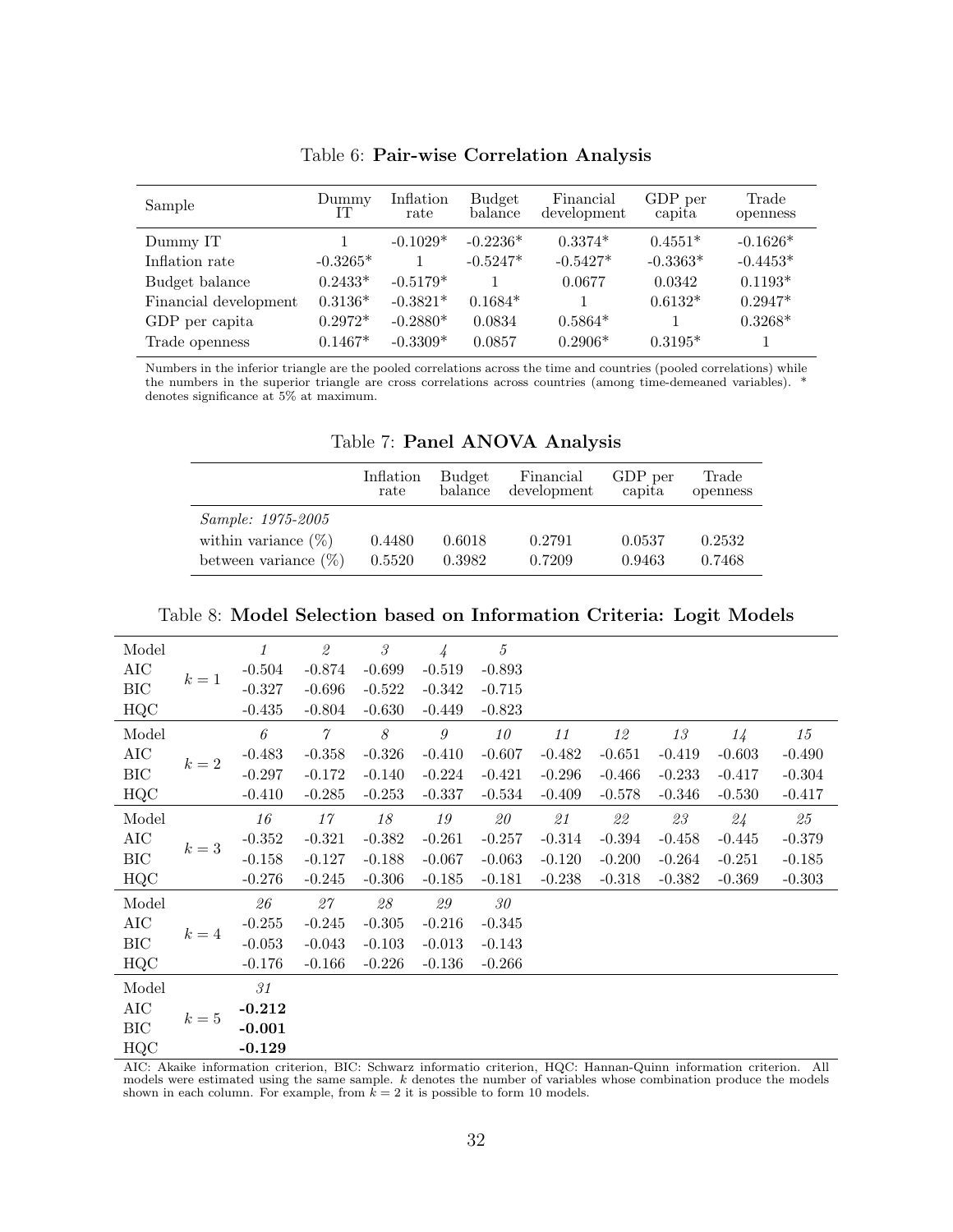<span id="page-32-0"></span>

| Model      |              | 1                                   | $\mathcal{Q}% _{M_{1},M_{2}}^{\alpha,\beta}(\varepsilon)$ | $\mathcal S$             | $\frac{1}{4}$    | $\boldsymbol{5}$                                                                                                                                                                                                                      |          |          |             |                                                                                                                                                                                                                                                                                                                                               |          |
|------------|--------------|-------------------------------------|-----------------------------------------------------------|--------------------------|------------------|---------------------------------------------------------------------------------------------------------------------------------------------------------------------------------------------------------------------------------------|----------|----------|-------------|-----------------------------------------------------------------------------------------------------------------------------------------------------------------------------------------------------------------------------------------------------------------------------------------------------------------------------------------------|----------|
| AIC        |              | $-0.605$                            | $-0.878$                                                  | $-0.707$                 | $-0.529$         | $-0.894$                                                                                                                                                                                                                              |          |          |             |                                                                                                                                                                                                                                                                                                                                               |          |
| <b>BIC</b> | $k=1$        | $-0.428$                            | $-0.701$                                                  | $-0.529$                 | $-0.351$         | $-0.716$                                                                                                                                                                                                                              |          |          |             |                                                                                                                                                                                                                                                                                                                                               |          |
| HQC        |              | $-0.536$                            | $-0.808$                                                  | $-0.637$                 | $-0.459$         | $-0.824$                                                                                                                                                                                                                              |          |          |             |                                                                                                                                                                                                                                                                                                                                               |          |
| Model      |              | $\boldsymbol{\mathit{6}}$           | $\gamma$                                                  | $\mathcal S$             | $\boldsymbol{g}$ | $10\,$                                                                                                                                                                                                                                | $11\,$   | 12       | $1\sqrt{3}$ | 14                                                                                                                                                                                                                                                                                                                                            | $15\,$   |
| AIC        |              | $-0.577$                            | $-0.401$                                                  | $-0.402$                 | $-0.490$         | $-0.616$                                                                                                                                                                                                                              | $-0.487$ | $-0.652$ | $-0.432$    | $-0.605$                                                                                                                                                                                                                                                                                                                                      | $-0.500$ |
| BIC        | $k=2$        | $-0.391$                            | $-0.216$                                                  | $-0.216$                 | $-0.304$         | $-0.430$                                                                                                                                                                                                                              | $-0.302$ | $-0.466$ | $-0.246$    | $-0.419$                                                                                                                                                                                                                                                                                                                                      | $-0.314$ |
| HQC        |              | $-0.504$                            | $-0.328$                                                  | $-0.329$                 | $-0.417$         | $-0.543$                                                                                                                                                                                                                              | $-0.414$ | $-0.579$ | $-0.359$    | $-0.532$                                                                                                                                                                                                                                                                                                                                      | $-0.427$ |
| Model      |              | 16                                  | 17                                                        | 18                       | 19               | $\it 20$                                                                                                                                                                                                                              | 21       | 22       | $2\beta$    | 24                                                                                                                                                                                                                                                                                                                                            | 25       |
| AIC        |              | $-0.396$                            | $-0.394$                                                  | $-0.449$                 | $-0.309$         | $-0.309$                                                                                                                                                                                                                              | $-0.378$ | $-0.406$ | $-0.461$    | $-0.449$                                                                                                                                                                                                                                                                                                                                      | $-0.394$ |
| <b>BIC</b> | $k=3$        | $-0.202$                            | $-0.200$                                                  | $-0.255$                 | $-0.115$         | $-0.115$                                                                                                                                                                                                                              | $-0.183$ | $-0.211$ | $-0.266$    | $-0.255$                                                                                                                                                                                                                                                                                                                                      | $-0.200$ |
| HQC        |              | $-0.320$                            | $-0.318$                                                  | $-0.373$                 | $-0.233$         | $-0.233$                                                                                                                                                                                                                              | $-0.301$ | $-0.329$ | $-0.384$    | $-0.373$                                                                                                                                                                                                                                                                                                                                      | $-0.317$ |
| Model      |              | 26                                  | $\mathcal{Z}\mathcal{T}$                                  | $\mathcal{Q}\mathcal{S}$ | $\it{29}$        | $30\,$                                                                                                                                                                                                                                |          |          |             |                                                                                                                                                                                                                                                                                                                                               |          |
| AIC        |              | $-0.305$                            | $-0.296$                                                  | $-0.365$                 | $-0.265$         | $-0.355$                                                                                                                                                                                                                              |          |          |             |                                                                                                                                                                                                                                                                                                                                               |          |
| $\rm BIC$  | $k=4$        | $-0.102$                            | $-0.094$                                                  | $-0.163$                 | $-0.063$         | $-0.153$                                                                                                                                                                                                                              |          |          |             |                                                                                                                                                                                                                                                                                                                                               |          |
| HQC        |              | $-0.225$                            | $-0.217$                                                  | $-0.286$                 | $-0.186$         | $-0.276$                                                                                                                                                                                                                              |          |          |             |                                                                                                                                                                                                                                                                                                                                               |          |
| Model      |              | $\it 31$                            |                                                           |                          |                  |                                                                                                                                                                                                                                       |          |          |             |                                                                                                                                                                                                                                                                                                                                               |          |
| AIC        |              | $-0.260$                            |                                                           |                          |                  |                                                                                                                                                                                                                                       |          |          |             |                                                                                                                                                                                                                                                                                                                                               |          |
| BIC        | $k=5$        | $-0.049$                            |                                                           |                          |                  |                                                                                                                                                                                                                                       |          |          |             |                                                                                                                                                                                                                                                                                                                                               |          |
| HQC        |              | $-0.177$                            |                                                           |                          |                  |                                                                                                                                                                                                                                       |          |          |             |                                                                                                                                                                                                                                                                                                                                               |          |
|            | $ATC = A11C$ | and a company of the company of the |                                                           | DTC. C.L.                |                  | $\mathbf{r}$ . $\mathbf{r}$ , and a set of the set of the set of the set of the set of the set of the set of the set of the set of the set of the set of the set of the set of the set of the set of the set of the set of the set of |          |          |             | $HOM$ , $H_{1}$ , $\ldots$ , $Q_{n}$ , $\ldots$ , $L_{n}$ , $\ldots$ , $L_{n}$ , $\ldots$ , $\ldots$ , $\ldots$ , $\ldots$ , $\ldots$ , $\ldots$ , $\ldots$ , $\ldots$ , $\ldots$ , $\ldots$ , $\ldots$ , $\ldots$ , $\ldots$ , $\ldots$ , $\ldots$ , $\ldots$ , $\ldots$ , $\ldots$ , $\ldots$ , $\ldots$ , $\ldots$ , $\ldots$ , $\ldots$ , | A 11     |

Table 9: Model Selection based on Information Criteria: Probit Models

AIC: Akaike information criterion, BIC: Schwarz informatio criterion, HQC: Hannan-Quinn information criterion. All models were estimated using the same sample. k denotes the number of variables whose combination produce the models shown in each column. For example, from  $k = 2$  it is possible to form 10 models.

| Model<br>$p$ -value | $k=1$ | 0.036       | 2<br>0.114  | 3<br>0.000  | 4<br>0.000  | 5<br>0.000  |             |             |             |             |             |
|---------------------|-------|-------------|-------------|-------------|-------------|-------------|-------------|-------------|-------------|-------------|-------------|
| Model<br>$p$ -value | $k=2$ | 6<br>0.030  | 7<br>0.012  | 8<br>0.000  | 9<br>0.011  | 10<br>0.006 | 11<br>0.000 | 12<br>0.002 | 13<br>0.000 | 14<br>0.000 | 15<br>0.002 |
| Model<br>$p$ -value | $k=3$ | 16<br>0.013 | 17<br>0.449 | 18<br>0.009 | 19<br>0.000 | 20<br>0.016 | 21<br>0.040 | 22<br>0.002 | 23<br>0.000 | 24<br>0.001 | 25<br>0.000 |
| Model<br>$p$ -value | $k=4$ | 26<br>0.341 | 27<br>0.010 | 28<br>0.044 | 29<br>0.002 | 30<br>0.000 |             |             |             |             |             |
| Model<br>$p$ -value | $k=5$ | 31<br>0.008 |             |             |             |             |             |             |             |             |             |

Table 10: Bonferroni p-value Bounds for the Multiple Non-significance Hypothesis

[Hochberg \(1988\)'](#page-16-0) method consists in ordering the p-values from testing m hypothesis as  $p_{(1)}, \ldots, p_{(m)}$  and computing the bound as  $B = \min_{i \in \{1,...,m\}} (m - i + 1)p_{(i)}$ . All models were estimated using the same sample. k denotes the number of variables whose combination produce the models shown in each column. For example, from  $k = 2$  it is possible to form 15 models.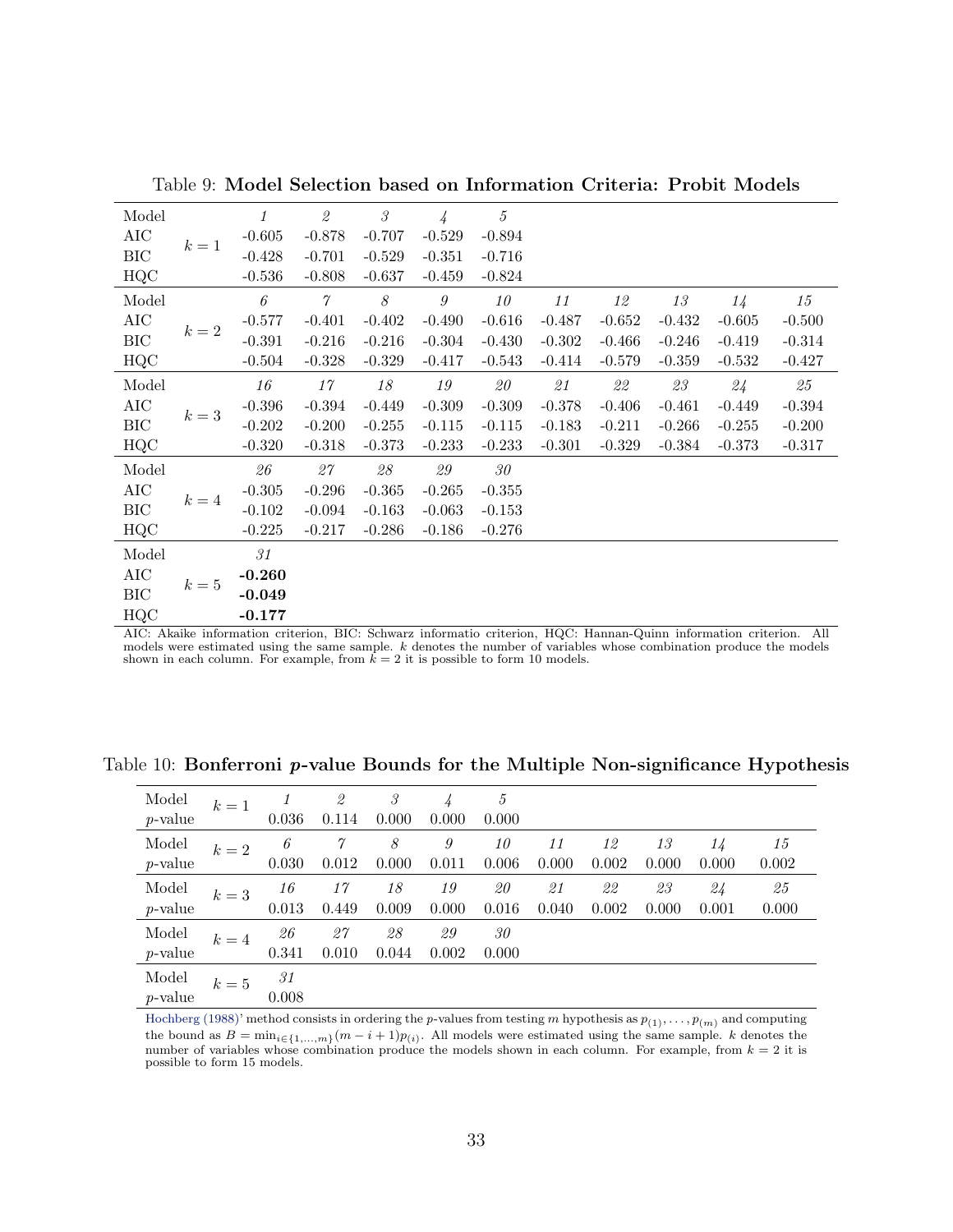<span id="page-33-0"></span>

|                                            |                        | Baseline regression |                     |                  |                        | Alternative regression |                                      |            |
|--------------------------------------------|------------------------|---------------------|---------------------|------------------|------------------------|------------------------|--------------------------------------|------------|
| Logit Regression                           | parameter<br>estimates | $p\text{-value}$    | marginal<br>effects | $p\text{-value}$ | parameter<br>estimates | $p$ -value             | $\operatorname{marginal}$<br>effects | $p$ -value |
| CPI inflation                              | -28.056                | 0.040               | $-1.302$            | 0.006            | $-29.691$              | 0.039                  | $-1.121$                             | 0.006      |
| financial development<br>budget balance    | 14.643<br>1.799        | 0.838<br>0.000      | 0.083<br>$0.679\,$  | 0.879<br>0.002   | 14.118                 | 0.000                  | 0.533                                | 0.002      |
| GDP per capita                             | 11.782                 | 0.020               | 0.547               | 1.017            | 13.845                 | 0.006                  | 0.523                                | 0.012      |
| trade openness                             | 19.003                 | 0.001               | 0.882               | 0.006            | 21.684                 | 0.001                  | 0.819                                | 0.003      |
| Ho: $\eta_i = 0$ $i = 1, \ldots, N$        | LM test                | 5965.67             | $p$ -value          | 0.000            | LM test                | 37238.89               | $p$ -value                           | 0.000      |
| Probit Regression                          | parameter<br>estimates | $p$ -value          | marginal<br>effects | $p$ -value       | parameter<br>estimates | $p$ -value             | marginal<br>effects                  | $p$ -value |
| CPI inflation                              | $-8.778$               | 0.008               | $-1.620$            | 0.000            | $-9.115$               | 0.006                  | $-1.546$                             | 0.000      |
| budget balance                             | 3.620                  | 0.330               | 0.668               | 10497            |                        |                        |                                      |            |
| financial development                      | 6.662                  | 0.000               | 1.230               | 0.000            | 6.213                  | 0.000                  | 1.054                                | 0.000      |
| GDP per capita                             | 5.383                  | 0.001               | 0.994               | 0.001            | 6.381                  | 0.000                  | 1.083                                | 0.001      |
| trade openness                             | 7.839                  | 0.000               | 1.447               | 0.000            | 8.734                  | 0.000                  | 1.482                                | 0.000      |
| Ho: $\eta_i = 0$ $i = 1, , N$              | LM test                | 4113.14             | $p$ -value          | 0.000            | LM test                | 38333.88               | $p$ -value                           | 0.000      |
| Estimated individual effects not reported. |                        |                     |                     |                  |                        |                        |                                      |            |

Table 11: Estimation Results: 5-year-based estimations Table 11: Estimation Results: 5-year-based estimations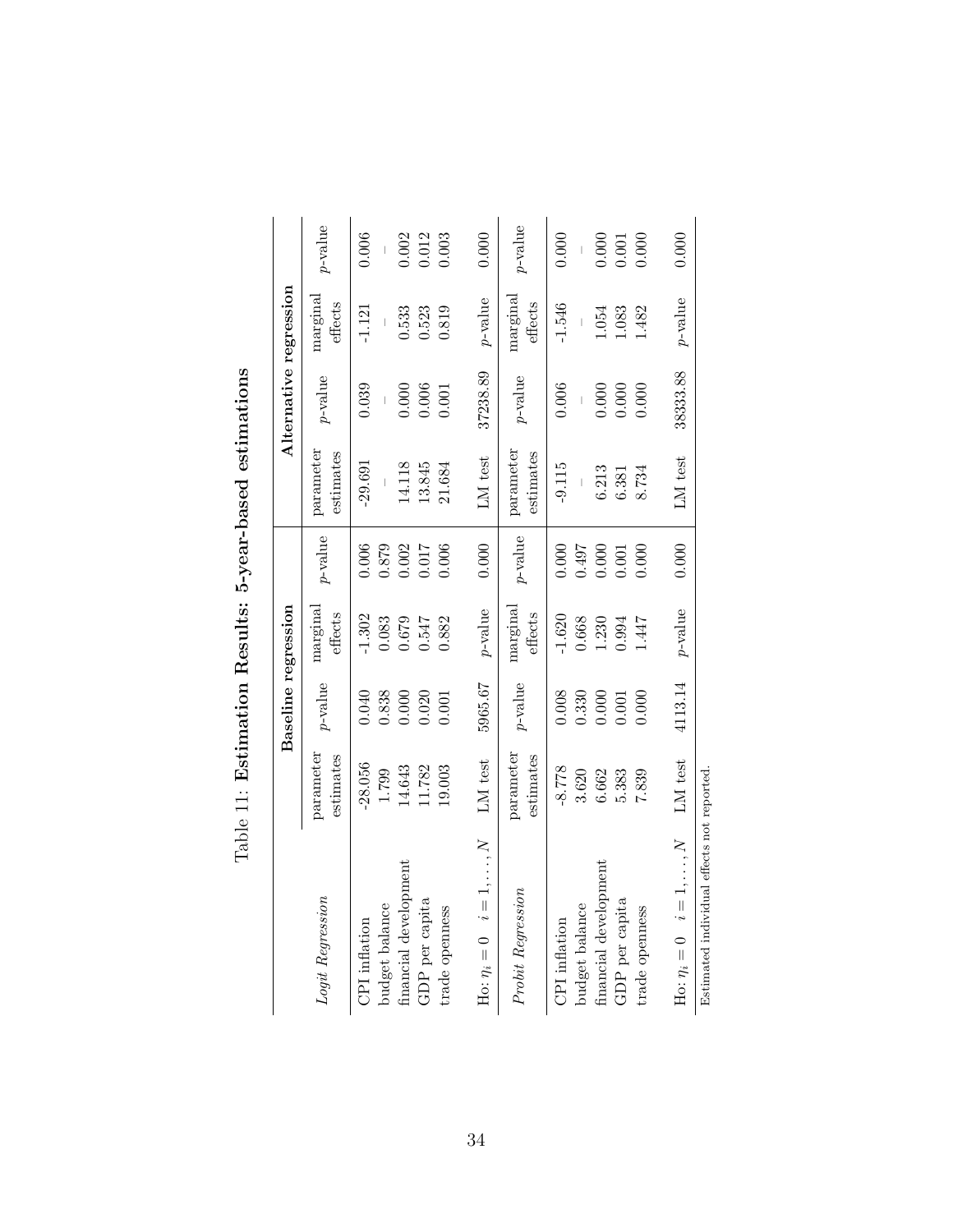<span id="page-34-0"></span>Table 12: Marginal Contribution of Key Determinants of IT Regime Likelihood

| Variable              | Marginal contribution | Measure                 | Impact of $\dots$                                                                                                                                         |
|-----------------------|-----------------------|-------------------------|-----------------------------------------------------------------------------------------------------------------------------------------------------------|
| CPI inflation rate    | 13.19\%               | $\pi^n = \pi/(1 + \pi)$ | a reduction of $\pi^n$ in 10 percentage<br>points (p.p.) which amounts roughly a<br>reduction of $\pi$ from 17% to 5%                                     |
| Financial development | $6.79\%$              | ratio                   | an increase of the indicator in 10 p.p.                                                                                                                   |
| GDP per capita        | 65.64\%               | in logs                 | an increase of the log of GDP per capital<br>in 1.2 which accounts for<br>passing from $2(8.1 \text{ Indonesia})$ to<br>3 (9.3 Poland) in income category |
| Trade openness        | 8.82\%                | ratio                   | an increase of the indicator in 10 p.p.                                                                                                                   |

The figures for Indonesia and Poland correspond to averages of the log of GDP per capita computed over the period 2001-2005. For income categories see table [5.](#page-30-0)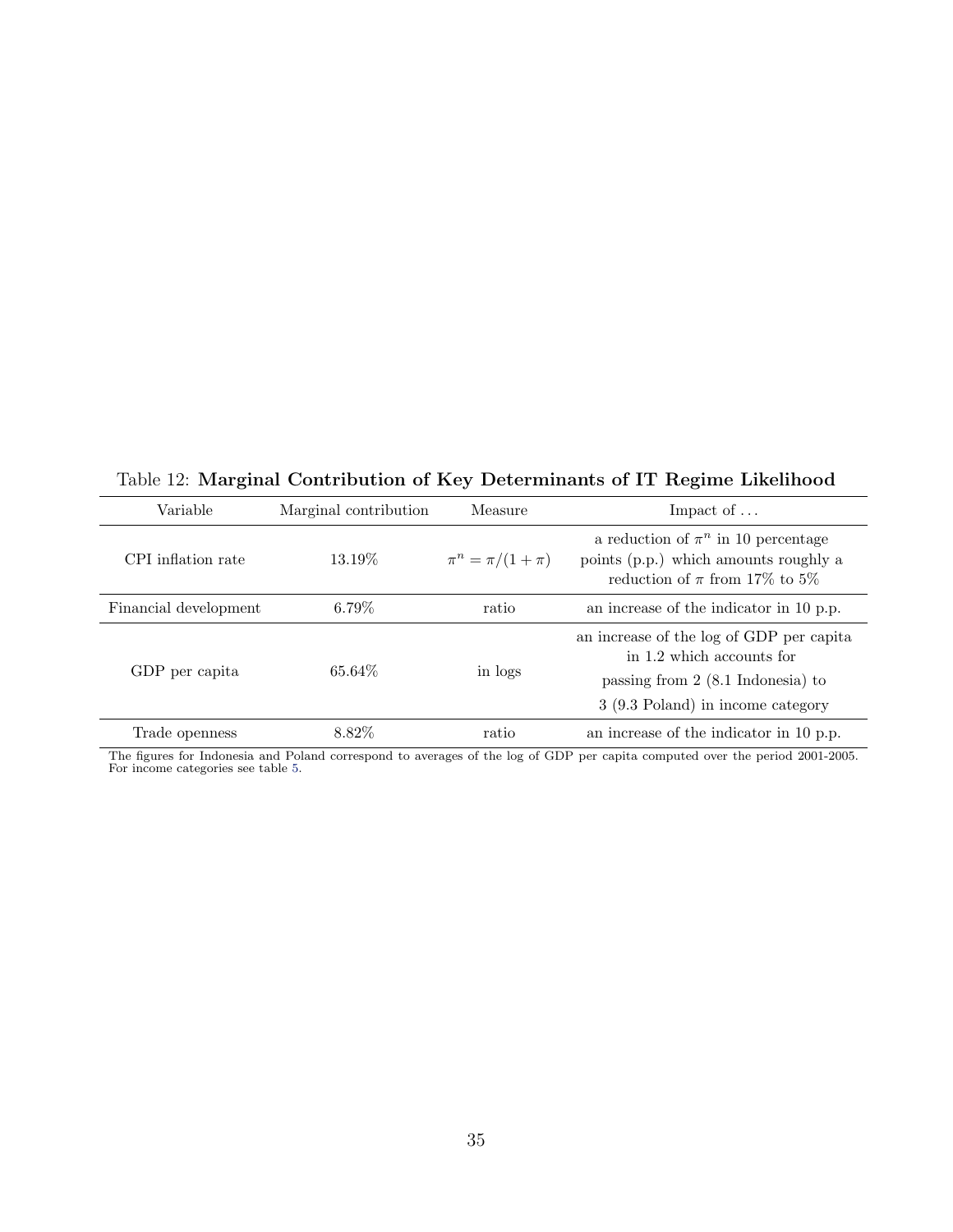<span id="page-35-0"></span>

| p-value<br>$p$ -value<br>0.312<br>0.000<br>0.002<br>0.000<br>0.000<br>0.000<br>parameter<br>parameter<br>estimates<br>estimates<br>-51.159<br>$-11.163$<br>$-18.345$<br>20.374<br>12.141<br>16.184<br>financial development<br>Probit Regression<br>Logit Regression<br>GDP per capita<br>budget balance<br>trade openness<br>CPI inflation<br>CPI inflation | marginal<br>effects<br>$-0.367$<br>$-0.080$<br>0.146<br>0.087<br>0.116 | $p$ -value<br>0.088<br>0.108<br>0.374<br>0.094 | parameter<br>estimates<br>$-51.900$<br>11.864<br>14.234 | $p$ -value<br>0.000<br>0.003<br>0.000<br>$\begin{array}{c} \end{array}$ | marginal<br>effects<br>$-0.389$ |            |
|--------------------------------------------------------------------------------------------------------------------------------------------------------------------------------------------------------------------------------------------------------------------------------------------------------------------------------------------------------------|------------------------------------------------------------------------|------------------------------------------------|---------------------------------------------------------|-------------------------------------------------------------------------|---------------------------------|------------|
|                                                                                                                                                                                                                                                                                                                                                              |                                                                        |                                                |                                                         |                                                                         |                                 | $p$ -value |
|                                                                                                                                                                                                                                                                                                                                                              |                                                                        |                                                |                                                         |                                                                         |                                 | 0.089      |
|                                                                                                                                                                                                                                                                                                                                                              |                                                                        |                                                |                                                         |                                                                         |                                 |            |
|                                                                                                                                                                                                                                                                                                                                                              |                                                                        |                                                |                                                         |                                                                         | 0.089                           | 0.113      |
|                                                                                                                                                                                                                                                                                                                                                              |                                                                        |                                                |                                                         |                                                                         | 0.107                           | 0.098      |
|                                                                                                                                                                                                                                                                                                                                                              |                                                                        | 0.114                                          | 21.403                                                  | 0.000                                                                   | 0.160                           | 0.116      |
|                                                                                                                                                                                                                                                                                                                                                              | marginal<br>${\rm effect}$                                             | $p$ -value                                     | parameter<br>estimates                                  | $p$ -value                                                              | marginal<br>effects             | $p$ -value |
|                                                                                                                                                                                                                                                                                                                                                              | $-1.261$                                                               | 0.003                                          | $-18.390$                                               | 0.000                                                                   | $-1.271$                        | 0.003      |
| 0.670<br>$-2.088$<br>budget balance                                                                                                                                                                                                                                                                                                                          | $-0.143$                                                               | 0.672                                          |                                                         |                                                                         |                                 |            |
| 0.000<br>5.586<br>financial development                                                                                                                                                                                                                                                                                                                      | 0.384                                                                  | 0.005                                          | 5.551                                                   | 0.000                                                                   | 0.384                           | 0.005      |
| 0.002<br>5.394<br>GDP per capita                                                                                                                                                                                                                                                                                                                             | 0.371                                                                  | 0.025                                          | $5.108$                                                 | 0.001                                                                   | 0.353                           | 0.24       |
| 0.000<br>8.948<br>trade openness                                                                                                                                                                                                                                                                                                                             | 0.615                                                                  | 0.006                                          | 9.198                                                   | 0.000                                                                   | 0.636                           | 0.005      |

| ׇ֚֕֡<br> <br> <br>ג                                              |
|------------------------------------------------------------------|
| baaan as:<br>יש<br>ג<br><b>Tuddhi</b><br> <br> }                 |
| )<br> <br>                                                       |
| $ \frac{1}{2}$ tion Recultor 2.<br>י<br>וי<br>ג<br>$\frac{1}{2}$ |
| )<br>1<br>l<br>$\overline{\phantom{a}}$                          |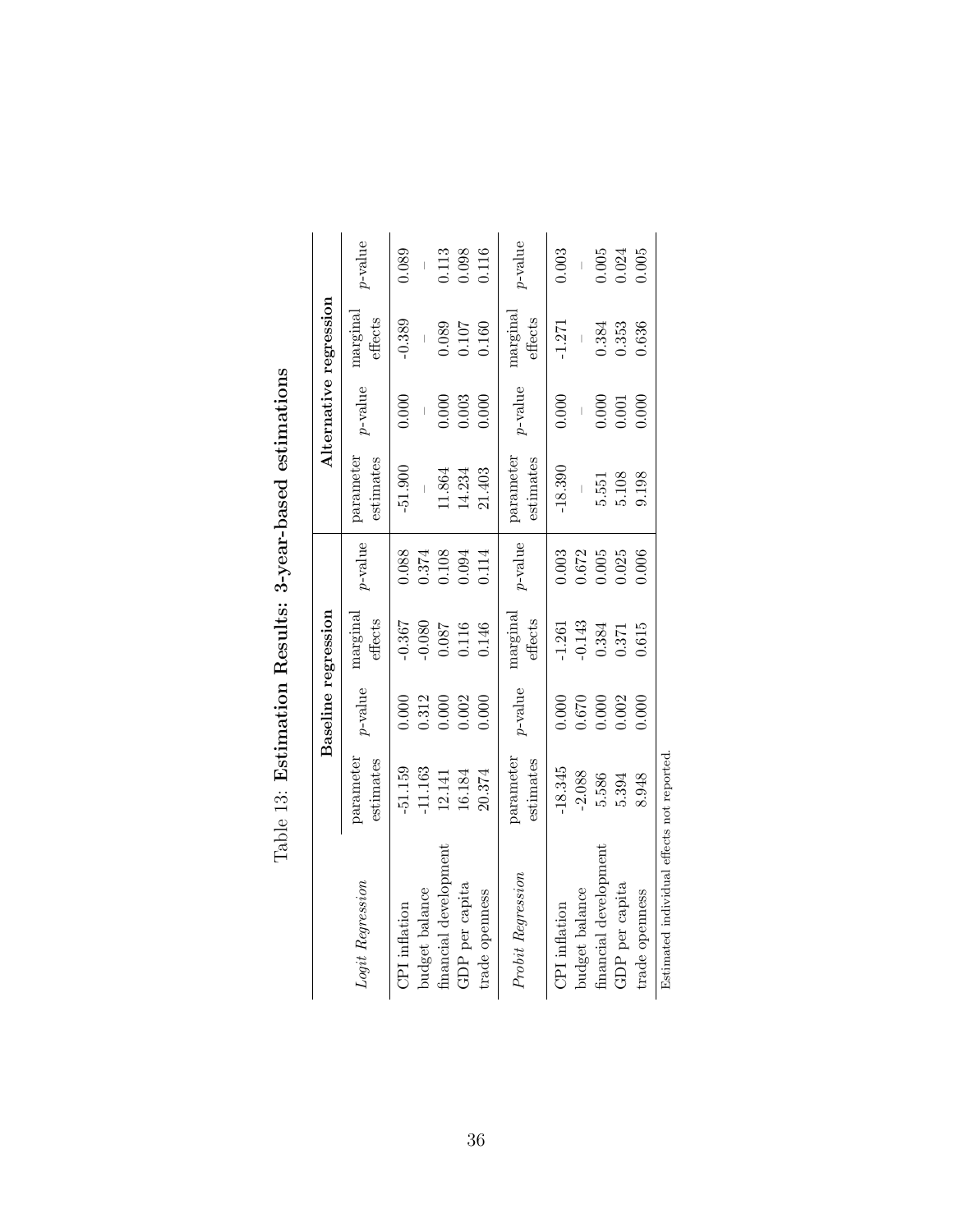<span id="page-36-0"></span>

|                                           |                        |            | Baseline regression |            |                        |            | Alternative regression |            |
|-------------------------------------------|------------------------|------------|---------------------|------------|------------------------|------------|------------------------|------------|
| Logit Regression                          | parameter<br>estimates | $p$ -value | marginal<br>effects | $p$ -value | parameter<br>estimates | $p$ -value | marginal<br>effects    | $p$ -value |
| CPI inflation                             | -37.868                | 000.       | 0.896               | 0.030      | $-37.838$              | 0.000      | $-0.922$               | 0.028      |
| budget balance                            | $-7.271$               | 0.518      | $-0.172$            | 0.524      |                        |            |                        |            |
| financial development                     | 13.041                 | 0.000      | 0.308               | 0.037      | 12.932                 | 0.000      | 0.315                  | 0.036      |
| GDP per capita                            | 13.637                 | 0.002      | 0.323               | 0.049      | 12.453                 | 0.001      | 0.303                  | 0.050      |
| trade openness                            | 18.238                 | 0.000      | 0.431               | 0.049      | 19.135                 | 0.000      | 0.466                  | 0.042      |
| Probit Regression                         | parameter<br>estimates | $p$ -value | marginal<br>effects | $p$ -value | parameter<br>estimates | $p$ -value | marginal<br>effects    | $p$ -value |
| CPI inflation                             | $-11.348$              | 0.000      | $-1.629$            | 0.000      | $-11.345$              | 0.000      | $-1.629$               | 0.000      |
| budget balance                            | $-0.105$               | 0.983      | $-0.015$            | 0.983      |                        |            |                        |            |
| financial development                     | 5.978                  | 0.000      | 0.858               | 0.000      | 5.976                  | 0.000      | 0.858                  | 0.000      |
| GDP per capita                            | 5.528                  | 0.001      | 0.794               | 0.002      | 5.515                  | 0.000      | 0.792                  | 1.001      |
| trade openness                            | 7.812                  | 0.000      | 1.121               | 0.000      | 7.826                  | 0.000      | 1.124                  | 0.000      |
| Estimated individual effects not reported |                        |            |                     |            |                        |            |                        |            |

| くらくし<br>i<br>Sistema<br>Sistema<br>ׇ֚֘֝֬<br>Ĭ.                                                                                         |  |
|----------------------------------------------------------------------------------------------------------------------------------------|--|
| non hoor<br>֧֧֧֧֧֧֧֧ׅ֧֧֧ׅ֧ׅ֧֧֧֧֧֧֧֧֛֛֚֚֚֚֚֚֚֚֚֚֚֚֚֚֚֚֚֚֚֝֝֓֕֝֓֝֓֝֓֝֓֜֝֬֝֓֝֓֜֜֝֬֝֬֜֜֜֓֝֬֝֬֝֬֜֝֬֝֬֜<br>!<br>$\overline{\mathbf{u}}$<br>I |  |
| .<br>C+IFCCY<br>ׇ֚֓֡<br>ſ                                                                                                              |  |
| i<br>ׇ֚֚֕֕<br>.<br>I                                                                                                                   |  |
| l<br>$\mathfrak{k}$                                                                                                                    |  |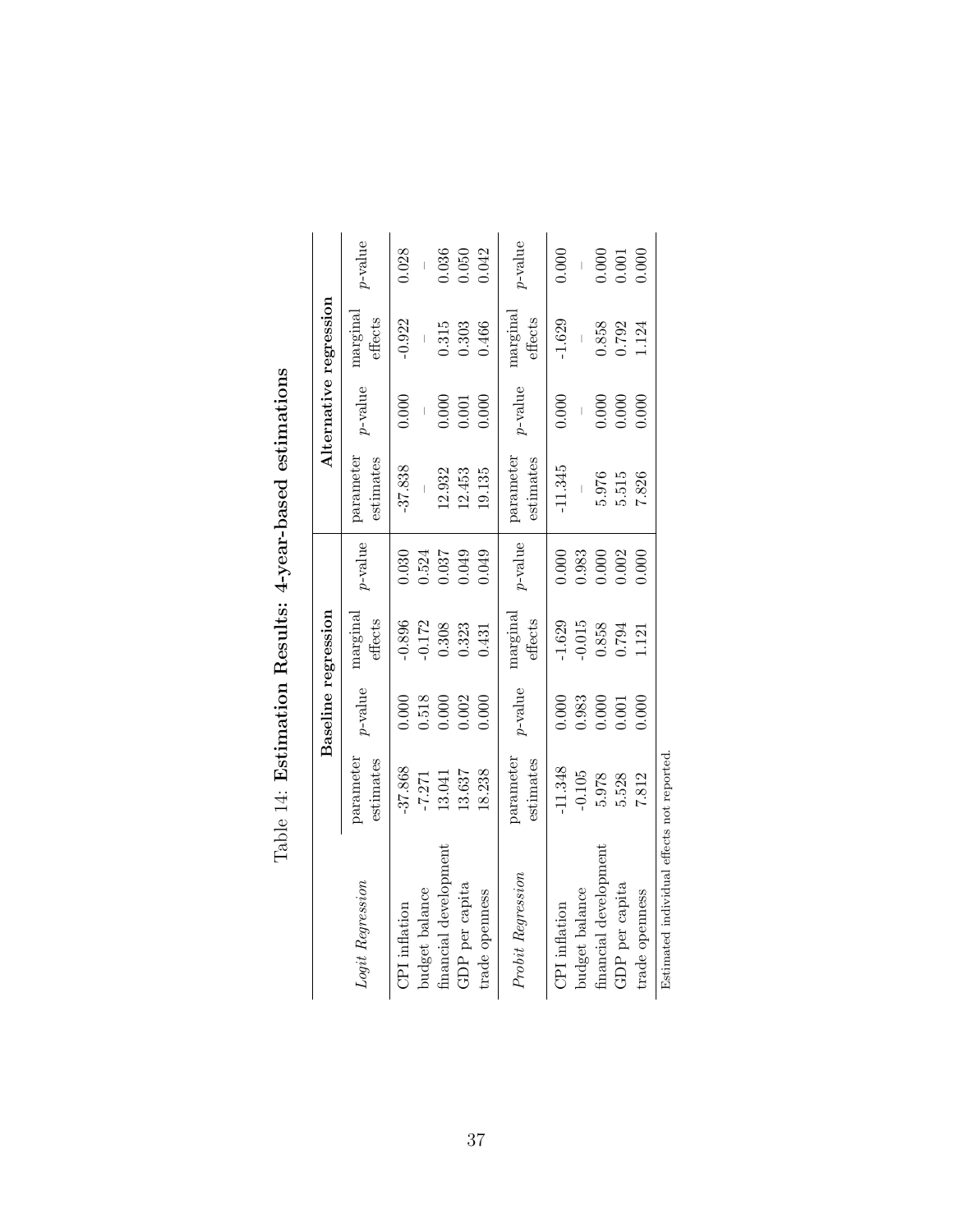<span id="page-37-0"></span>

|                                            |                        |            | Baseline regression |            |                          |            | Alternative regression |            |
|--------------------------------------------|------------------------|------------|---------------------|------------|--------------------------|------------|------------------------|------------|
| Logit Regression                           | parameter<br>estimates | $p$ -value | marginal<br>effects | $p$ -value | parameter<br>estimates   | $p$ -value | marginal<br>effects    | $p$ -value |
| CPI inflation                              | $-22.377$              | 0.000      | $-1.569$            | 0.005      | $-22.996$                | 0.000      | $-1.617$               | 0.005      |
| budget balance                             | 12.418                 | 0.317      | $0.871\,$           | 0.328      | $\overline{\phantom{a}}$ |            |                        |            |
| financial development                      | 16.361                 | 0.000      | 1.147               | 0.000      | 16.156                   | 0.000      | 1.136                  | 0.000      |
| GDP per capita                             | 10.900                 | 1.007      | 0.764               | 0.017      | 12.517                   | 0.001      | 0.880                  | 0.005      |
| trade openness                             | 19.462                 | 0.000      | 1.365               | 0.003      | 17.039                   | 0.000      | 1.198                  | 0.002      |
| Probit Regression                          | parameter<br>estimates | $p$ -value | marginal<br>effects | $p$ -value | parameter<br>estimates   | $p$ -value | marginal<br>effects    | p-value    |
| CPI inflation                              | $-7.427$               | 0.000      | $-1.600$            | 0.001      | $-8.094$                 | 0.000      | $-1.742$               | 0.000      |
| budget balance                             | 8.510                  | 0.150      | 1.833               | 0.157      |                          |            |                        |            |
| financial development                      | 7.542                  | 0.000      | 1.624               | 0.000      | 7.562                    | 0.000      | 1.627                  | 0.000      |
| GDP per capita                             | 5.465                  | 0.002      | 1.177               | 0.002      | 6.227                    | 0.000      | 1.340                  | 0.000      |
| trade openness                             | 8.385                  | 0.000      | 1.806               | 0.000      | 6.919                    | 0.000      | 1.489                  | 1.001      |
| Estimated individual effects not reported. |                        |            |                     |            |                          |            |                        |            |

| 6-year-based estimations        |
|---------------------------------|
| -<br>-<br>-<br>-<br>)<br>}<br>I |
| sey unitudi<br>ŗ                |
| .<br>`<br>1<br>I                |